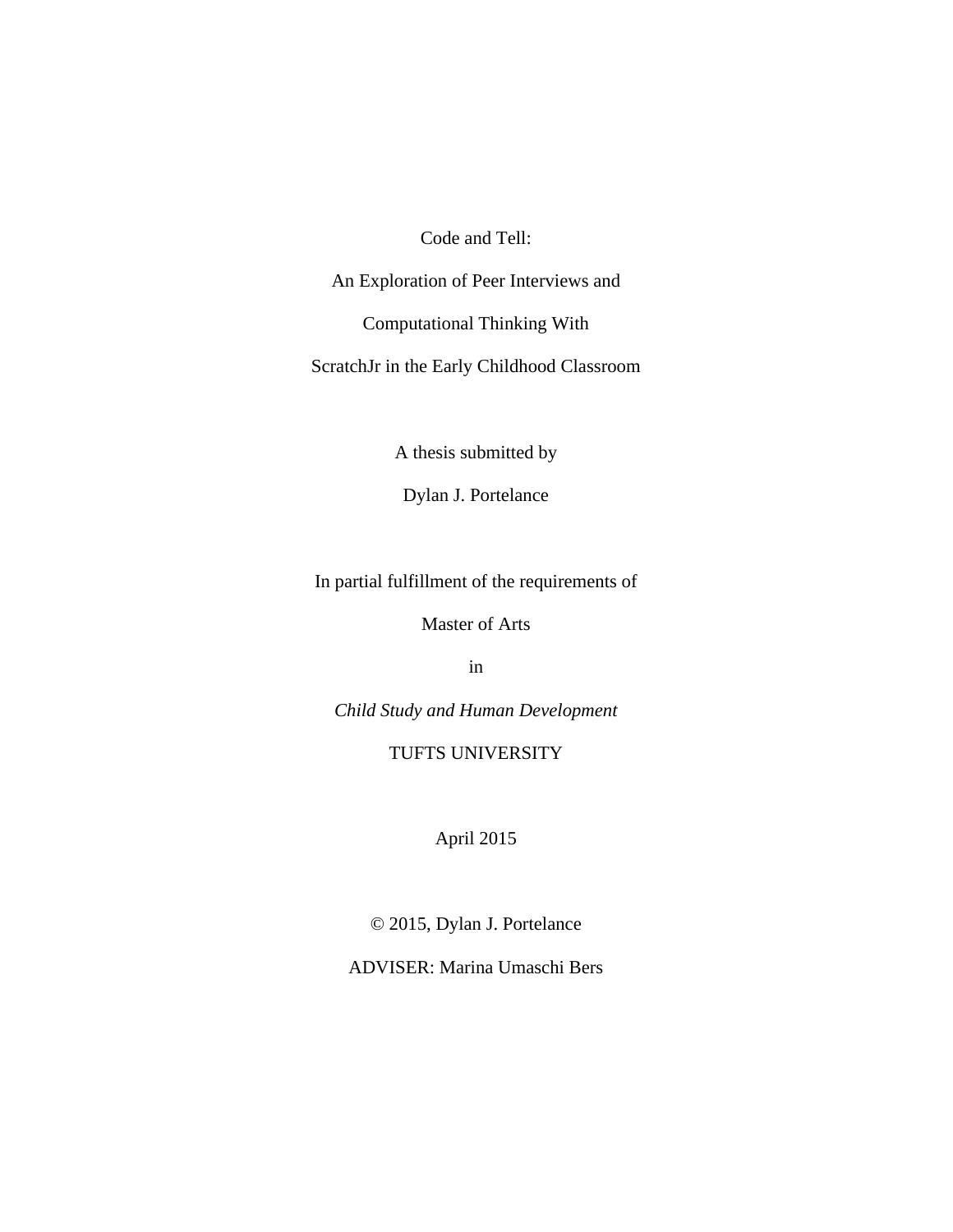# **Abstract**

The ScratchJr programming language and iPad app were created in a collaboration by Tufts University's Developmental Technologies Research Group, MIT Media Lab's Lifelong Kindergarten Group and the Playful Invention Company in order to provide young children with a developmentally appropriate way to learn foundational computer programming while creating animated stories and games. In this thesis, I present a novel activity called "Code and Tell," designed specifically to supplement early childhood classrooms learning to code and create projects with ScratchJr. Students in three second grade classes learned foundational computational thinking concepts using ScratchJr and applied what they learned to the creation of animated collages, stories, and games. They participated in the Code and Tell activity three times, which involved conducting artifact-based video interviews with each other in pairs using their iPad cameras. Through an exploration of the Code and Tell activity, this thesis seeks to begin to understand the computational thinking learning opportunities that ScratchJr provides to the early childhood classroom when combined with a peer interviewing activity.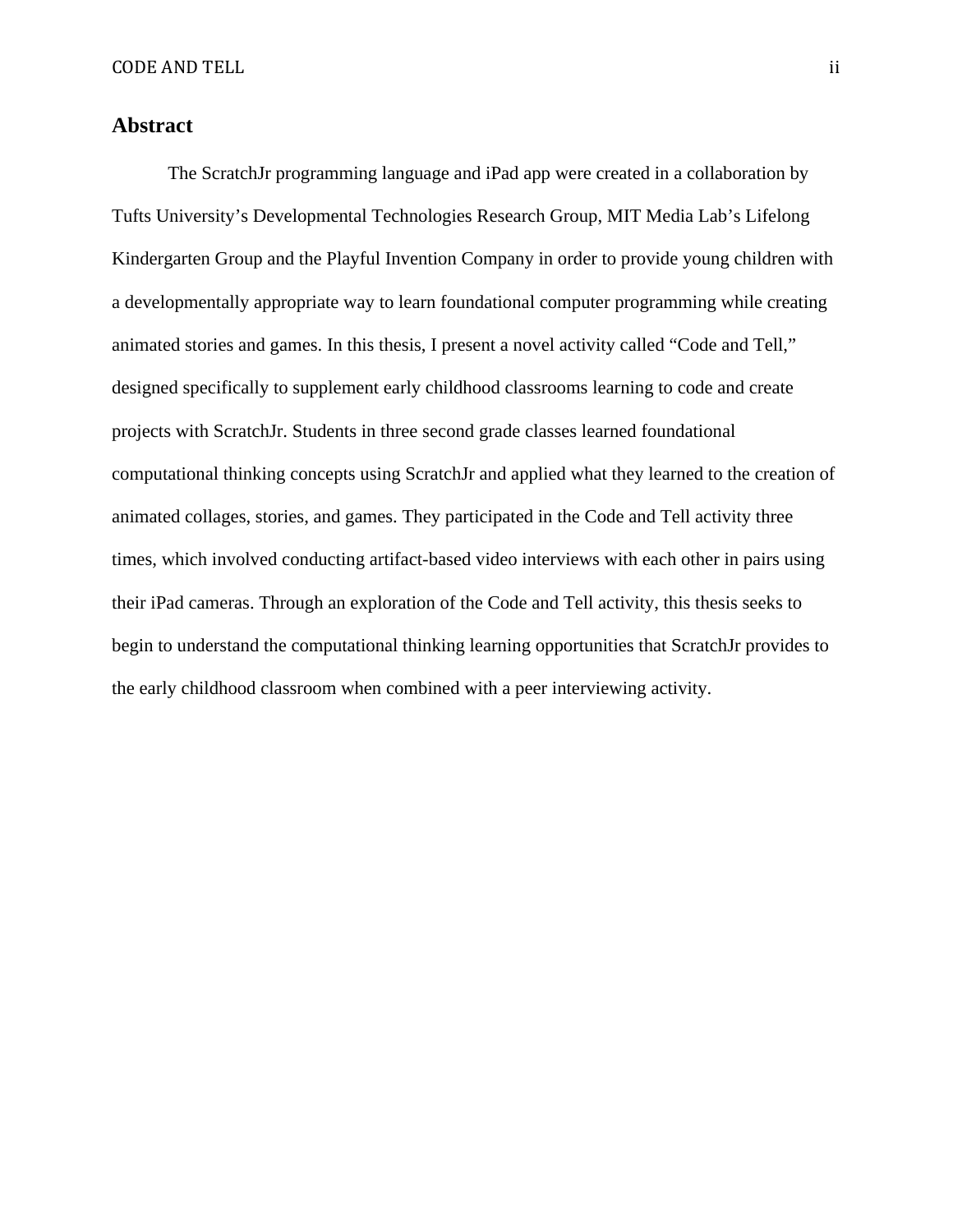# **Acknowledgments**

To my adviser, Professor Marina Umaschi Bers, thank you for guiding me from the playpen to the playground, a lesson I will always keep with me. To my thesis readers, Professor Michelle Wilkerson-Jerde, and Professor Bruce Johnson, thank you for your time, energy, patience, and brilliance. To the always dynamic and compassionate DevTech family, Amanda Sullivan, Elizabeth Kazakoff, Claire Caine, Melissa Lee, and Mollie Elkin, thank you for a never-ending two year stream of new ideas, sharp critique, and unwavering support. A special thank you to two DevTechers—Louise Flannery, for leading me into my first early childhood classroom (since my own childhood), and Amanda Strawhacker for always going above and beyond to help me as I began to lead my own studies. Thank you to the ScratchJr product team for letting me in on decades of learning technologies experience. Thank you to the incredibly sharp and creative crew of undergraduates I was fortunate to enlist—Alex Pugnali, Andre Newland, Elizabeth Dielentheis, Emily Naito, Megan Souza, Sarah Hogan, and Yesenia Villanueva-Rodriguez, I was lucky to have your help and look forward to all of your bright futures. Thank you to the Eliot-Pearson community for being an unlikely home to someone looking for a more personally meaningful way to use computer science. Of course, this work would not have been possible without the students, teachers, staff, families who graciously provided me with their time and space to teach, facilitate, observe, and learn. Thank you. Finally, to my friends and family here and at home who are undoubtedly tired of hearing me talk about children using ScratchJr, thank you for your tireless love and support throughout this process.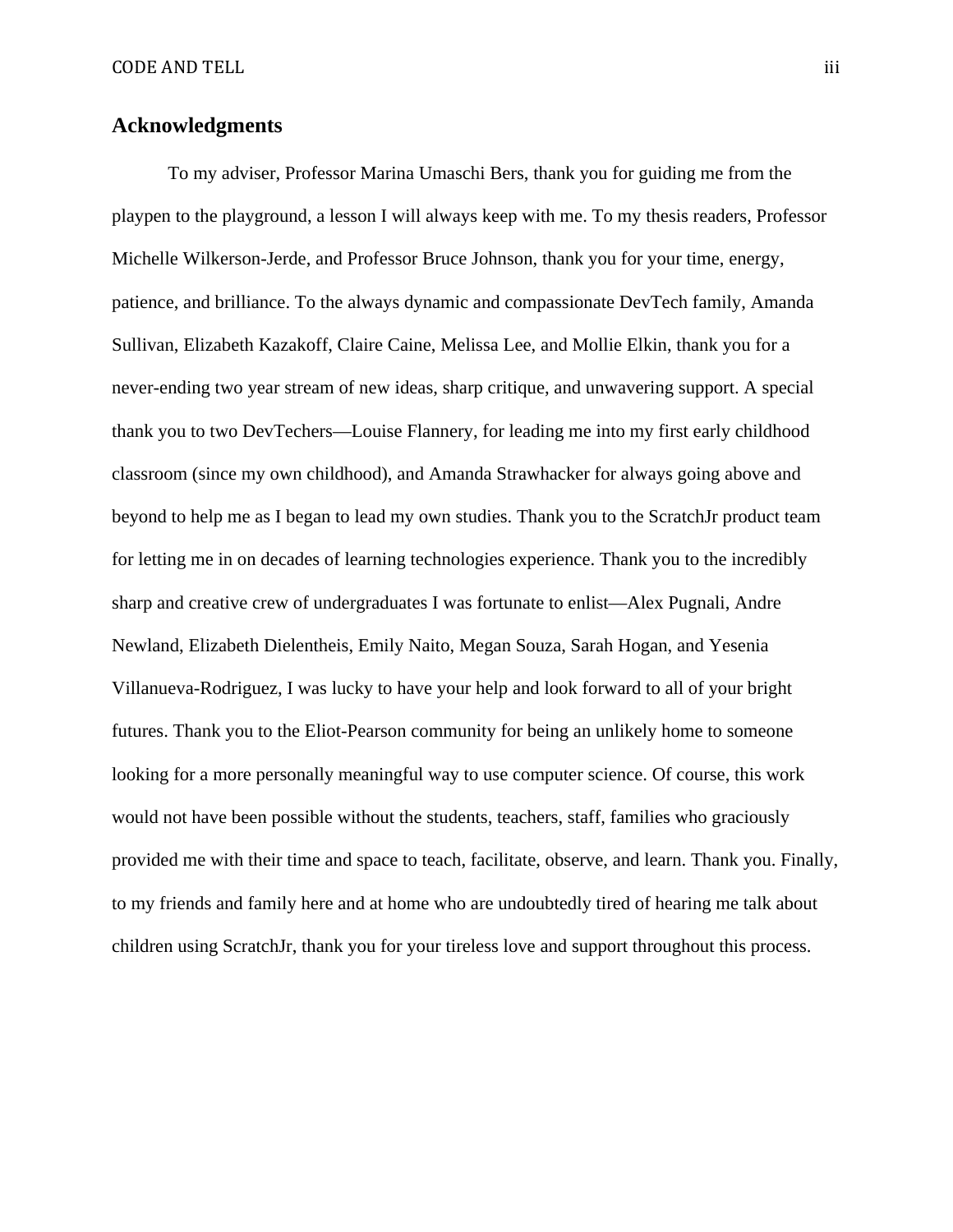# **Table of Contents**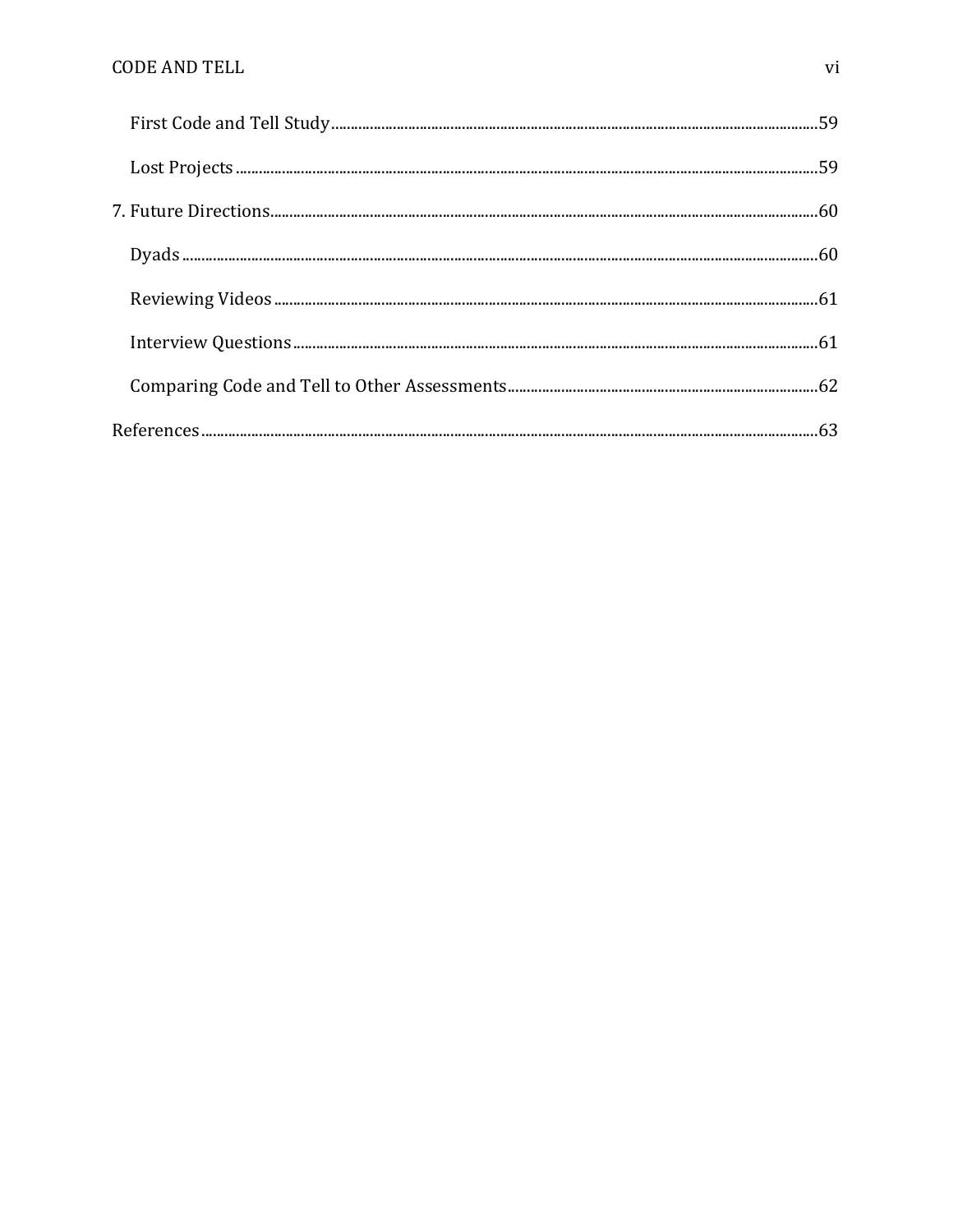# **List of Figures**

| Figure 15 - Frequencies of Levels of Describing Projects Depicted in Videos  46   |  |
|-----------------------------------------------------------------------------------|--|
| Figure 16 - Frequencies of Levels of Demonstrating Projects Depicted in Videos 47 |  |
| Figure 17 - Frequencies of Levels of Imagining Projects Depicted in Videos  48    |  |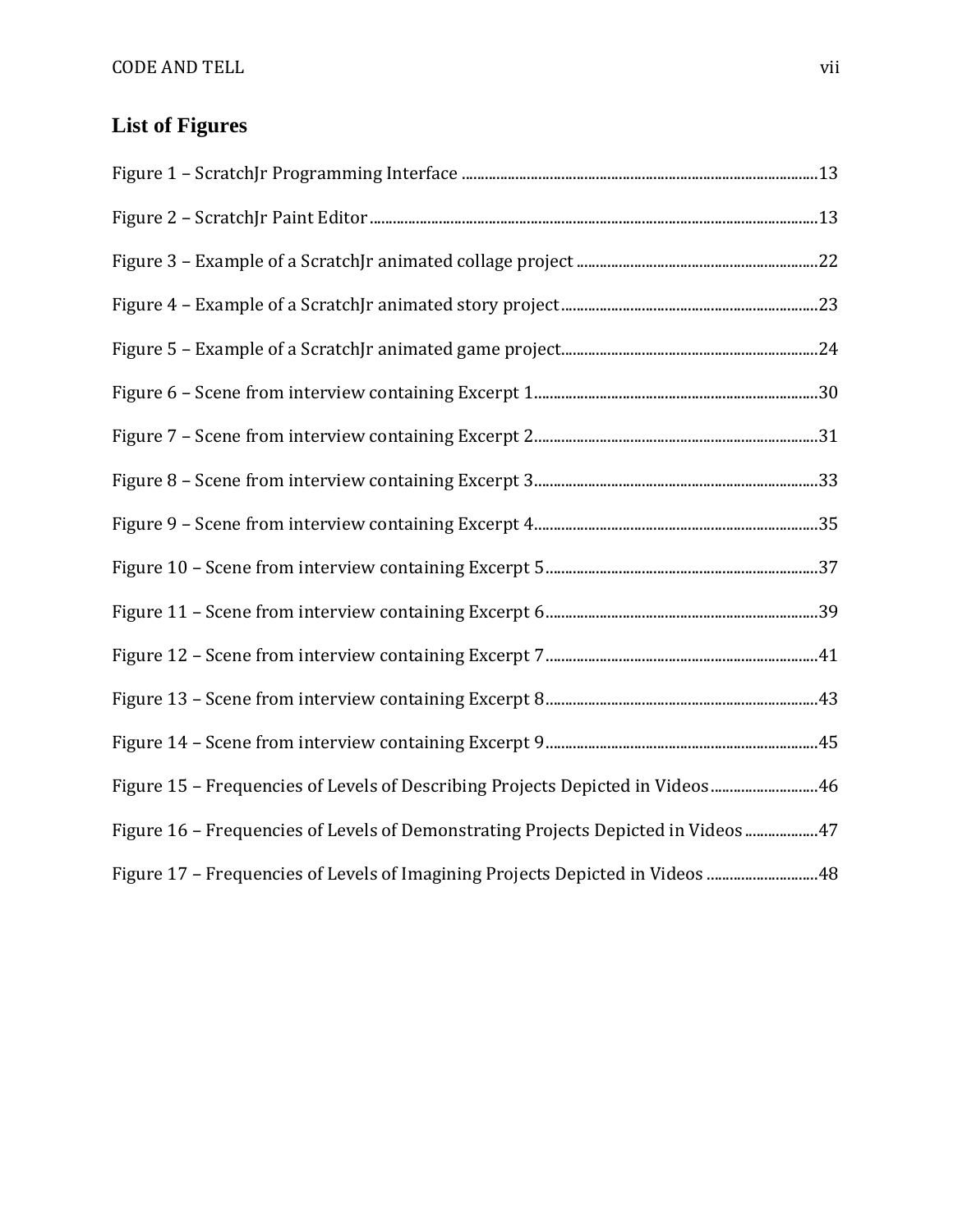# **List of Tables**

| Table 5 – Levels of complexity for describing, demonstrating, and imagining projeccts29 |  |
|-----------------------------------------------------------------------------------------|--|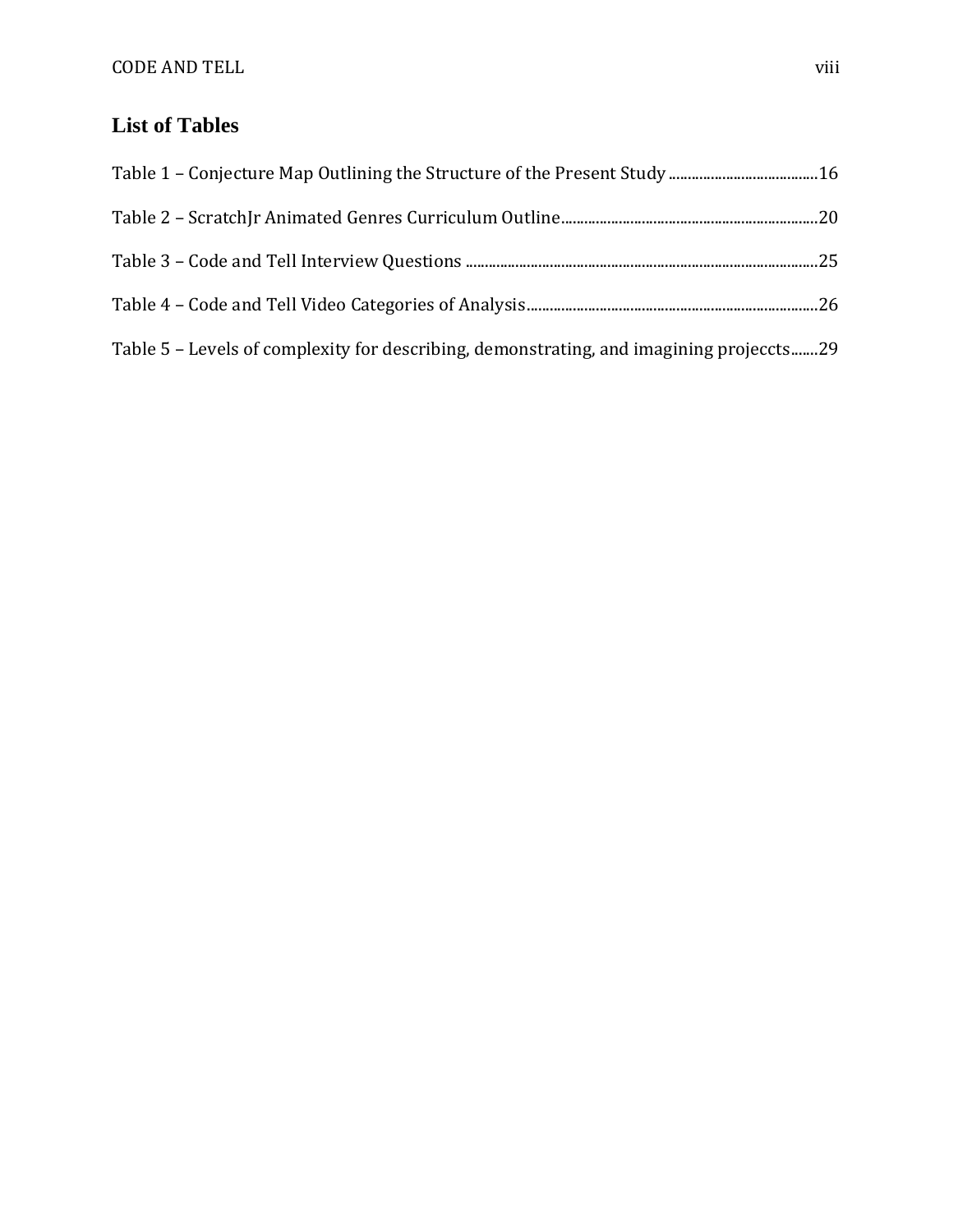# **1. Introduction**

#### **Motivation**

"Learn to code" is more than a suggestion from your principal. "Learn to code" is a movement, an industry, a policy, a course, a promise, and even a value. Through its recent entrance into the national political, educational, and technological spotlights, the phrase has gained influence, garnered an enormous amount of attention, and taken on a life of its own. In 2014, United States President Barack Obama wrote his highly publicized first line of Javascript and became one of over 100 million people worldwide to have participated in Code.org's Hour of Code event. In 2013, New York City Mayor Bill de Blasio launched the Tech Talent Pipeline, aiming to give hundreds of after school programs access to free computer science learning materials from Google. Demographically minded organizations like Black Girls Code, founded in 2011, and Girls Who Code, established in 2012, have offered a programming education to thousands of students from groups usually underrepresented in computer science classrooms and technology businesses. Companies like Codecademy, created in 2011, and Wonder Workshop, whose first investment came in 2013, have raised millions of dollars from venture capitalists with promises to help the masses learn to code.

Why all this attention toward writing instructions for a computer to read and execute? Learning to code ostensibly grants people access to job opportunities within rapidly growing markets (Landivar, 2013) as well as a gateway to participation in digital artistic expression and civic engagement (Jenkins et al., 2006). An argument for learning to code that is particularly popular among computer science scholars and technology creators is the epistemological benefit. Alan Perlis, recipient of the first Association for Computing Machinery A.M. Turing Award, suggested that the skill be "part of every liberal education," contending that the deep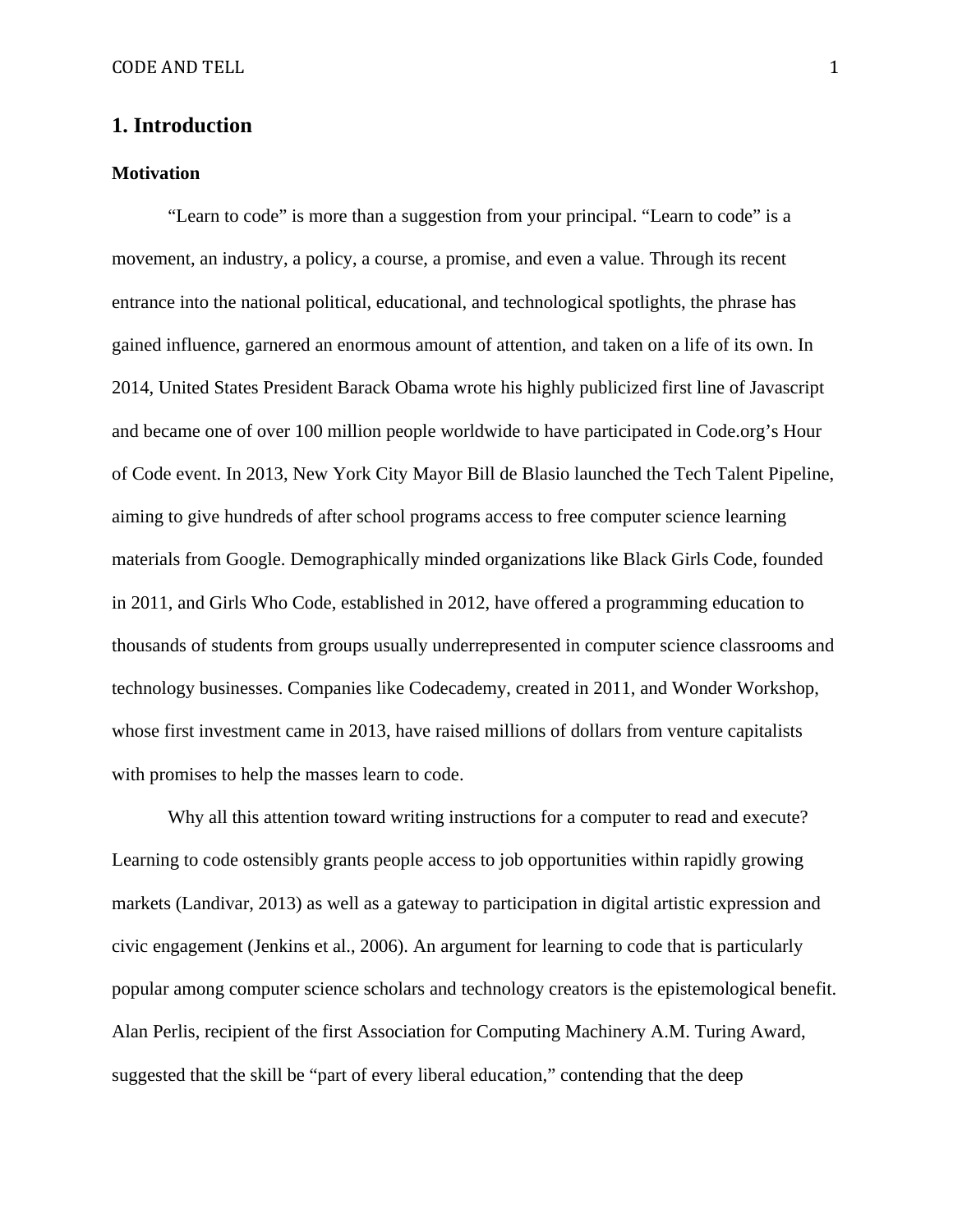understanding of process could be transferrable to calculus, economics, and many other domains (Perlis, 1962). Seymour Papert claimed more generally that computer programming propagates the opportunity to think about one's own thinking (1980). As programmers continually build more complex systems, they in turn reflect on deeper complexities of their own personal thinking processes.

The ubiquity of computing devices and software in our everyday lives makes learning to code seem even more imperative. We engage with digital technology as we send messages on phones, purchase goods with Amazon.com, gather knowledge from Wikipedia, sign petitions on Change.org, and fulfill an endless variety of other personal and collective purposes. For those coming of age in an increasingly technological world, developing an understanding of how these technologies work under the hood may help them navigate this environment with greater ease or even build technological solutions of their own. Media theorist Douglas Rushkoff went so far as to dub coding "the new literacy," with many others following suit, arguing that the ability to program digital media has reached an equal level of importance to the ability to read and write print media (2010).

This theme of new literacy closely accompanies ScratchJr, the technology used during the classroom studies for this thesis. ScratchJr is an animation-making app designed to provide young children with a developmentally appropriate way to learn to code. With the public release of ScratchJr in August 2014 came the tagline, "Coding is the new literacy!" and an explanation that with ScratchJr, "children aren't just learning to code, they are coding to learn" (ScratchJr.org). This position implies that the practice of coding, like reading and writing, can facilitate the development of other skills like problem solving and design as well as build knowledge in other domains such as mathematics and language. As a product made to create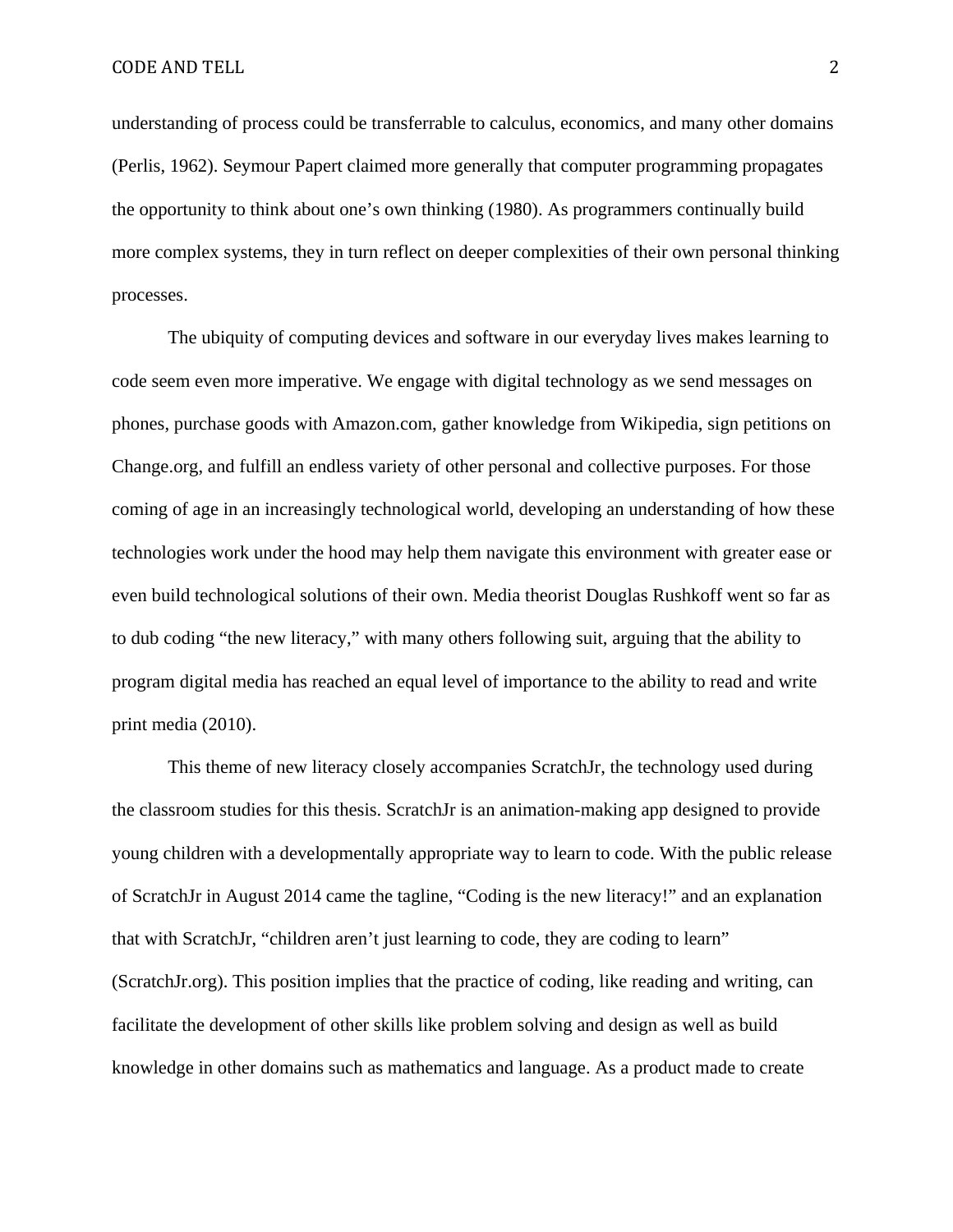#### CODE AND TELL 3

these kinds of learning opportunities for young children and given the potential affordances of these learning opportunities, children's use of ScratchJr brings about many questions. What exactly are young children learning as they create projects with ScratchJr? Are they just learning to code, or are they engaging with other powerful ideas from computer science? How can we know what they have learned? What kind of literacy are they developing?

To begin answering these questions, this thesis focuses on learning of the general skill set known as *computational thinking*, to which coding belongs. Computational thinking, first coined by Papert, describes not only the processes and concepts used to solve problems and design systems with computers but also the application of ideas inspired by computers that humans can use to aid in expressing and understanding the nature of phenomena (1996). The term was most exhaustively defined by Jeannette Wing, who explains it as a rich set of analytical methods used to effectively combine human and machine toward solving problems (2006). These methods include more concrete tasks like programming, testing, and debugging as well as abstract ideas like decomposition and representation of data.

#### **Thesis Outline**

In this thesis, I explore the use of a curricular activity that I call "Code and Tell." The activity consists of pairs of students conducting video interviews with each other about ScratchJr projects that they created during class. The research question that this thesis seeks to answer is: How can the Code and Tell activity be used to provide students with opportunities to learn computational thinking in the early childhood classroom? First, I review the literature on technological tools for learning computational thinking as well as learning and assessing computational thinking. Second, I discuss the primary technology used during the research, the ScratchJr iPad app. Third, I describe the research design, including a curriculum enactment and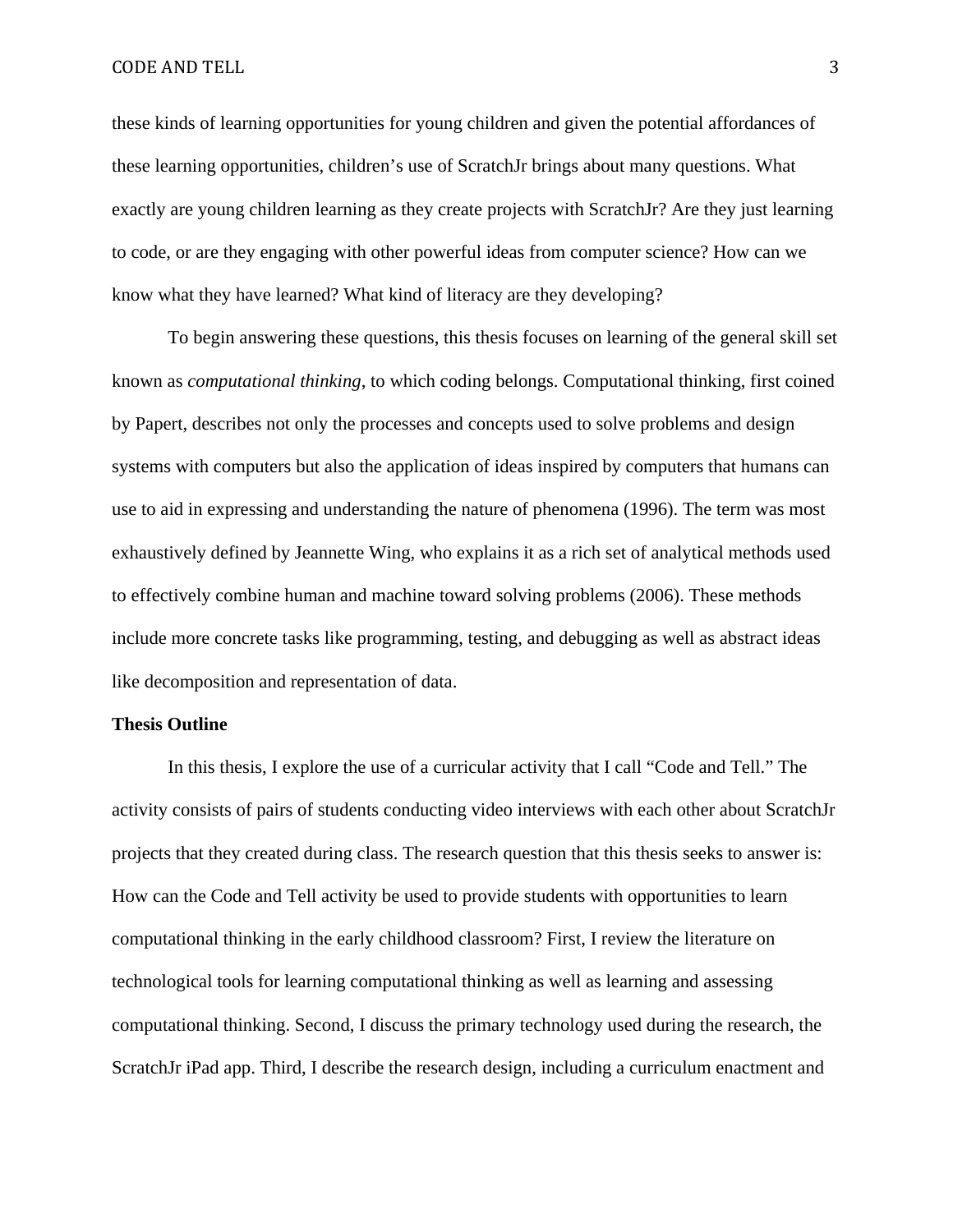data collection methods. Fourth, I analyze the data to address the aforementioned research question. Fifth, I address some of the limitations of the present study. Sixth, I offer implications of this thesis research as well as future directions.

## **2. Background**

Computing is more common than ever in education, industry, and life in general, and the impetus for society to have a better understanding of how computing works has never been stronger. Recently, a great plurality of the computer science education community has converged to meet this need by pushing for students to learn a skill set called computational thinking. For scholars and practitioners in computer science, education, and computer science education, the scope of this push has involved theoretical contributions about the ontology of computational thinking, views on how to implement computational thinking activities for educational purposes, and studies on how computational thinking is actually learned. For the purposes of this thesis, I will summarize our current understanding of computational thinking and then focus on literature that provides a foundation for my own work regarding methodology for assessing the learning of computational thinking as well as specific applications of these assessments for use with young children.

#### **What is Computational Thinking?**

Defining computational thinking is a hot topic for computer science education scholars and multiple explorations of the construct have been put forth. To recapitulate the definitions offered in the Introduction, Papert is credited as the first to employ the term but he did not rigorously define it (1996). As he uses the term in his writing, he signals a mode of thought that could be harnessed toward problem solving and system design with computers in concurrence with using ideas drawn from how computers operate to help see and interpret processes, ideas,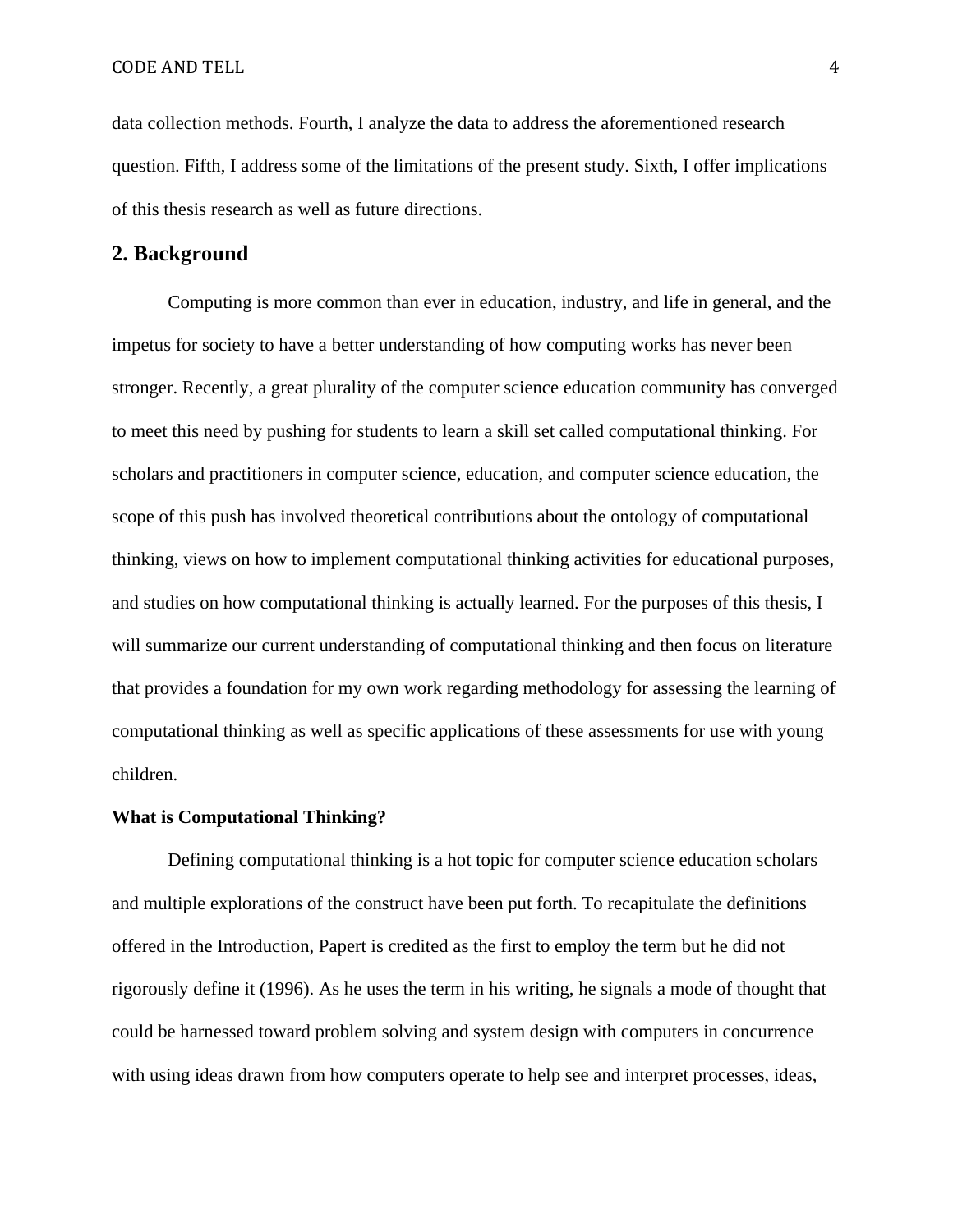and rules. In her short paper entitled, "Computational Thinking," Jeannette Wing illustrates the term's breadth in detail, citing a vast array of computer science related skills and concepts such as abstraction, decomposition, and gauging time and space costs (2006). Like Papert, she emphasizes the term's simultaneous reference to techniques enacted by machines and by humans.

Brennan and Resnick break down computational thinking more specifically into a threedimensional framework that comprises concepts, practices, and perspectives (2012). Computational thinking concepts are the most concrete of the bunch, individual operations of computation that can be interpreted and executed by a machine and are oftentimes built into a programming environment as a feature. Examples of computational thinking concepts include sequence—a set of instructions meant to be executed in a given order—and data—information that can be stored, outputted, mutated and interpreted to determine some computation. At a higher level, computational thinking practices refer to techniques applied by humans to design and construct computations. Some of these computational thinking practices are debugging, procedures and strategies for hunting down, understanding, and fixing computation so that it does not cause unwanted behavior, and abstraction, the hiding of unnecessarily complex details of a system to facilitate simpler interaction with it. Existing at the highest level of the three dimensions are computational thinking perspectives. While concepts are embedded in the tool and process of computation, and practices reside in the work of creating computation, computational thinking perspectives encompass overarching purposes for computing. Connecting to other people and expressing ideas or identity are some examples of these perspectives.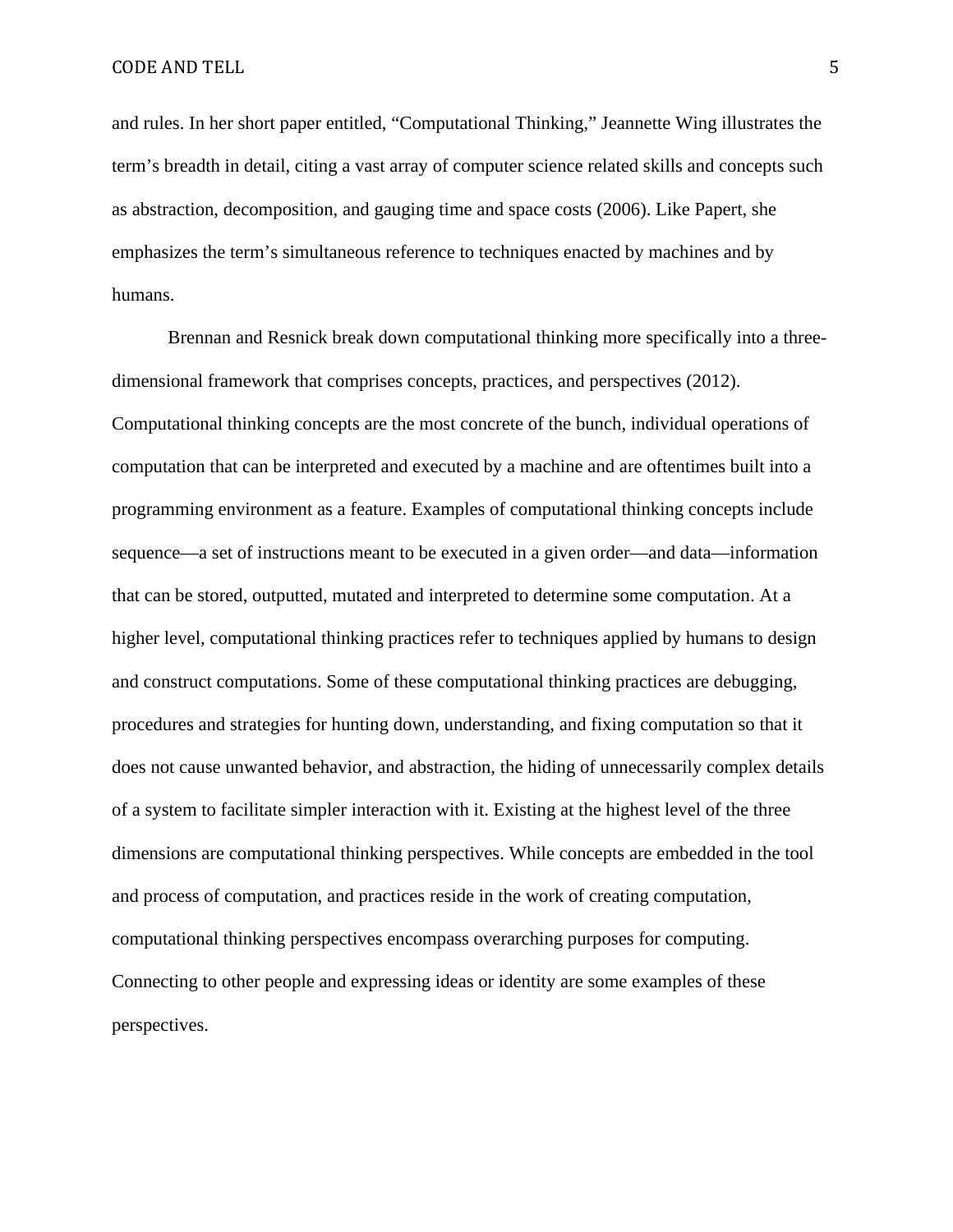### **Computational Thinking and Education**

Despite some disagreement about the meaning of the construct, a strong consensus exists that computational thinking ought to be treated as a crucial learning objective for K-12 students. After Wing published her seminal description of computational thinking, many people in the computer science education community turned their attention to creating definitions and frameworks that could be useful in educational settings. In 2010, the International Society for Technology in Education (ISTE) and the Computer Science Teachers Association (CSTA) led a National Science Foundation project entitled, "Leveraging Thought Leadership for Computational Thinking in PK-12." One of the sponsored activities of this project was a meeting of education minds who set out to construct a definition of computational thinking as it should be interpreted and applied in school curriculum. In addition to summarizing many of the skills introduced by Wing, this "operational definition" included a list of attitudes toward dealing with computing problems such as confidence in the face of complexity and ambiguity and working with others communicatively and collaboratively (International Society for Technology in Education and Computer Science Teachers Association, 2011).

Building on the claims that computational thinking can be applied to multiple domains of knowledge and practice for students, many have attempted to show examples of what this could look like (Barr & Stephenson, 2011; Dierbach et al., 2011). For example, using abstraction in language arts could be likened to employing figurative language such as simile or metaphor, and parallelization has relevance in science because experiments are often run simultaneously with different parameters. Others have investigated ways to integrate computational thinking into interdisciplinary after-school activities (Lee et al., 2011). Research on specific computational learning environments has also shown the existence of different types of learners (Turkle &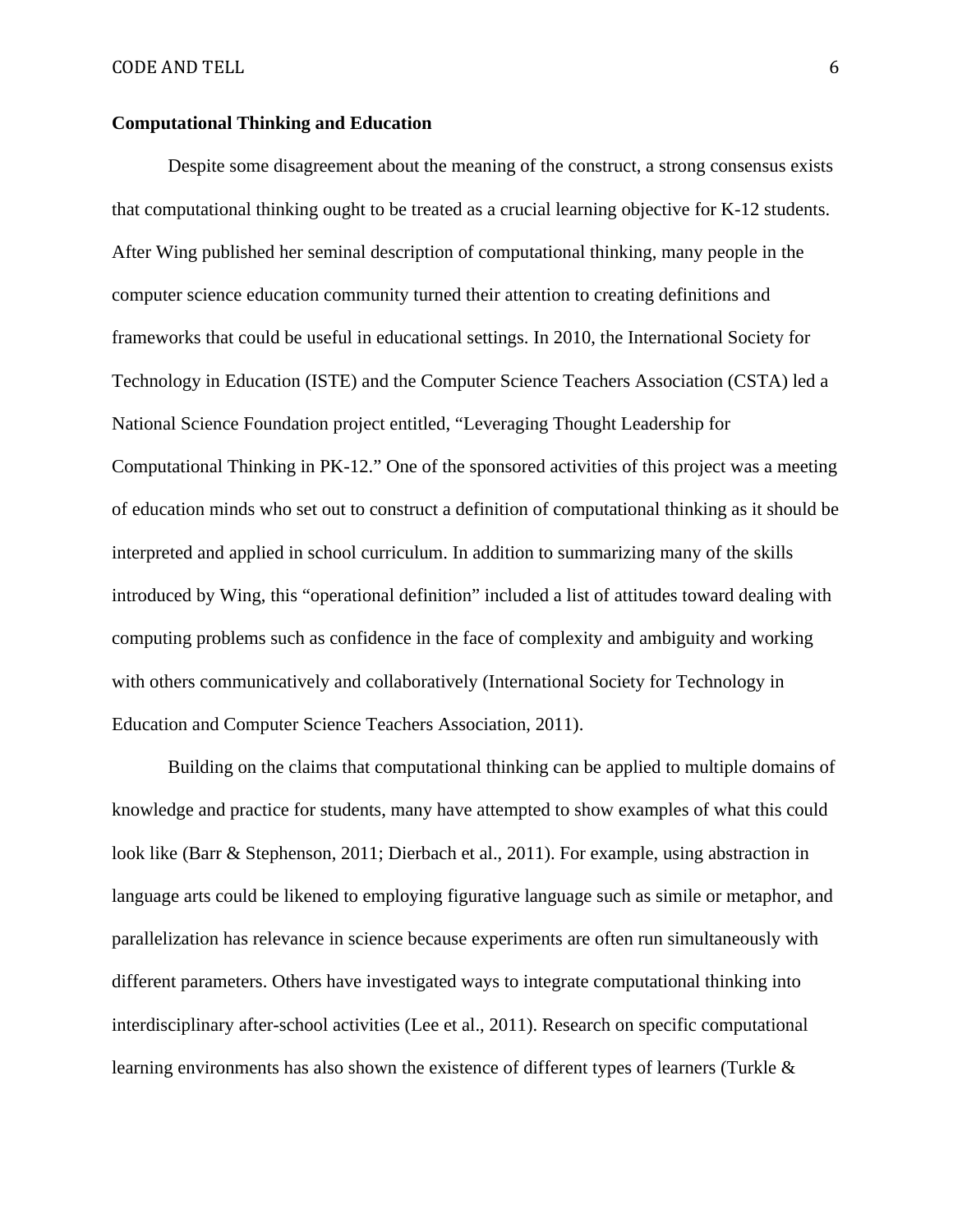Papert, 1990) and probed the motivational potential of different computing interfaces for engaged student participation (Repenning et al., 2010).

#### **Methodology for Evaluating Learning of Computational Thinking**

The computational thinking literature is rife with theoretical contributions and justifications for the creation of technologies and pedagogy that build computational thinking skills. Very recently, research that also investigates the efficacy of existing programs and practices for learning computational thinking has grown more common. Only a few years ago, the Association for Computing Machinery (ACM) and CSTA released a report claiming that computer science assessments are, "virtually non-existent" (Wilson et al., 2010). Since then, however, computer science education researchers have frequently constructed and experimented with more concrete ways to evaluate student learning.

One approach to understanding student learning of computational thinking is by analyzing students' projects within some programming environment. Han Koh et al. (2010) extracted "computational thinking patterns" from thousands of middle school students' game projects based on their use of different programming language constructs and then analyzed how often patterns used in these projects were transferred to use in science simulation projects. Stolee and Fristoe (2011) ran a similar analysis on Kodu projects created by students to see the frequency with which different components of the Kodu language were applied to their projects, including Boolean logic, control flow, objects, and variables. Also in this vain, Denner, et al. (2012) looked at content of games created by middle school girls in Stagecast Creator to assess their understanding of programming and usability. To construct a programming project analysis specifically for primary grades, Seiter and Foreman (2013) proposed the Progression of Early Computational Thinking (PECT) Model, which takes into account students' use of more concrete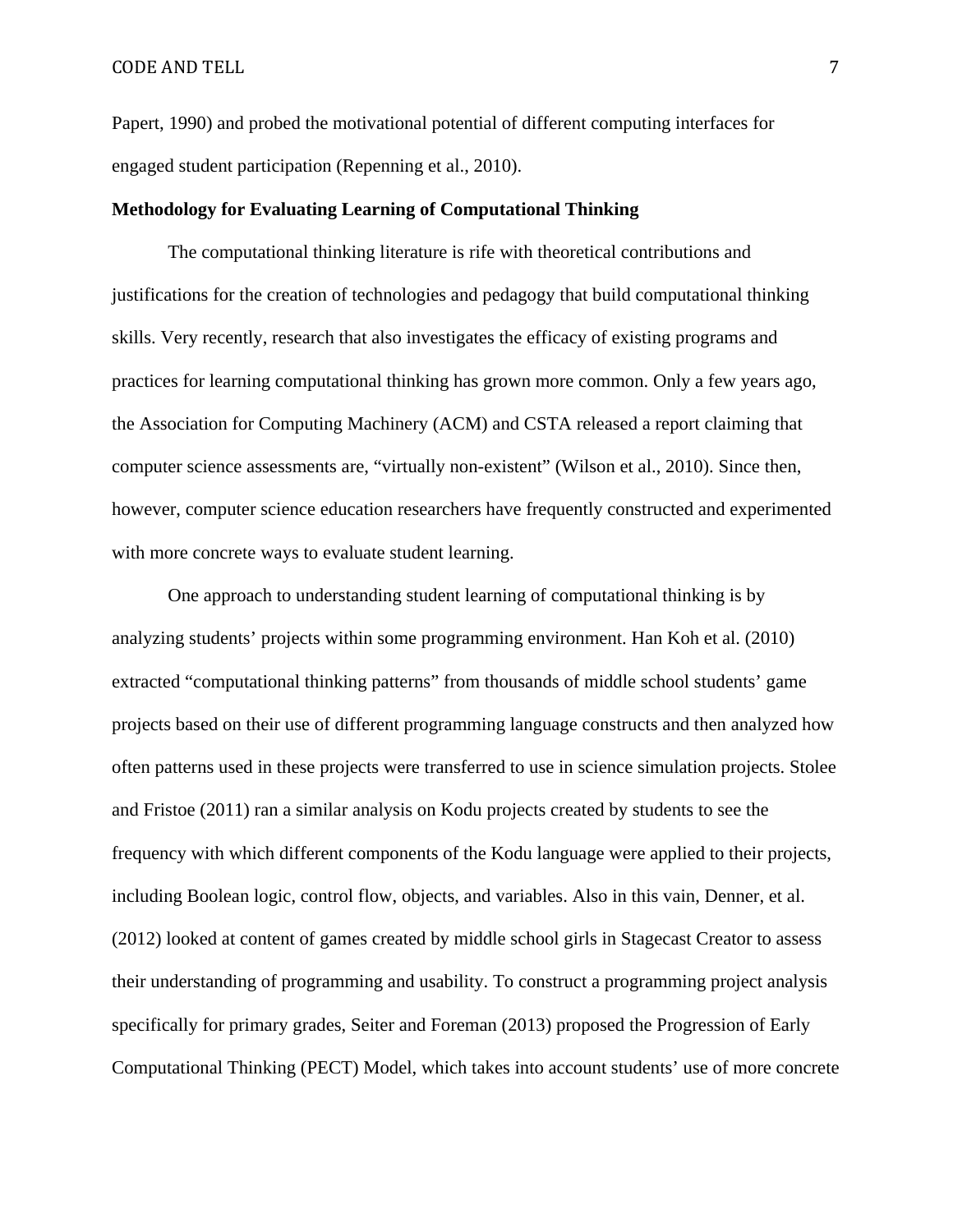#### CODE AND TELL 8

evidence variables like loops and conditionals, design patterns like user interaction and animation, and more high level computational thinking concepts like decomposition and abstraction. These studies acknowledge that although mapping the learning of computational thinking concepts directly from the use of different language constructs is convenient for analyzing large data sets automatically, what is gained in efficiency may be lost in validity. Students' use of computer science concepts does not guarantee that they have learned them.

Triangulating student artifacts like programming projects with other data about student learning can more thoroughly evaluate learning trajectories and outcomes. To assess middle school students' learning of computational thinking concepts throughout a computer science summer camp that used Scratch for lessons and projects, Franklin et al. (2013) combined assessment of smooth execution and robust implementation in students' programming projects with fields notes documenting the levels of help that were provided to those students by the camp staff. Basawapatna et al. (2011) supplemented student project data with scores on a quiz meant to measure whether students could transfer use of computational thinking patterns in a programming context to recognition of those patterns in non-programming contexts.

In a few studies that focused on active student performance within an assessment environment, students were evaluated on their abilities to construct programs to solve new problems, debug solutions to these kinds of problems, and demonstrate their aptitude for recognizing and comprehending elements of a programming language. In 2012, Werner et al. developed a computational thinking assessment, using the Alice programming software, that asked students to solve problems by writing code related to characters in a narrative on the screen. To fulfill a similar purpose in a tangible programming domain, Fields et al. (2012) presented students with non-functional circuits in order to assess their ability to debug them by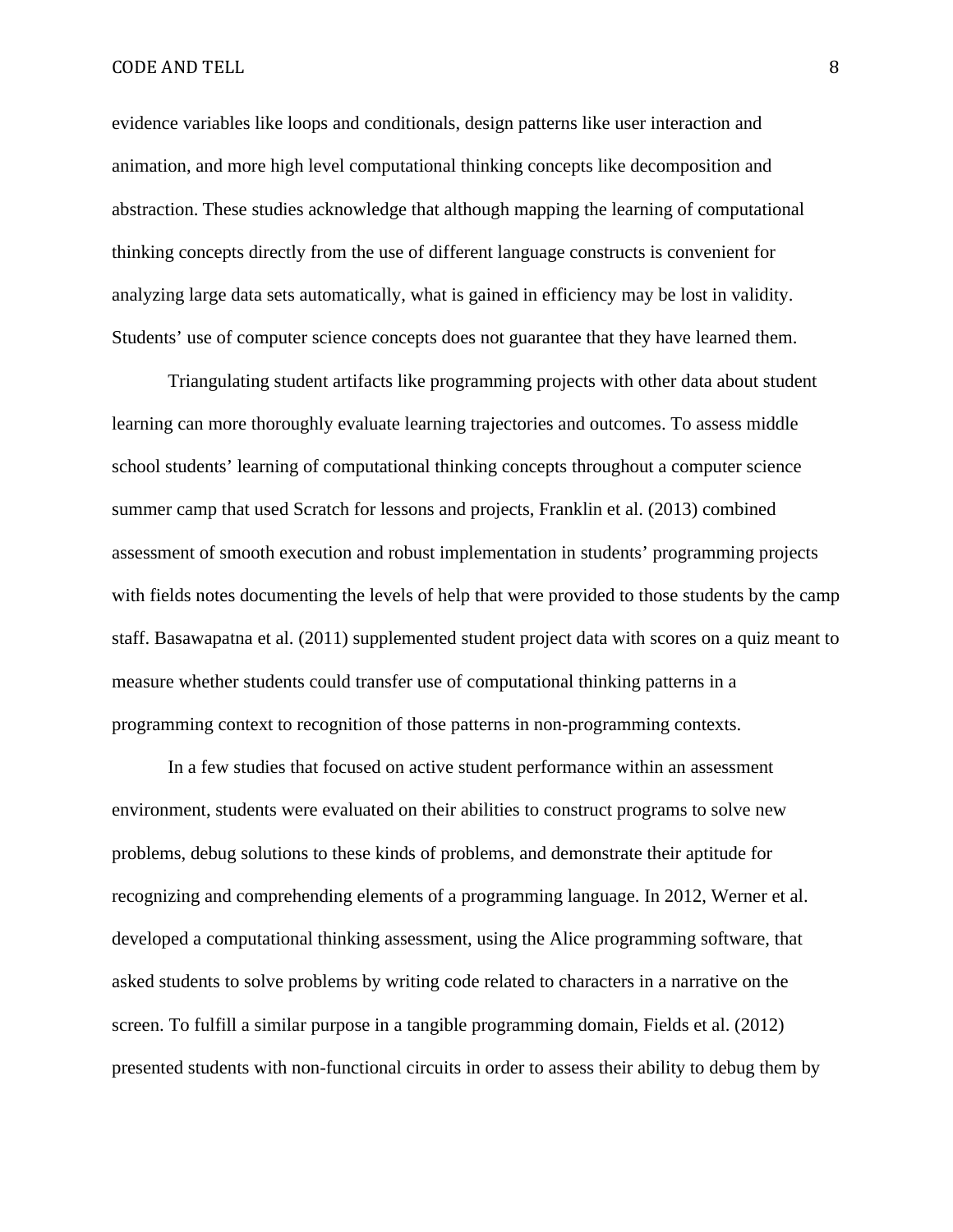constructing new functional versions and using computational thinking skills related to circuit design in the process.

Interviews between teachers and students have been used to elicit computational thinking concepts in speech. Dwyer et al. (2014) analyzed discussions with themes of computer knowledge, complex decisions, and sequential procedures to understand fourth graders' development of sequence and algorithm implementation abilities in a CS Unplugged curriculum. Brennan and Resnick (2012) established a framework for assessing computational thinking that is threefold, including elements of some of the previously described techniques. This framework involves analysis of a portfolio of students' projects, interviews with students' projects as a central focus, and "design scenarios," activities that allow students to show what they know in the context of a specific problem situated in the programming environment they have been learning and creating projects with.

#### **The Case of Young Children**

It is less common to see computational thinking learning environments and pedagogy designed specifically for young children and assessments that are developmentally appropriate for this demographic are even more rare. Studies have shown that even children as young as four years old can use simple programming interfaces to create robotics projects (Bers et al., 2002; Cejka et al., 2006; Kazakoff et al., 2012; Perlman, 1976; Wyeth, 2008) and animation projects (Strawhacker & Bers, 2014; Portelance et al., 2014). These endeavors help young learners engage with powerful ideas from technology, including many computational thinking concepts, that can serve them in educational and personal pursuits throughout their lives (Bers, 2008).

With particular regards to early childhood computational thinking assessments, Bers et al. (2014) evaluated kindergarten students on their sequencing and instruction recognition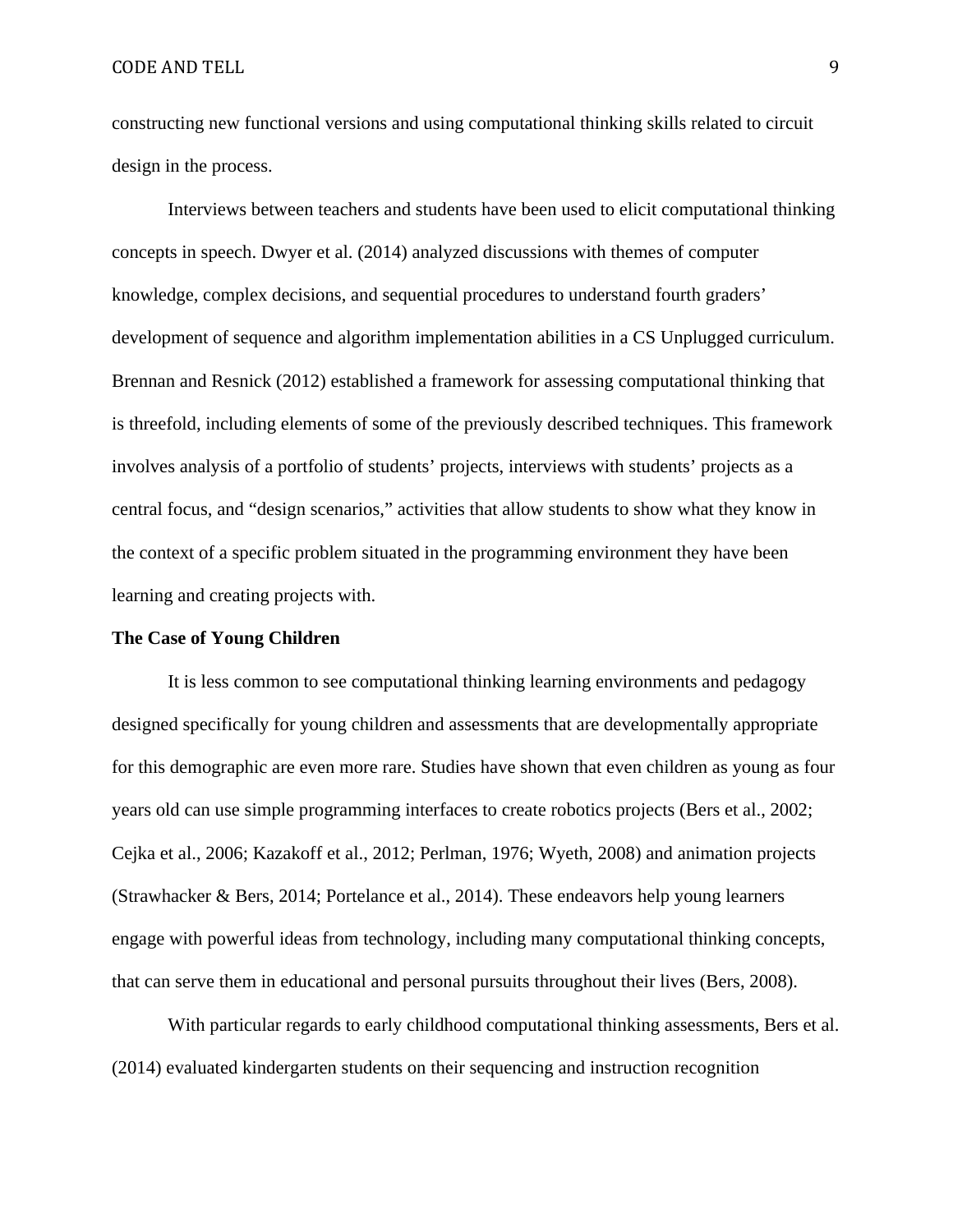CODE AND TELL 2008 2009 10

capabilities by scoring their programs written in a tangible wooden block programming language for the purpose of designing a robot dance with specific steps. Strawhacker and Bers (2014) applied assessments to young children's learning of ScratchJr by evaluating their ability to recognize and place programming blocks in a sequence corresponding to the implementations of animations created by researchers.

Jean Piaget's seminal theory of cognitive development, which includes several qualitative stages of development that outline how children conceptualize the world, may be useful to consider while designing computational thinking assessments for young children. According to Piaget, children enter the preoperational stage of development at around two years of age and enter the concrete operational stage at approximately their seventh year of age. During the preoperational stage, children show an ability to understand, manipulate, and play with symbols as stand-ins for real things (1929). The preoperational stage is also characterized by egocentrism, or difficulty with understanding the perspectives of other people, and the development of a curiosity and frequent question-asking behavior (1929). As children transition from the preoperational stage to the concrete operational stage, they begin to develop logical and conservational thought and their egocentrism diminishes qualitatively (1929).

Lev Vygotsky's zone of proximal development may also be useful to consider while designing computational thinking assessments for young children. Vygotsky suggested that every child has a developmental level in a given domain (e.g. computational thinking) that they reach through their own thinking as well as the capacity to develop within that domain to another level with the guidance of others (1978). He emphasized that the way in which children could develop mental processes with the help of others involves the more developmentally mature members of a cultural group interacting with the less mature members through language and that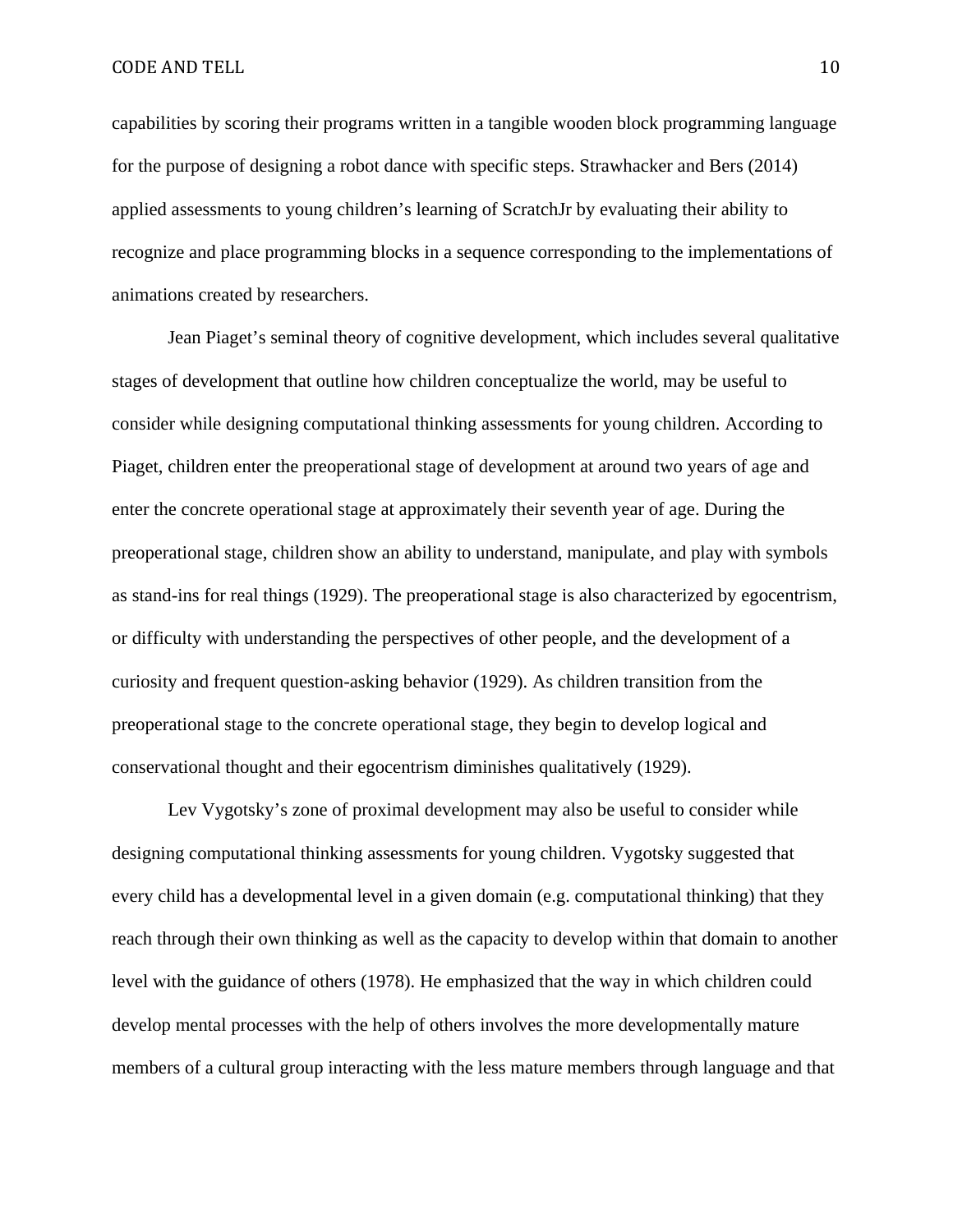#### CODE AND TELL 2008 2009 11

these linguistic interactions could help children create shared meanings in a given cultural context (1978). With specific regards to peer collaboration and the zone of proximal development, Tudge (1992) notes that interactions between two peers do not necessarily involve a more competent peer guiding a less competent peer within his or her zone of proximal development. He proposes that mutual student interest and verifiable results of development are just some of the factors involved in making these collaborations more effective (1992).

To provide a framework for how technologies can support young people's positive development, Bers (2006; 2012) offers the Positive Technological Development (PTD) framework. Drawing from Lerner et al.'s (2005) *Six C's of Positive Youth Development*, PTD suggests that young people engaging with technology can do so in a way that promotes positive developmental outcomes when technology substantiates activities revolving around communication, collaboration, community-building, content creation, creativity, and positive choices of conduct. This framework has been applied to the creation of developmentally appropriate robotics kits and programming environments for young children as well as playful and technology-rich activities for young children (Bers, 2010).

#### **Gap in the Literature**

If ScratchJr is to be used as a tool for learning computational thinking in the early childhood classroom then there exists a need for a developmentally appropriate computational thinking assessment that can be used with students learning in this environment. Ideally, this assessment can simultaneously serve as an activity that supports positive technological development as well as assessing. The present study seeks to address this gap in the literature by investigating how the Code and Tell activity can be used to provide students with opportunities to learn computational thinking in the early childhood classroom.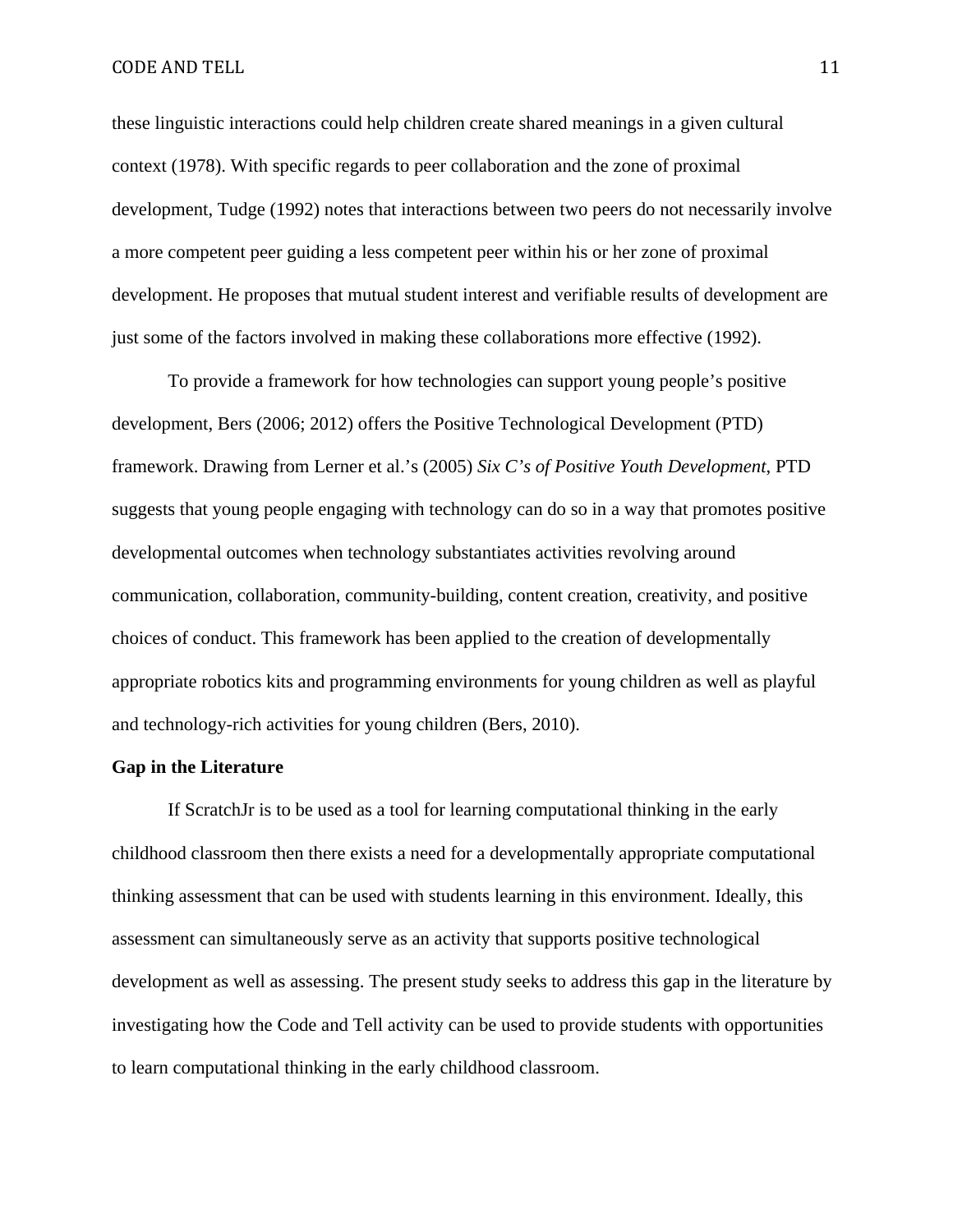# **3. ScratchJr**

ScratchJr was created to provide young children with developmentally appropriate means to learn to use computer programming skills as well as to make personally meaningful projects with technology (Flannery et al., 2013). The three major components of the ScratchJr project are: 1) the app, which comprises a programming language and interactive animation-making interface designed specifically for use by young children, 2) curricular resources and content within the app that allow for integration with early childhood mathematics and literacy learning, and 3) online resources for early childhood educators to learn about ScratchJr content, activities, and teaching practices. Throughout the app's design and development, researchers conducted curriculum enactments in K-2 classrooms focusing on powerful ideas related to computer science and technology (2013). These curricula served simultaneously as ways to test the app itself and to iterate on its design as well as to assess activities and best practices for teaching with ScratchJr in an early childhood classroom setting.

## **App Features**

At the crux of the ScratchJr iPad app is a graphical programming language consisting of 28 programming blocks. Users connect these blocks together in sequences for the purpose of programming characters on the screen to move, change their appearances, produce sounds, and utilize a variety of other functions towards the creation of animated stories and games on the iPad. Other features supplement the results made possible by ScratchJr's programming blocks. With the ScratchJr interface, users can further adapt their project by adding multiple pages, adding characters and backgrounds from the libraries, creating their own characters or backgrounds using the paint editor, adding text to the page, or utilizing other parts of the technology.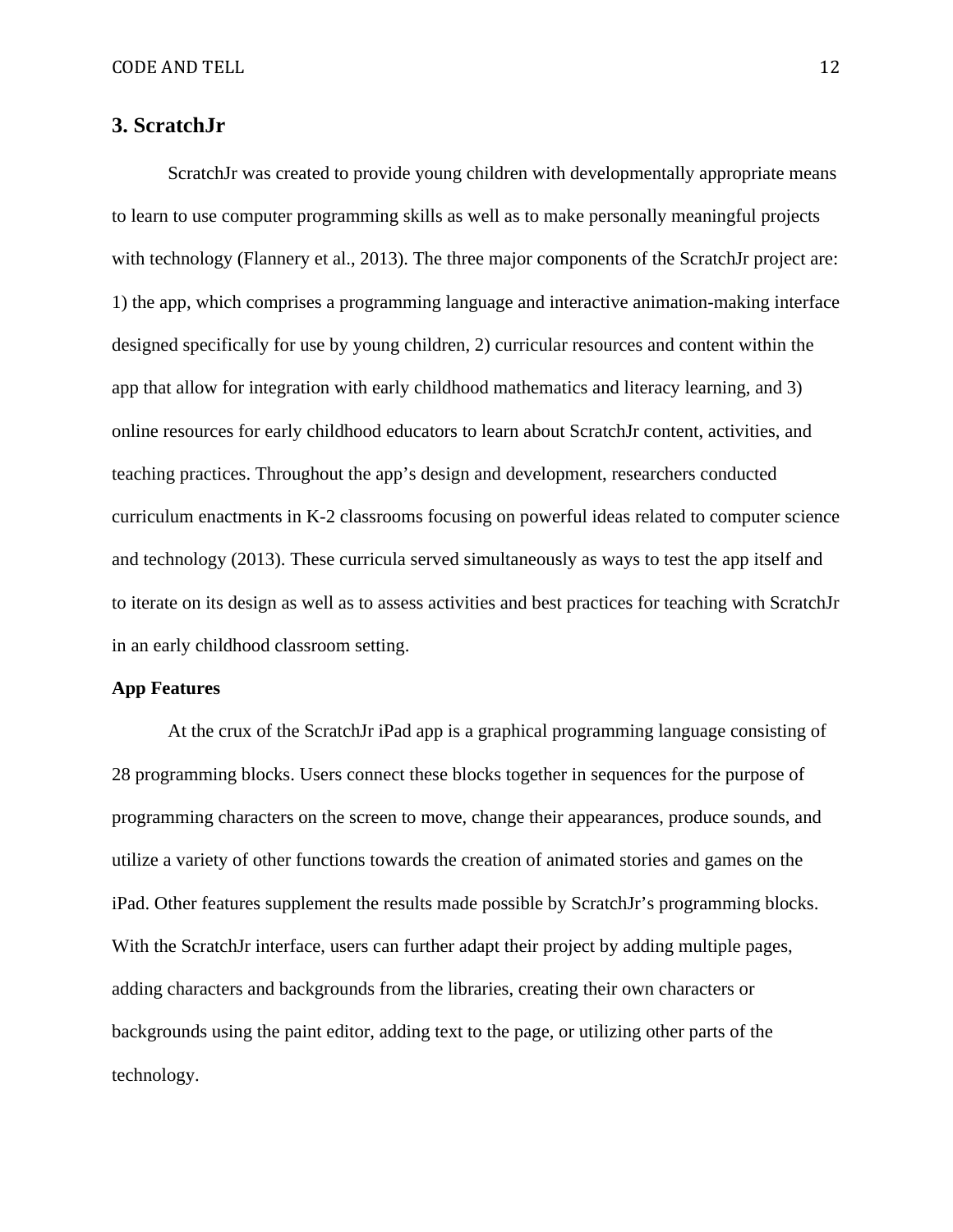

Figure 1 – ScratchJr Programming Interface

Figure 2 – ScratchJr Paint Editor

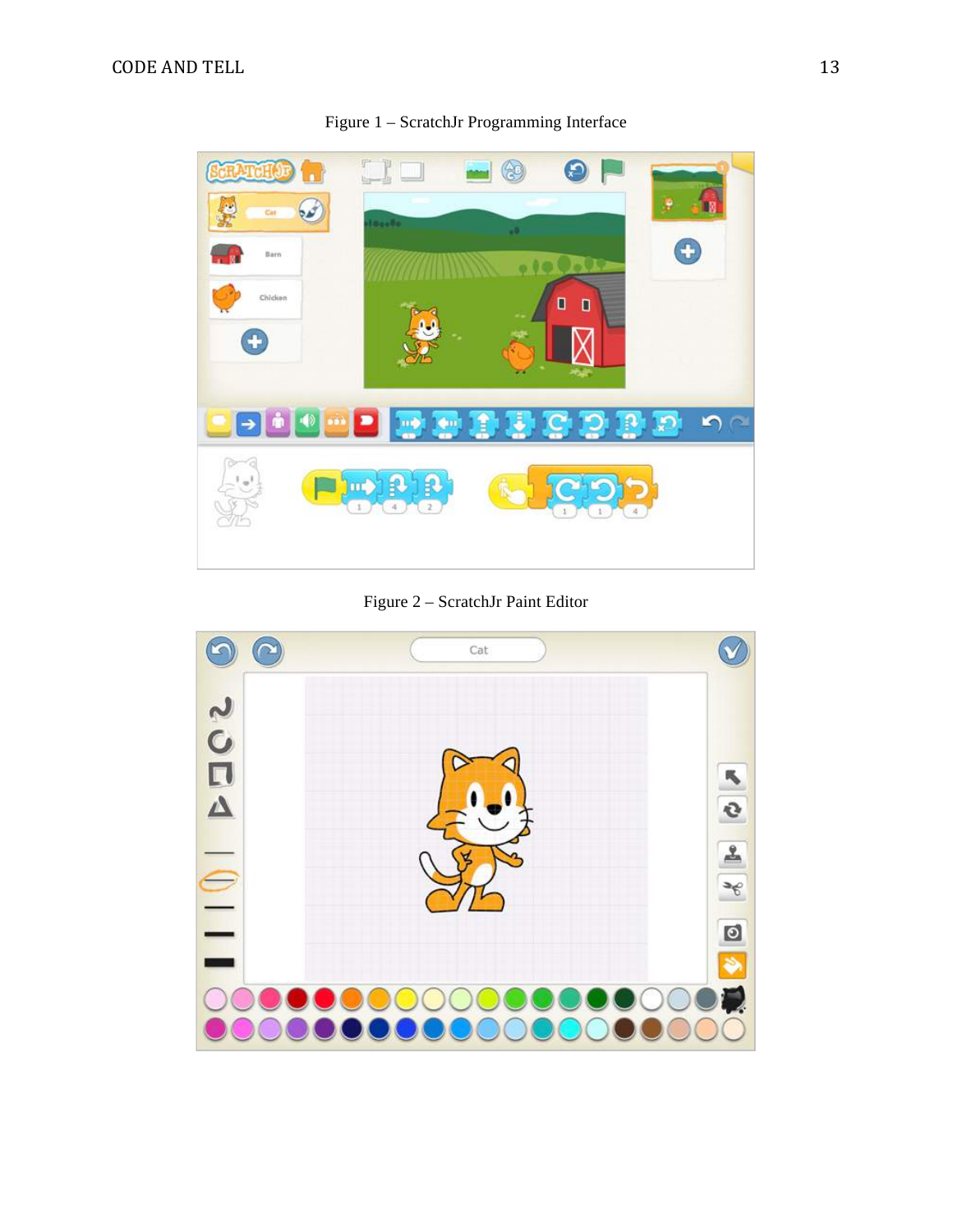#### **Design**

ScratchJr was based on the online programming language and environment, Scratch, created for children ages 8 and older, but unlike Scratch, ScratchJr was designed to be developmentally appropriate for young children, specifically ages 5-7. To center developmental appropriateness for young children during ScratchJr's development, several features and design decisions construct a "low floor" for users (2013). It is easy for users to begin programming within seconds because when the app is opened to the project interface, there is already a Cat character on the stage and the blue motion blocks are immediately visible and available to program with. Users can simply drag and drop any of the eight motion blocks into the scripting area below the blocks palette and tap them with their finger to see the result of a simple oneblock motion program. To encourage users to create programs with more than one block, the blocks are shaped like jigsaw puzzle pieces that obviously snap together. Syntax errors are impossible in the ScratchJr programming language because blocks that can only be placed at the beginning of a program are rounded on the left side and blocks that belong at the end of a program are rounded on the right side. Additionally, users can drag characters around on the stage in order to position them without having to write programs.

The design of the ScratchJr programming language, app, activities, and resources builds upon a large body of research on technological tools for children to learn computer programming with. This work spans studies that examine designing programming technology for children, teaching children how to code, and assessments of children's programming knowledge and skills.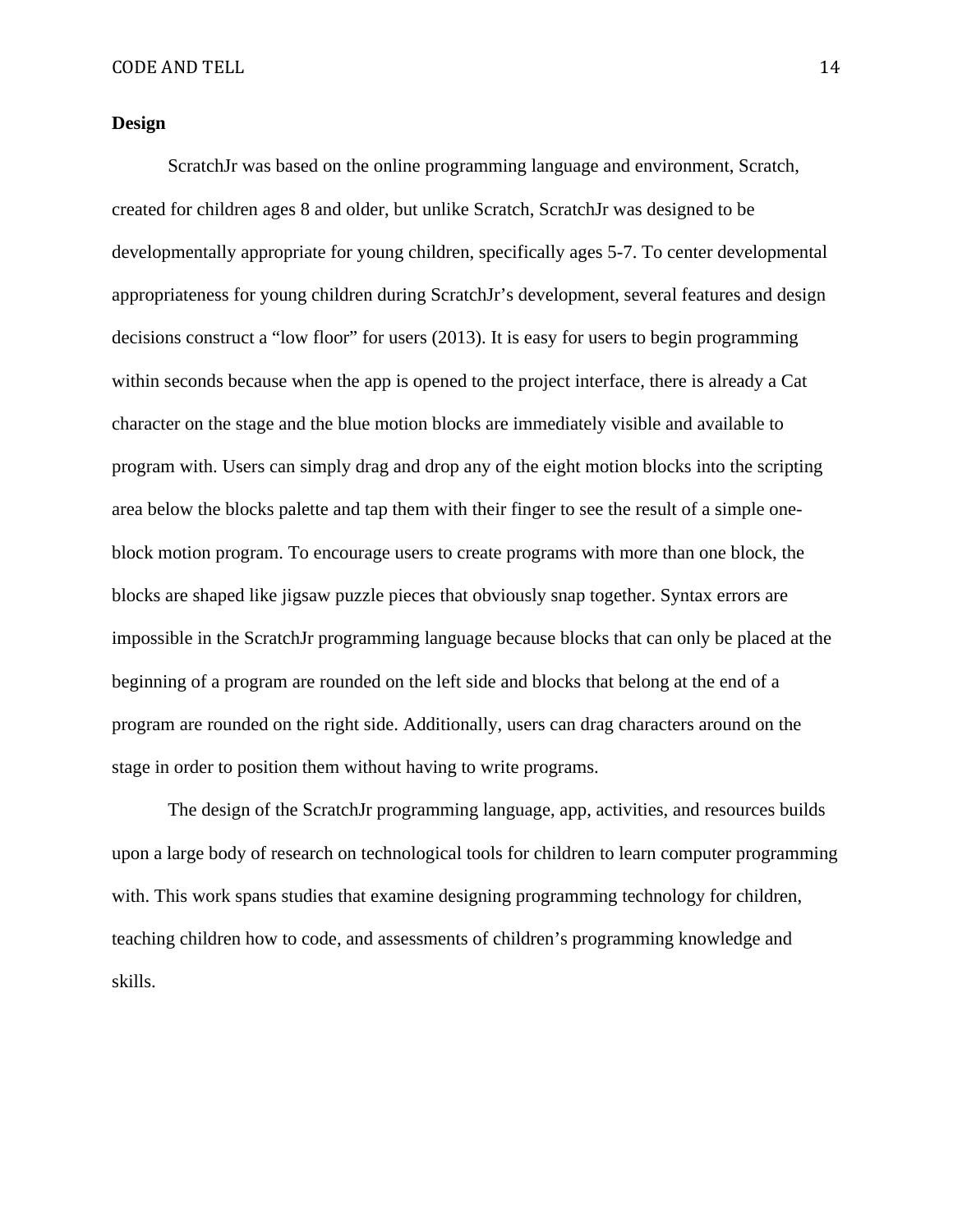# **4. Research Design**

A study was designed and conducted to address the research question: How can the Code and Tell activity be used to provide students with opportunities to learn computational thinking in the early childhood classroom? The study's design drew from a methodology known as design-based research, which involves testing theories about how learning can take place by enacting iteratively designed interventions in a natural environment (Brown, 1992; Collins, 1992, Cobb et al., 2003). A developmentally appropriate curriculum for learning computational thinking with ScratchJr was designed and taught to a selection of second grade students. As part of the curriculum intervention, each of the students participated in the Code and Tell artifactbased video interviewing activity multiple times. Data was then collected in the form of videos recorded during the Code and Tell activity and field notes taken by researchers in the classroom.

# **Sandoval's Conjecture Map**

Sandoval's (2014) conjecture mapping approach, a technique created for the purpose of "conceptualizing design-based research" and structuring it with an "argumentative grammar," was used to guide the method and analysis. Conjecture maps begin with a high-level *conjecture*  about how learning is supported without specifics about the designed learning environment. They also include an *embodiment*, or learning environment design made up of tools, participant structures, task structures, and settings. Next, conjecture maps involve *mediating processes*, or links between the learning environment design and desired outcomes, verifiable through artifacts created by learners or observations of interactions between learners. Finally, conjecture maps include *outcomes*, or manifestations of successful learning. Table 1 shows a conjecture map that outlines the high-level conjecture, embodiment, mediating processes, and outcomes that comprise the focus of the present study.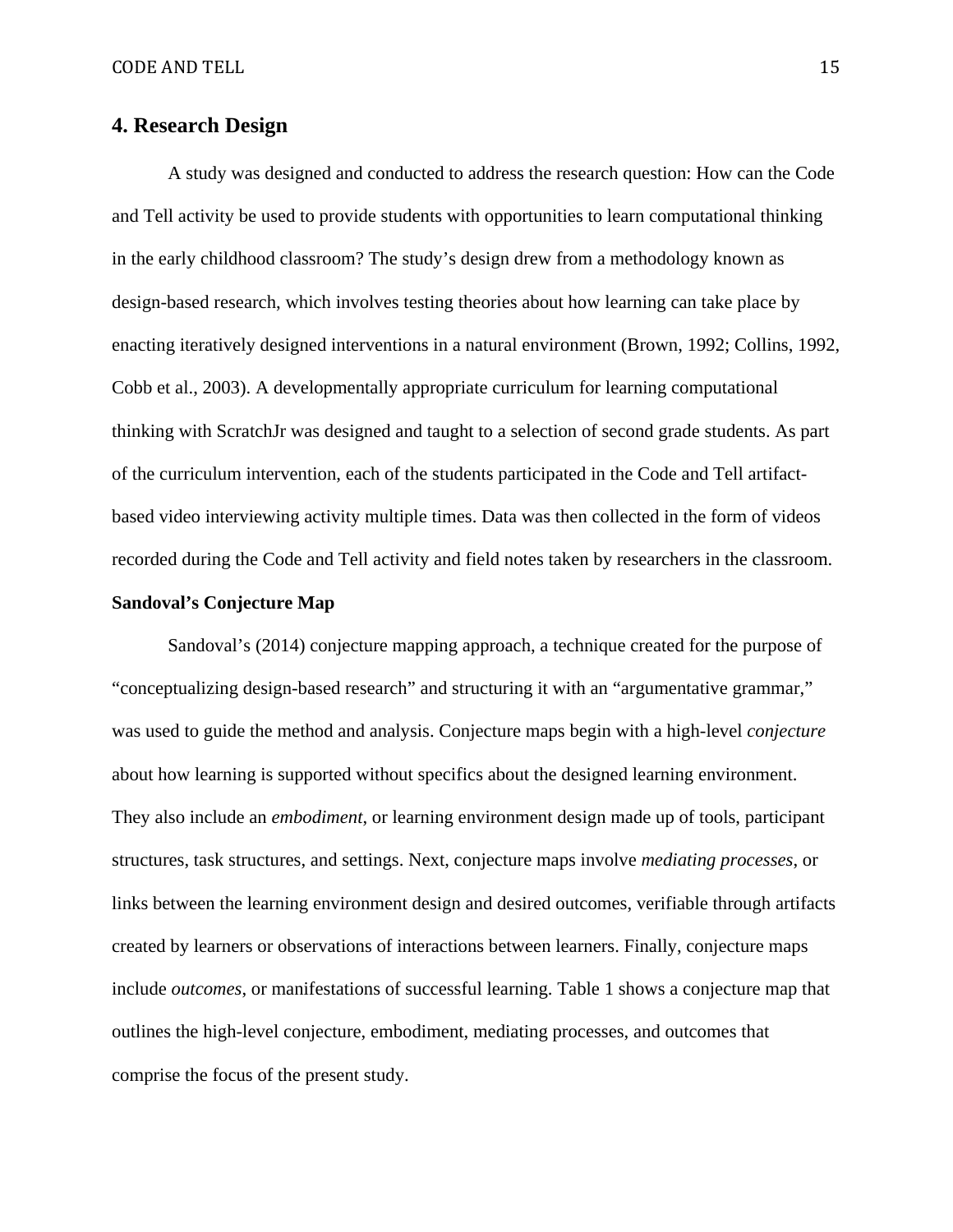| Conjecture                                                                                                                                      | <b>Embodiment</b>                                                                                                                                                                                                                                                                                                                                                                                                                                                                                                                                                                                                                                      | <b>Mediating Process</b>                                                                                | <b>Outcome</b>                                      |
|-------------------------------------------------------------------------------------------------------------------------------------------------|--------------------------------------------------------------------------------------------------------------------------------------------------------------------------------------------------------------------------------------------------------------------------------------------------------------------------------------------------------------------------------------------------------------------------------------------------------------------------------------------------------------------------------------------------------------------------------------------------------------------------------------------------------|---------------------------------------------------------------------------------------------------------|-----------------------------------------------------|
| The Code and Tell<br>activity can support<br>the learning of<br>computational<br>thinking with<br>ScratchJr in the early<br>childhood classroom | <b>Tools</b><br>ScratchJr iPad<br>app<br>Camera iPad app<br>$\bullet$<br><b>Activity Structure</b><br>Designing and<br>constructing<br>personally<br>meaningful<br>ScratchJr<br><b>Animated Genre</b><br>projects<br>Presenting<br>٠<br>ScratchJr projects<br>to peers and iPad<br>camera during<br>Code and Tell<br>activity<br>Interviewing<br>٠<br>peers about<br>ScratchJr projects<br>using iPad<br>camera during<br>Code and Tell<br>activity<br><b>Participant Structure</b><br>Participation in<br>ScratchJr<br><b>Animated Genres</b><br>curriculum taught<br>by ScratchJr<br>tutors with<br>assistance from<br>regular classroom<br>teachers | Use of computational<br>thinking beyond<br>concepts represented<br>as features in<br>ScratchJr iPad app | Development of<br>computational<br>thinking ability |

Table 1 – Conjecture Map Outlining the Structure of the Present Study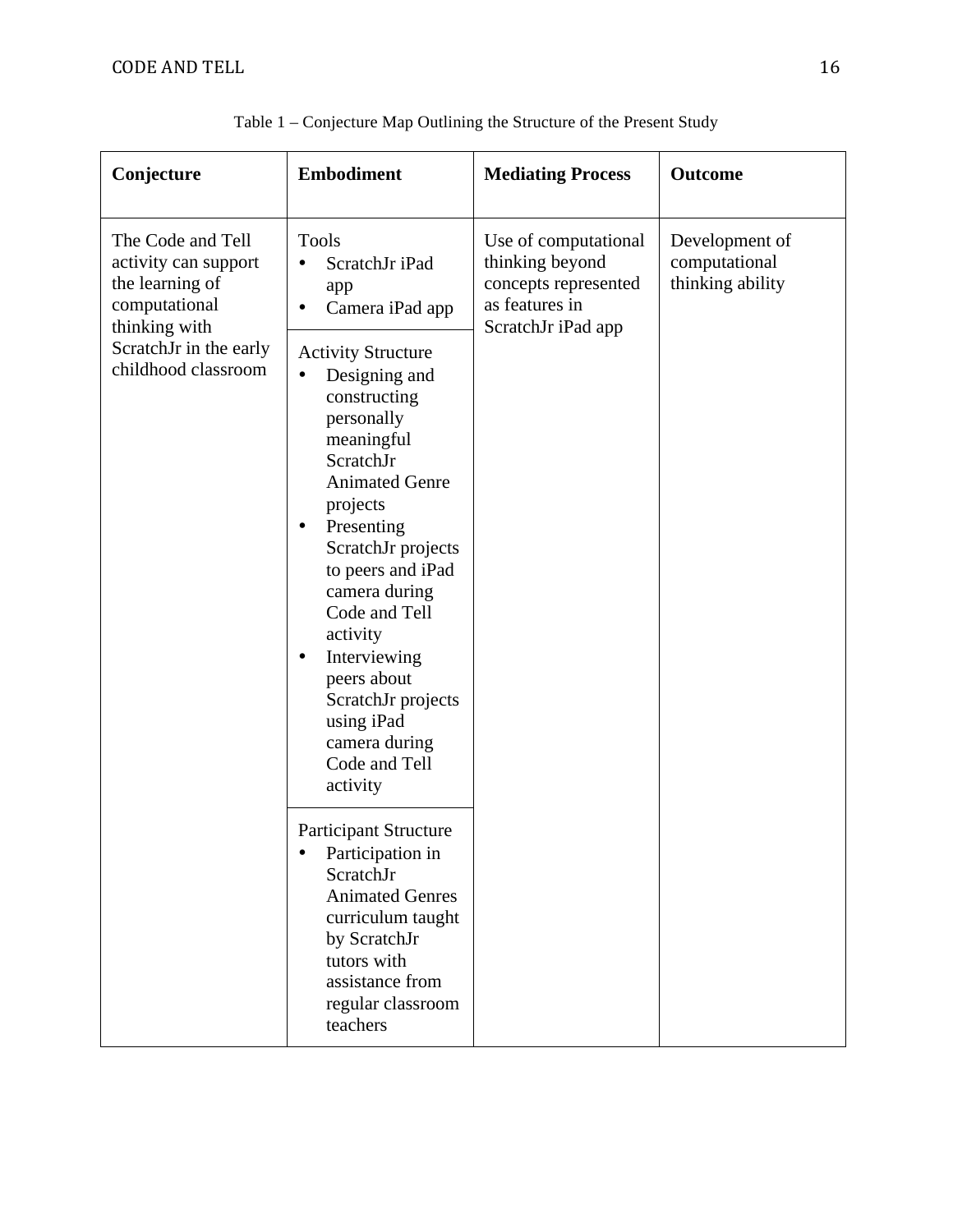The present study seeks to address how the Code and Tell activity provides students opportunities to learn computational thinking. While the ultimate goal of effective use of the Code and Tell activity in early childhood classrooms learning ScratchJr is the outcome stated above, development of computational thinking ability, evaluating whether the learning design achieves this outcome is beyond the scope of this study. This study will focus on a mediating process that is hypothesized to potentially lead students situated in the described embodiment to the desired outcome. This mediating process is the use of computational thinking beyond concepts represented as features in the ScratchJr iPad app. Without loss of generality, examples of concepts represented as features in the ScratchJr iPad app are loops (tangibly represented as the Repeat block) and sequencing (represented as the ability to connect programming blocks together), whereas examples of computational thinking practices that are not represented as physical features in ScratchJr are debugging and iterative design. Specifically, analysis of the videos that students record during their Code and Tell activity participation will be used to inform a description of the nature of this mediating process, if it emerges from the learning design in the first place.

## **Setting**

The study was conducted in three second grade classrooms at a suburban public elementary school in the Greater Boston area. This school was selected for three reasons. First, there was a professional connection between its principal and Tufts University's Eliot-Pearson Department of Child Study and Human Development. Second, the school had recently acquired about thirty iPads through a generous grant. This number of iPads made it possible for each classroom to distribute them in such a way that each student would have their own for the duration of any given lesson period. Finally, the school was located in close enough proximity to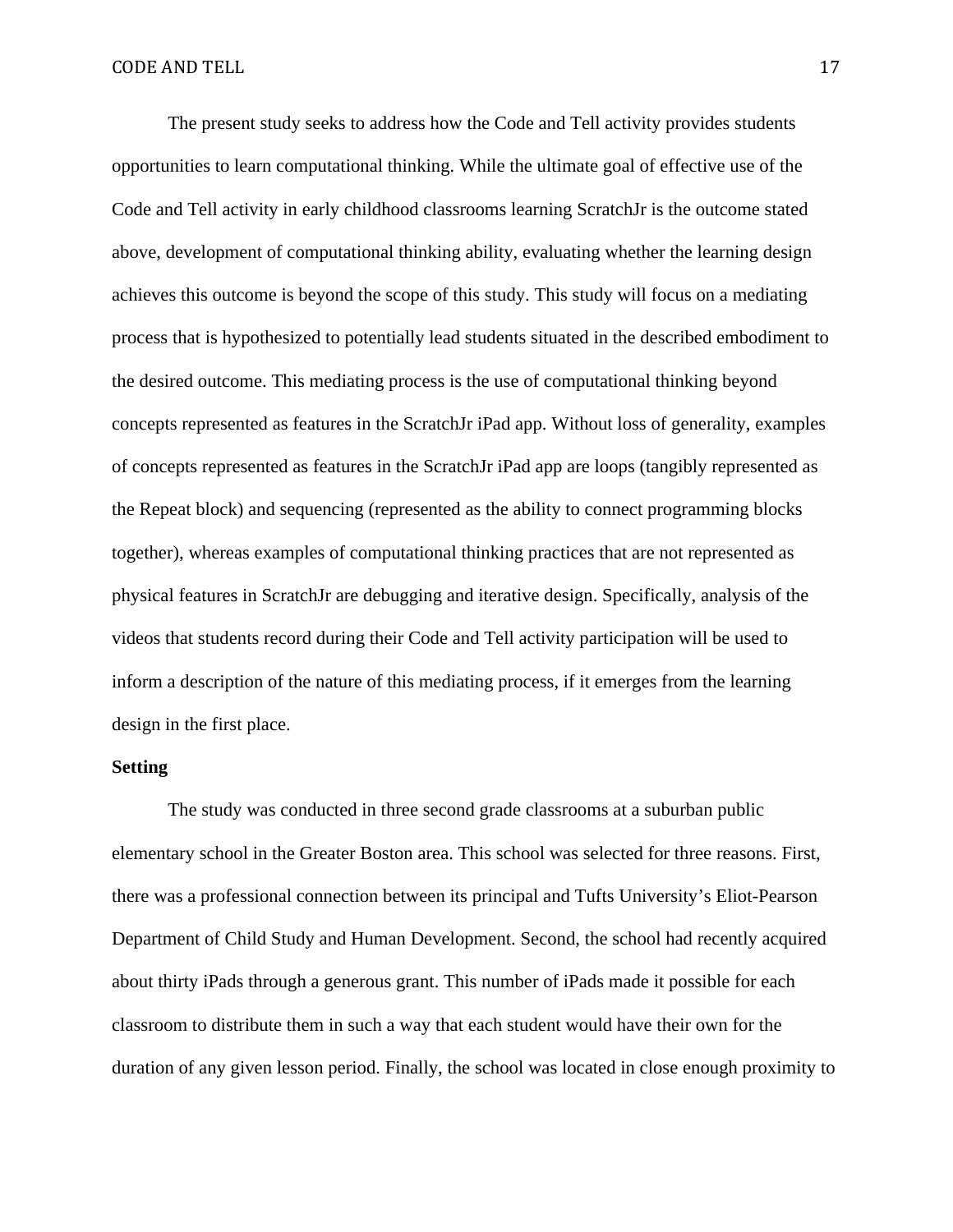Tufts University to make it possible for researchers to travel to and from the research site without conflicting with other commitments on campus.

#### **Materials**

While all three classrooms were set up differently due to the preferences of the regular classroom teachers, there were several features of the classrooms that were consistent. The following features particularly characterized the setting and affected the way activities would be conducted throughout the curriculum.

• iPad cart

The three classrooms shared one set of iPads, meaning each student shared their iPad with two other students, each in a different classroom. These iPads would arrive in the appropriate classroom just before the ScratchJr tutors arrived to facilitate the day's activities. On most days, there would be a few minutes at the beginning and end of the lesson period dedicated to distributing iPads to their respective users and putting the iPads back in the cart.

• Whiteboards

Each classroom had several whiteboards on the walls. These whiteboards would be used to display an enumeration of the day's activities or to provide a reference for the interview questions used during the Code and Tell activity.

• Student tables

Students in all three classes had assigned seats at tables distributed throughout their classrooms. These tables usually seated about four to five students. Generally, while students were using the ScratchJr iPad app, they were seated in their assigned seats at these tables but this was loosely enforced.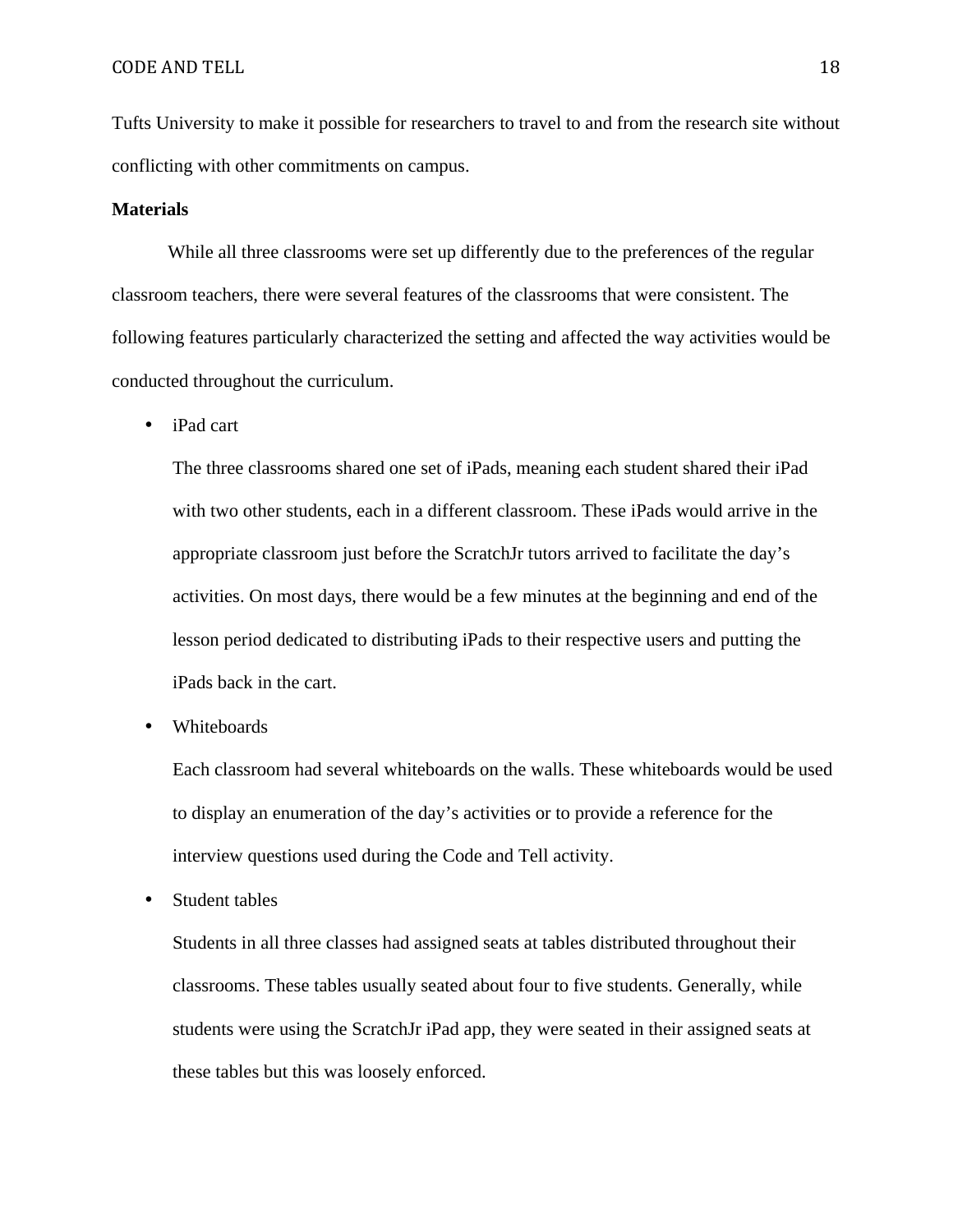• Rug area

A rug with enough space to seat an entire class of students served as a place for gathering everyone closely in the classrooms. When introducing new concepts in ScratchJr, tutors would have students be seated at the rug area without their iPads. Students would also be gathered at the rug area while waiting for their turn to participate in the Code and Tell activity.

• Overhead projector

All of the classrooms had overhead projectors, which ordinarily could be used to display handouts, manipulatives, and other classroom materials at a large scale. This technology was used sparingly by ScratchJr tutors after the first few lessons due to the perceived lack of student engagement when using the device.

#### **Participants**

Sixty-six students in the second grade participated in the curriculum enactment. During lesson periods, regular classroom teachers were present at all times. With few exceptions, two ScratchJr tutors, including the thesis author, were present in the classroom leading the activities. Although these tutors facilitated, regular classroom teachers were encouraged to "take the wheel" whenever they felt comfortable. The ScratchJr tutors also let these teachers know that because of their knowledge of their classroom's culture and best practices for classroom management that they could make modifications to the plan for a lesson period in order to make it as appropriate as possible for their students. Other adults were sometimes present in the enactment classrooms. These included paraeducators, who would sometimes visit to provide special assistance to individual students and student teachers from another university shadowing the regular classroom teachers.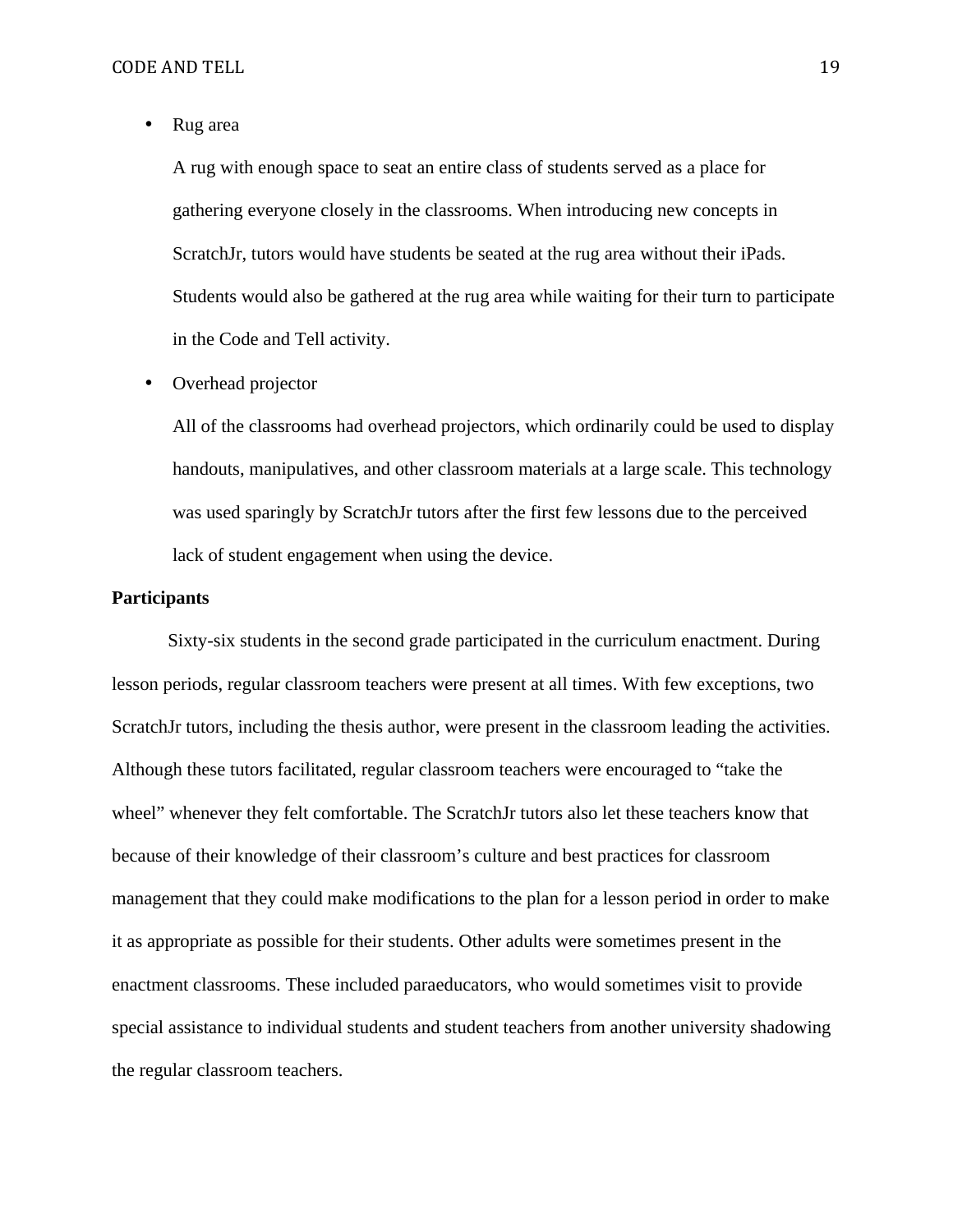# **Curriculum**

The curriculum taught during the study comprised a 13-day one-hour-per-lesson program with lessons occurring twice a week. The ScratchJr "Animated Genres" curriculum allows students to familiarize themselves with and use all of the different computational and creative aspects of the ScratchJr iPad app. Simultaneously, it seeks to help students engage with "powerful ideas" from computational thinking, like debugging and iterative design, that can be applied to projects and thinking in other domains such as writing or science (Papert, 1980).

Split into three modules focusing on three animated genres of communication, students repeatedly engaged with two lessons on utilizing features in ScratchJr, a lesson period dedicated to working on personal projects within an animated genre, and a lesson period for participating in the Code and Tell activity. After the third time through the Code and Tell activity, families were invited into the classroom for a "Family Day." Students showcased their projects for family and friends to present what they had learned and created during the curriculum enactment. Table 2 provides an outline of the curriculum.

| Day            | Module                     | Activity                                                                              |
|----------------|----------------------------|---------------------------------------------------------------------------------------|
| 1              |                            | Learn about Motion blocks                                                             |
| $\overline{2}$ | Create a ScratchJr Collage | Learn about Looks blocks, "Start on Green Flag"<br>block, Characters, and Backgrounds |
| 3              |                            | Make ScratchJr Collage                                                                |
| $\overline{4}$ |                            | Code and Tell with Collage projects                                                   |
| 5              |                            | Learn about Control blocks                                                            |
| 6              | Create a ScratchJr Story   | Learn about Text, Pages, Sound blocks, End<br>blocks                                  |
|                |                            | Make ScratchJr Story                                                                  |

Table 2 – ScratchJr Animated Genres Curriculum Outline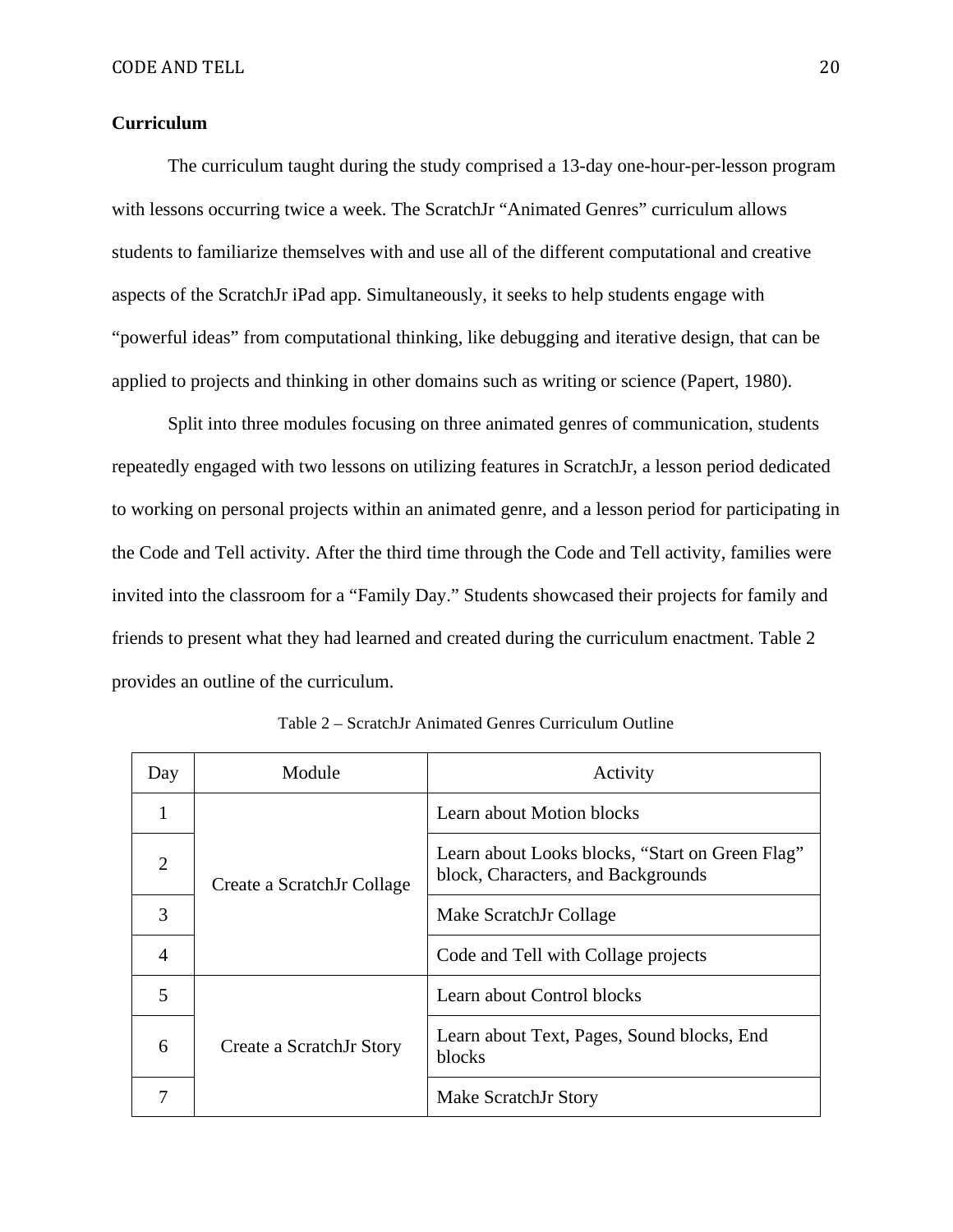| 8  |                         | Code and Tell with Story projects                                 |
|----|-------------------------|-------------------------------------------------------------------|
| 9  | Create a ScratchJr Game | Learn about "Send Message" block and "Start on<br>Message" block  |
| 10 |                         | Learn about "Start on Tap" block and "Start on<br>Bump" block     |
| 11 |                         | Make ScratchJr Game                                               |
| 12 |                         | Code and Tell with Game projects                                  |
| 13 | <b>Family Day</b>       | Show family and friends ScratchJr collages,<br>stories, and games |

## **Animated Genre Projects**

The lesson periods on days three, seven, and eleven gave students the entire allotted time to focus on designing and constructing their own personal ScratchJr projects. Projects would be composed to fit the animated genre that the current module focused on. ScratchJr tutors introduced each animated genre project by reflecting on what students had learned earlier in the module and discussing the elements of that genre (e.g. a story has characters, setting, beginning, middle, and end).

# **Animated Collage Project**

On the third day of the curriculum enactment, students were given a full lesson period of one hour to work on a ScratchJr collage project. The collage project was introduced with a brief discussion about collages made without iPads. ScratchJr tutors emphasized how regular collages on paper combined many different elements on one page and how students could make collages in ScratchJr but with the added benefit of animation. They were encouraged to use the features they had learned in ScratchJr so far, including the motion and looks blocks, the "Start on Green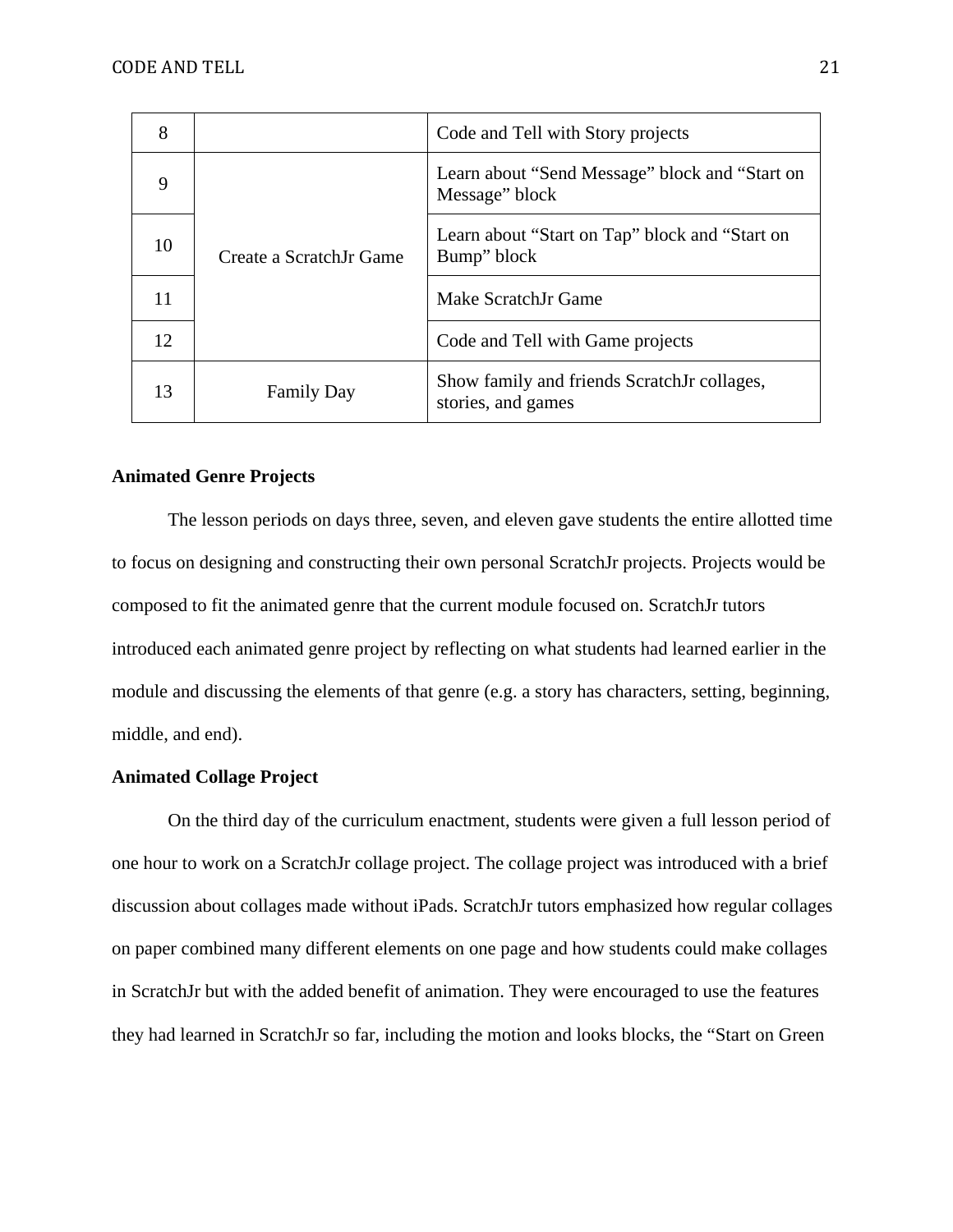#### CODE AND TELL 22

Flag" trigger block, the character library, the background library, and the paint editor. Figure 3 shows an example of a ScratchJr animated collage project.



Figure 3 – Example of a ScratchJr animated collage project

# **Animated Story Project**

On the seventh day of the curriculum, students were given a full lesson period of one hour to work on a ScratchJr story project. The story project was introduced with a brief discussion about stories without iPads. ScratchJr tutors emphasized how regular stories on paper used different pages with writing and pictures about characters in a setting to combine a beginning, middle, and end into a plot. They were encouraged to use the features they had learned in ScratchJr so far with a special emphasis on the features they learned between the Collage Project day and the Story Project day, the control blocks, text editor, sound blocks, and end blocks. Figure 4 shows an example of a ScratchJr animated story project.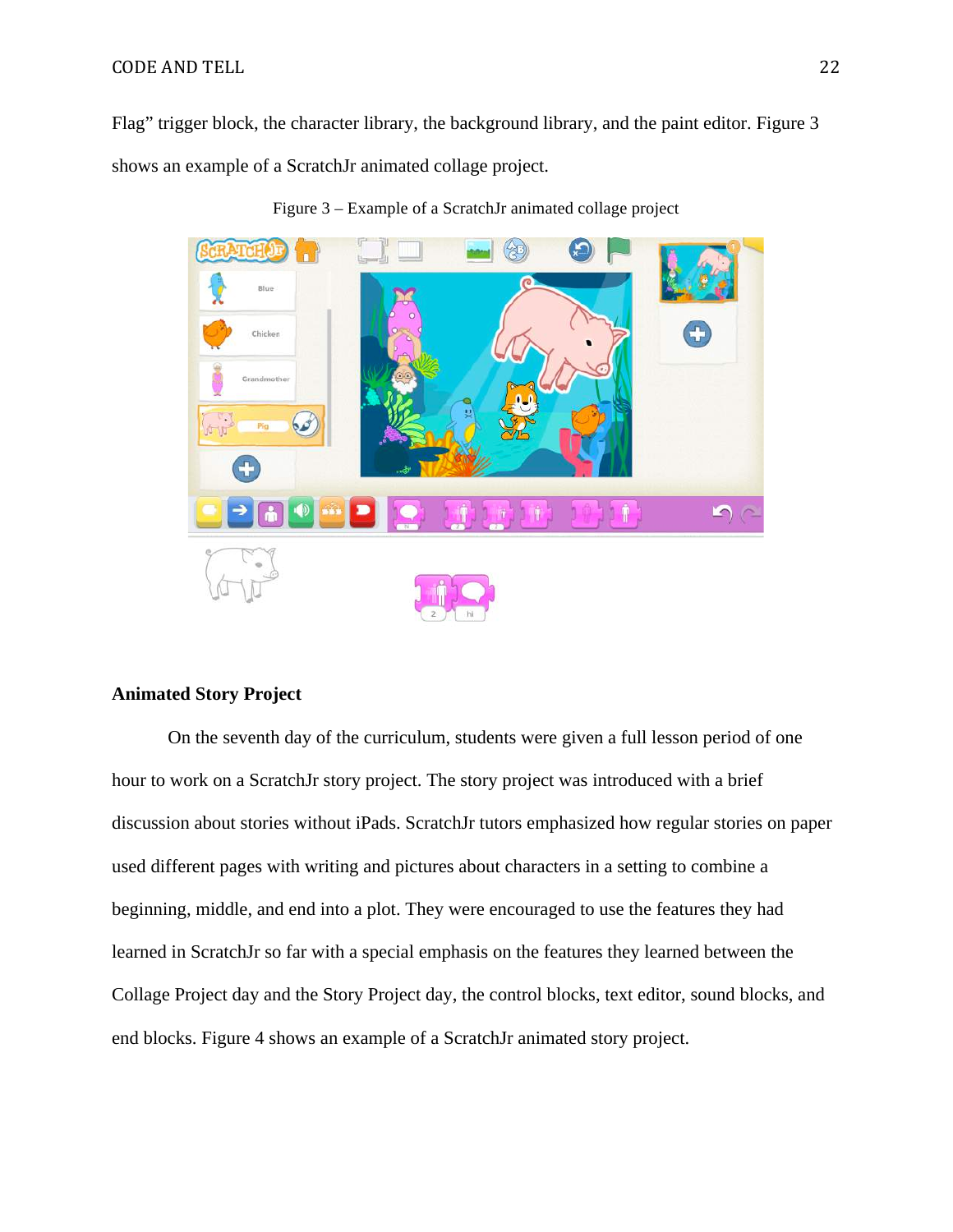

Figure 4 – Example of a ScratchJr animated story project

# **Animated Game Project**

On the eleventh day of the curriculum, students were given a full lesson period of one hour to work on ScratchJr game projects. The game project was introduced with a brief discussion about games without iPads. ScratchJr tutors emphasized in the discussion that games have rules and objectives. They also emphasized students building ScratchJr game projects would need to design a way for players to interact with them. They were encouraged to use programming blocks and features that they learned between the Story project day and the Game project day, especially the "Start on Tap" block, which is required for building an interactive ScratchJr project. Figure 5 shows an example of a ScratchJr animated game project.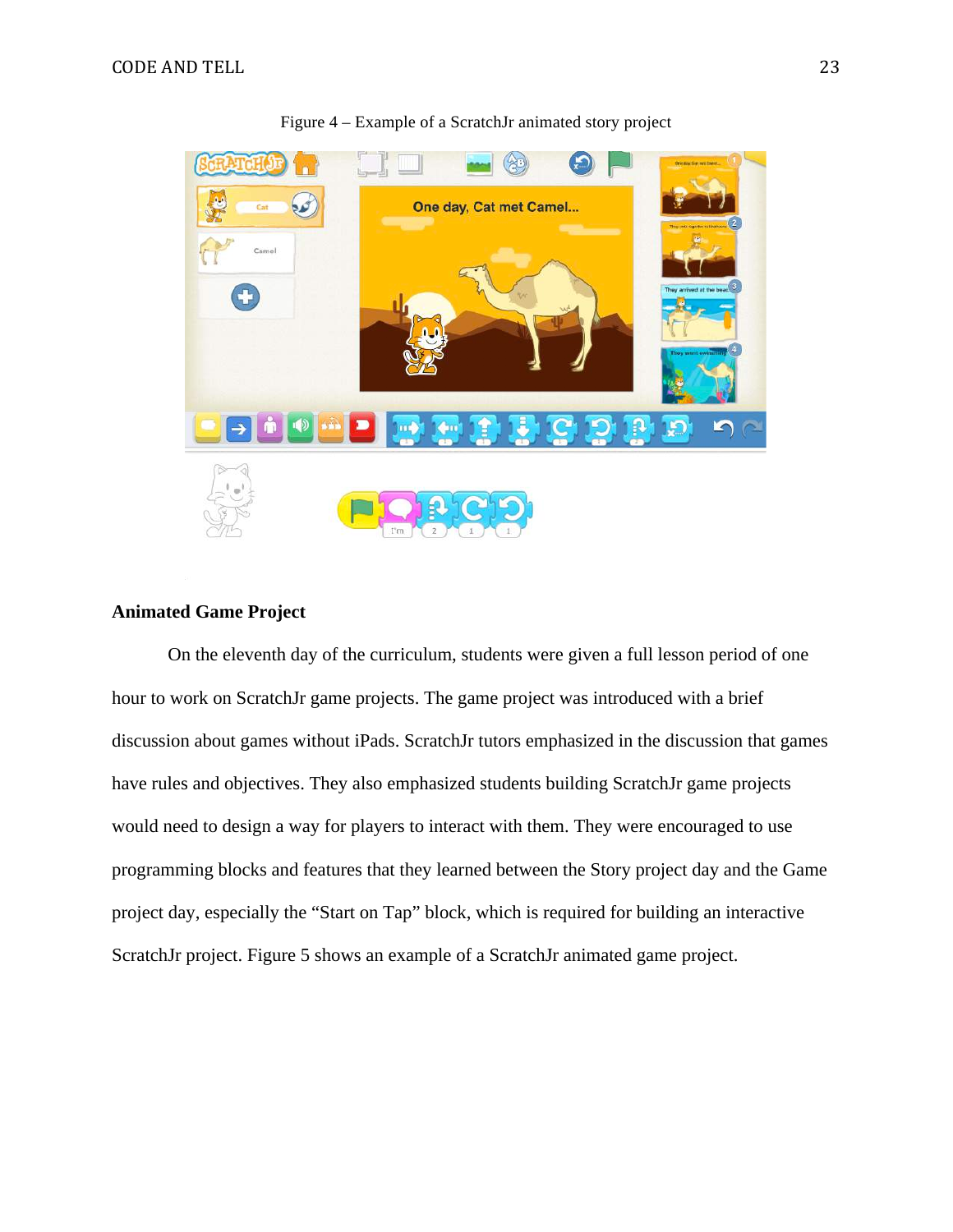

#### Figure 5 – Example of a ScratchJr animated game project

# **Code and Tell Activity**

Each project lesson period was followed immediately by a lesson period dedicating to participation in the Code and Tell activity (days four, eight, and twelve). Regular classroom teachers partnered students based on their previous success working together as reading, writing, or mathematics partners. Students remained with the same partners throughout the entire study with only a few rare but necessary exceptions due to absences and other unexpected circumstances.

In the classroom, the interviews were announced as a way for students to present their ScratchJr projects to classmates using their own words. The ScratchJr tutors also reiterated this purpose prior to the second and third comings of the activity on days eight and twelve. The interview questions were written on a whiteboard at the beginning of a lesson period dedicated to interviews and were read aloud by the ScratchJr tutors to the participants a moment before they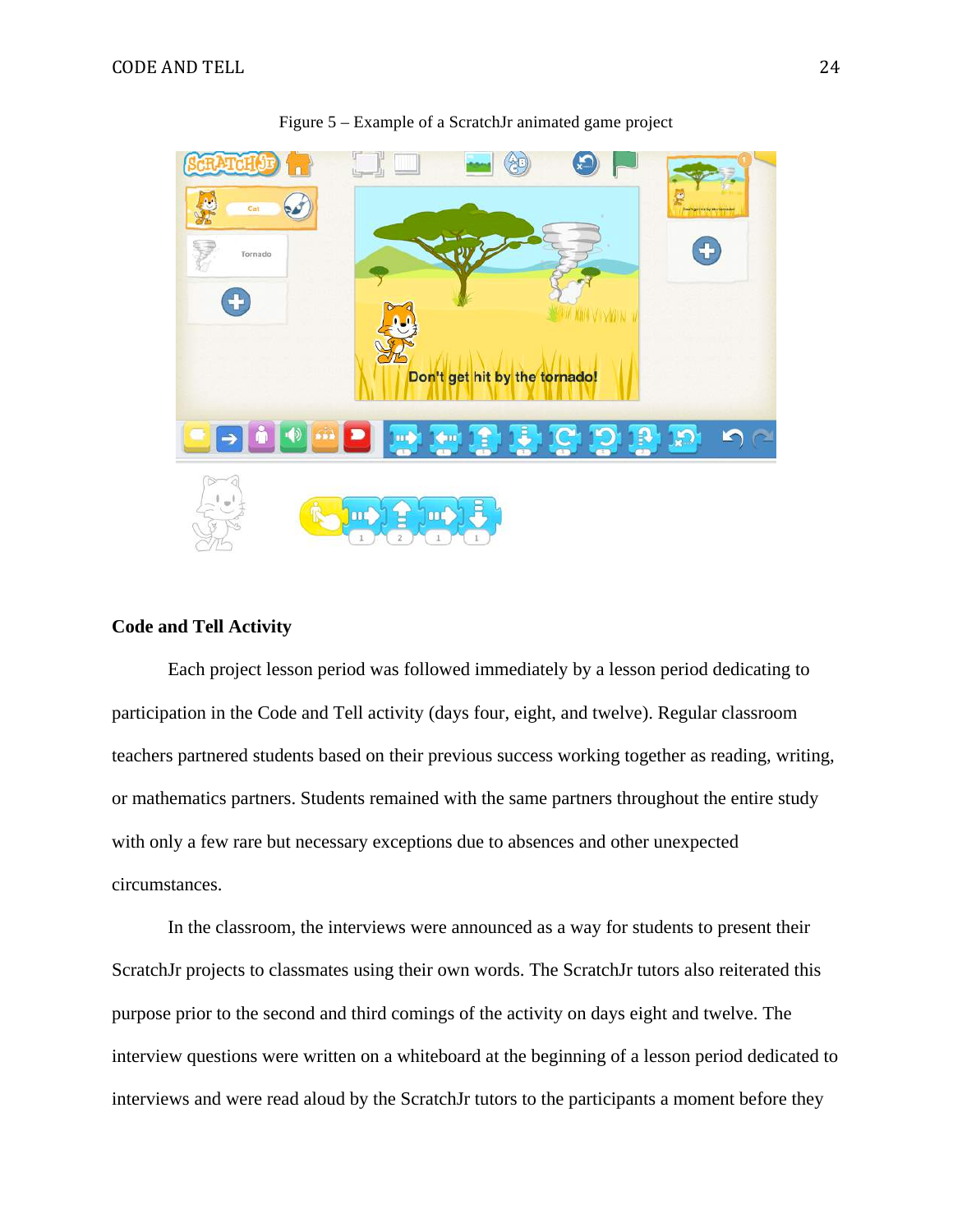#### CODE AND TELL 25

began recording. Table 3 delineates the Code and Tell interview questions, with the last question being a question of the interviewer's choice.

|  |  |  | Table 3 – Code and Tell Interview Questions |  |
|--|--|--|---------------------------------------------|--|
|--|--|--|---------------------------------------------|--|

|   | Tell me about your project.             |
|---|-----------------------------------------|
| 2 | How did you make your project?          |
| 3 | What would you do if you had more time? |
|   | Your choice.                            |

## **Data Collection**

For those students with consent, forty-two total students, videos recorded during the Code and Tell activity were collected and analyzed to address the research question: How does the Code and Tell activity provide students' opportunities to learn computational thinking in the early childhood classroom? Due to absences, six students only completed two interviews, meaning the total number of students whose full set of three video interviews were analyzed was thirty-six. Results of the analysis and a discussion of the findings are provided in the following chapter.

# **5. Results and Discussion**

The purpose of the present study is to address the following research question: How does the Code and Tell activity provide students' opportunities to learn computational thinking in the early childhood classroom? In order to address this question, sixty-six students in three second grade classrooms participated in a ScratchJr Animated Genres curriculum enactment where they each took part in the Code and Tell activity up to three times. The videos that students filmed of each other during their participation in the Code and Tell activities were collected for analysis if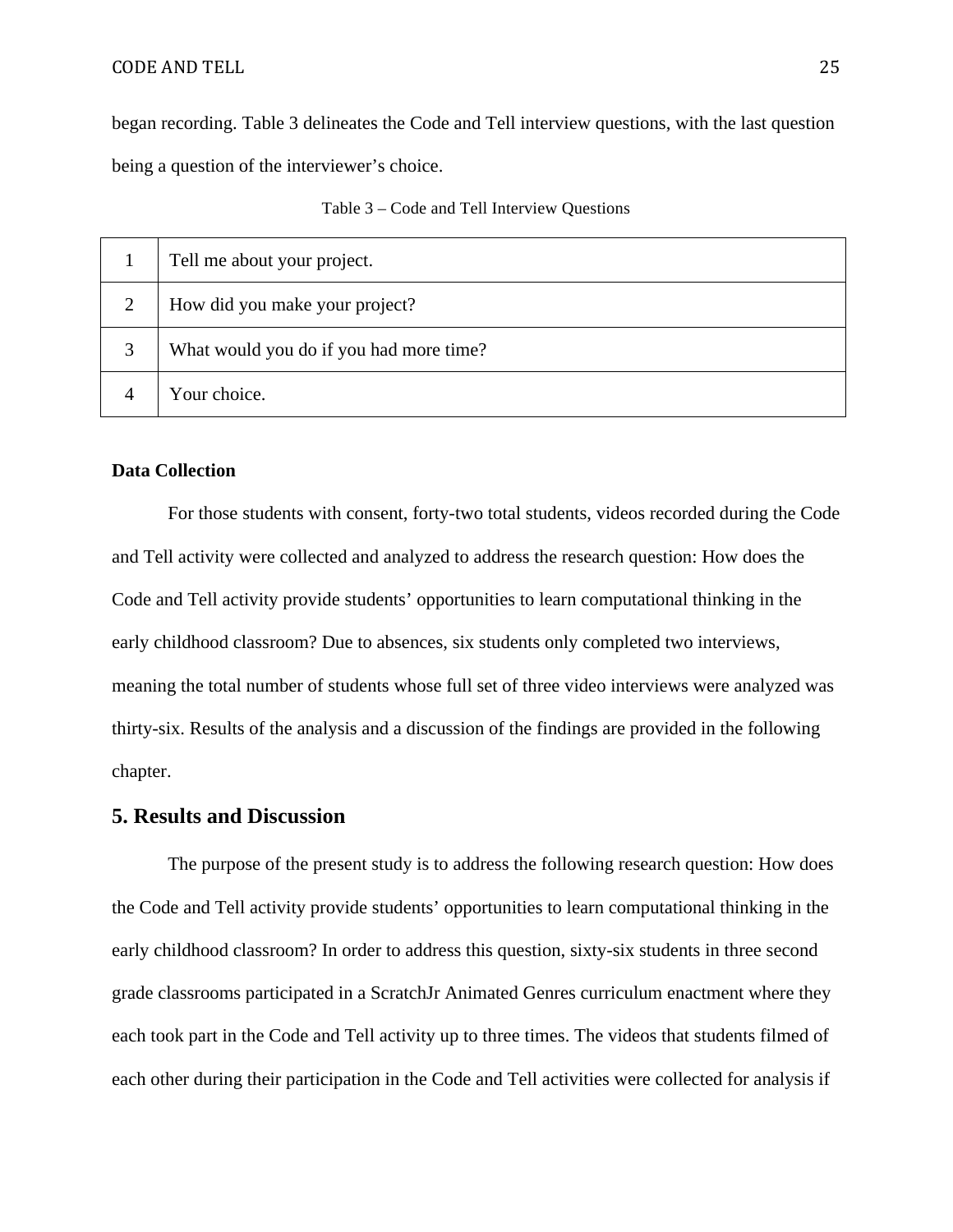the student appearing in the video had consent. Videos from a total of forty-two students were analyzed and, due to absences, full sets of three videos from thirty-six students were analyzed. The other six students with consent only completed the activity twice had two videos. A qualitative data analysis (Miles et al., 2014) was conducted on these videos with the aim of providing descriptions of the development of computational thinking in an early childhood classroom using the Code and Tell activity. A qualitative analytical approach was chosen because the research question is an exploratory one attempting to understand the behavior of students in a new activity setting. Since the activity is new, a conceptual framework that does not take into account findings within the qualitative data itself would be based on a limited range of theory and knowledge.

#### **Categories of Analysis**

In order to build a conceptual framework allowing one to analyze the Code and Tell video data set, holistic coding (Jones, 1985; Dey, 1993) was conducted on the videos to extract major categories of what students talk about and do during the Code and Tell activity. These categories were gleaned based on "general comprehension of the data" (Dey, 1993) with the intention to break them down into subcategories based on complexity levels of computational thinking. There were three categories that emerged that encompass students' behavior while sharing their ScratchJr projects: *describing projects, demonstrating projects, imagining projects.*  These themes are defined in Table 4.

| <b>Category of Analysis</b> | <b>Definition</b>                            |
|-----------------------------|----------------------------------------------|
| <b>Describing Projects</b>  | Providing an account of what the project is. |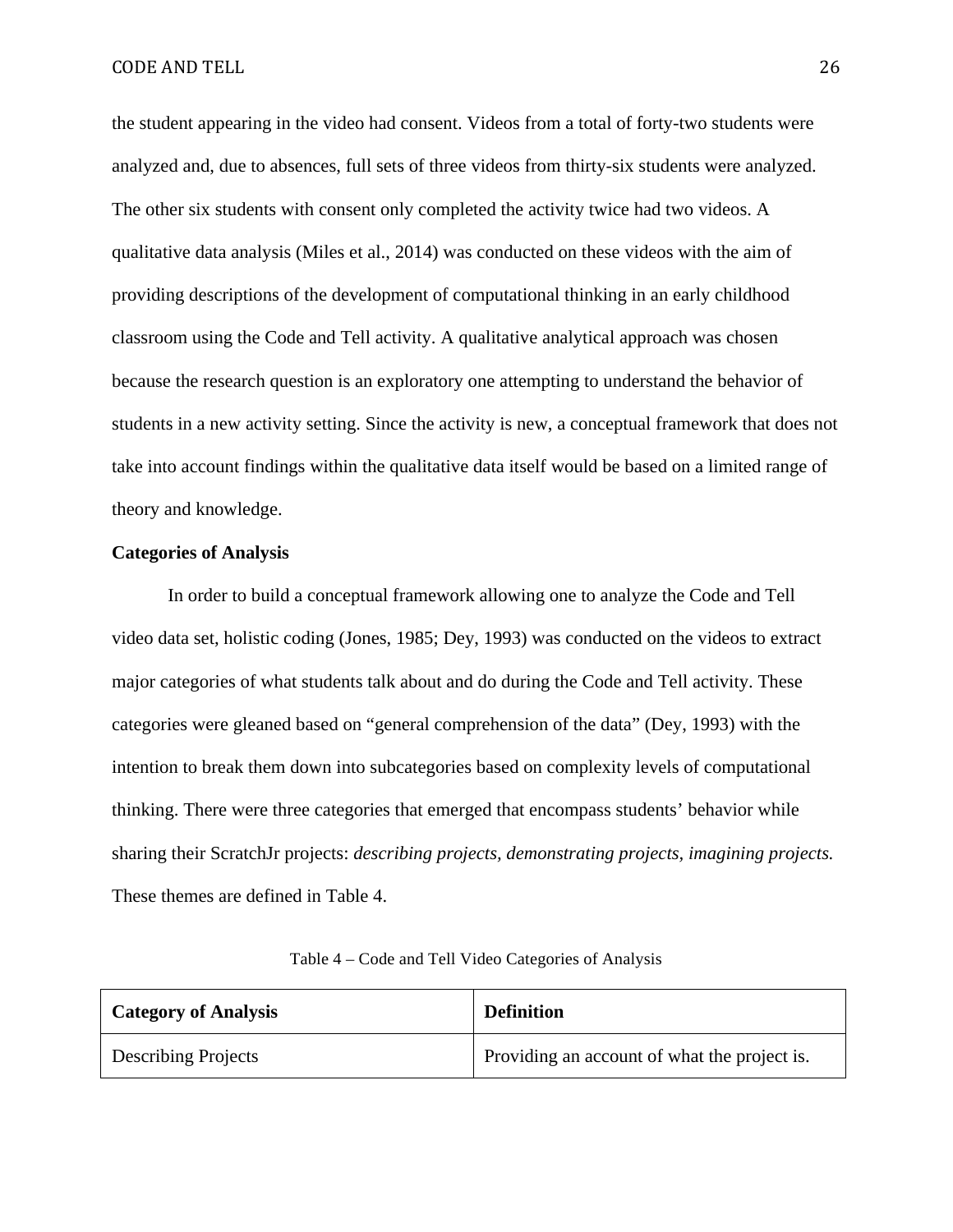| <b>Demonstrating Projects</b> | Displaying the project in a way that provides<br>observable information that can used to better<br>understand it. |
|-------------------------------|-------------------------------------------------------------------------------------------------------------------|
| <b>Imagining Projects</b>     | Conceiving what the project could be and<br>strategizing about what will constitute it.                           |

## **Connections to Computational Thinking**

Each of the categories that emerged from initial analysis—describing, demonstrating, and imagining projects—has a strong connection to computational thinking. These connections make each category a fruitful area for more in depth exploration. The following explanations illustrate their connections to computational thinking.

## *Describing Projects*

Being able to think about what something is without enumerating all of its components and details is necessary for thinking computationally. This practice allows computer scientists to represent information, processes, and interfaces in ways that render them manageable and understandable to themselves and others. When students engage in the act of describing a ScratchJr project, they talk about an idea or multiple ideas of what that project is. Whether consciously or not, they select a level of abstraction at which to represent their project and build a description at that level. In the context of a student talking about a ScratchJr project of their own design, these descriptions could manifest itself in several ways. Students may list the characters in a project, share its title, dive into the plot of a story, or speak on behalf of the intent behind its creation. These descriptions may reflect how students conceptually represent the project.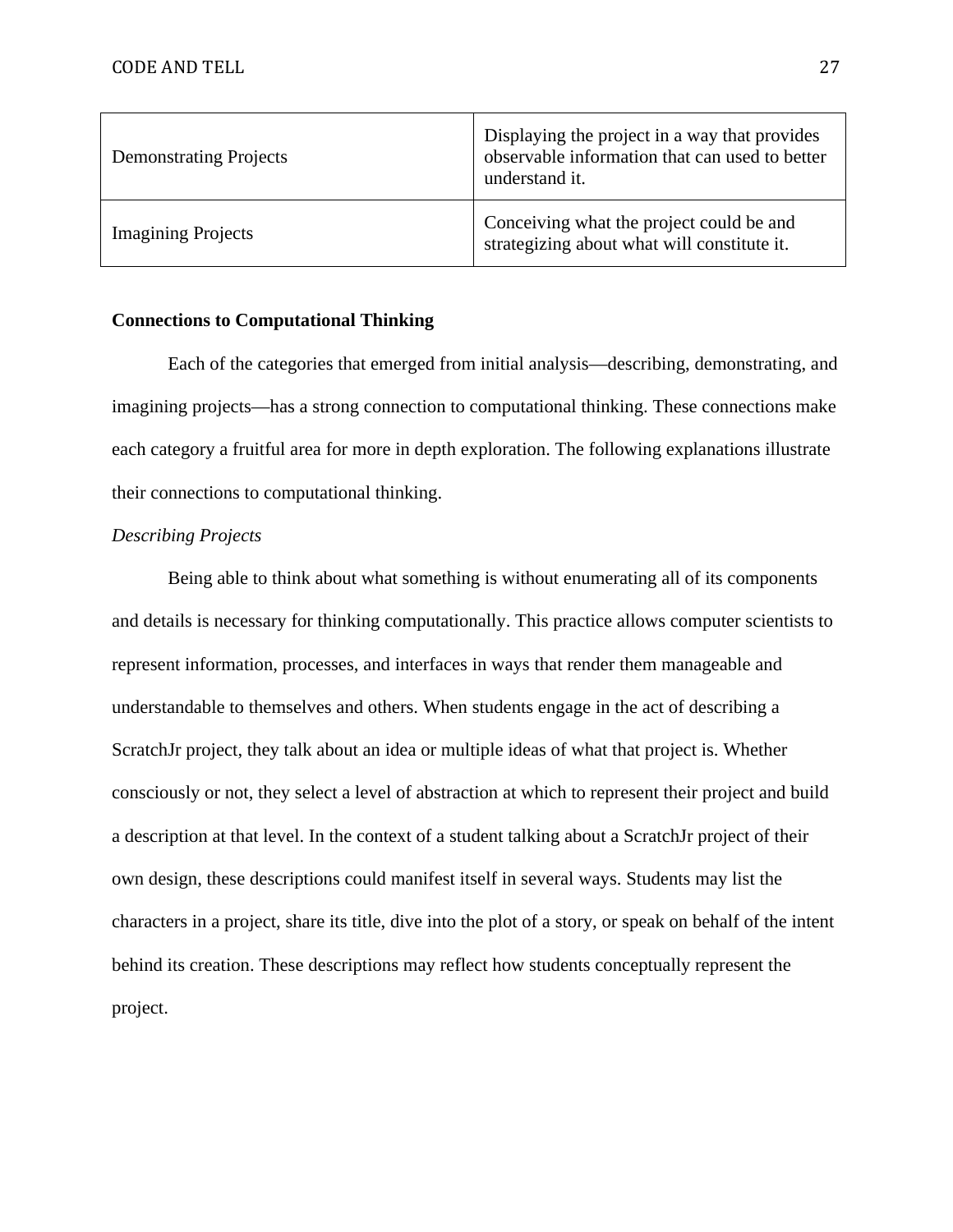# *Demonstrating Projects*

Problems in computer science often require a solution in the form of a demonstrable product. For example, if you need to know the measures of central tendency on a large data set, an equation is not enough. What would be more useful would be a program, because a program can be executed to produce understandable output that can then be usefully leveraged. The practice of demonstrating a computational entity involves ensuring its readiness, familiarizing oneself with its functionality, and taking into account a viewer's prior understanding of that entity. When students demonstrate their ScratchJr project during Code and Tell, they engage in the practice of sharing information with their audience in order to effectively evoke an understanding of that project's function or essence. Many behaviors caught on video comprise the array of demonstration related actions, including explaining what is happening on the screen, repeating an animation, and manually maneuvering characters into new locations with a finger. Demonstrations reflect the student's capacity to understand and share their project.

# *Imagining Projects*

When effective computer scientists build creative solutions to problems, they propose a hypothetical lack of constraints, think across a set of possibilities, and paint pictures of the ideal solution. These imaginative processes sometimes lead to more thoughtful designs and implementations that suit the problem. Students who imagine projects illustrate their intentions when they set out to make a project. They speak about the possibilities of what could be included in their project or what could be happening beyond what the project explicitly shows. A student is imagining his or her project as he or she mentions a full range of things a character could be doing despite the fact that an audience may only see a cat moving forward. Another student imagining their project might have many elements added but has plenty of ideas for how it can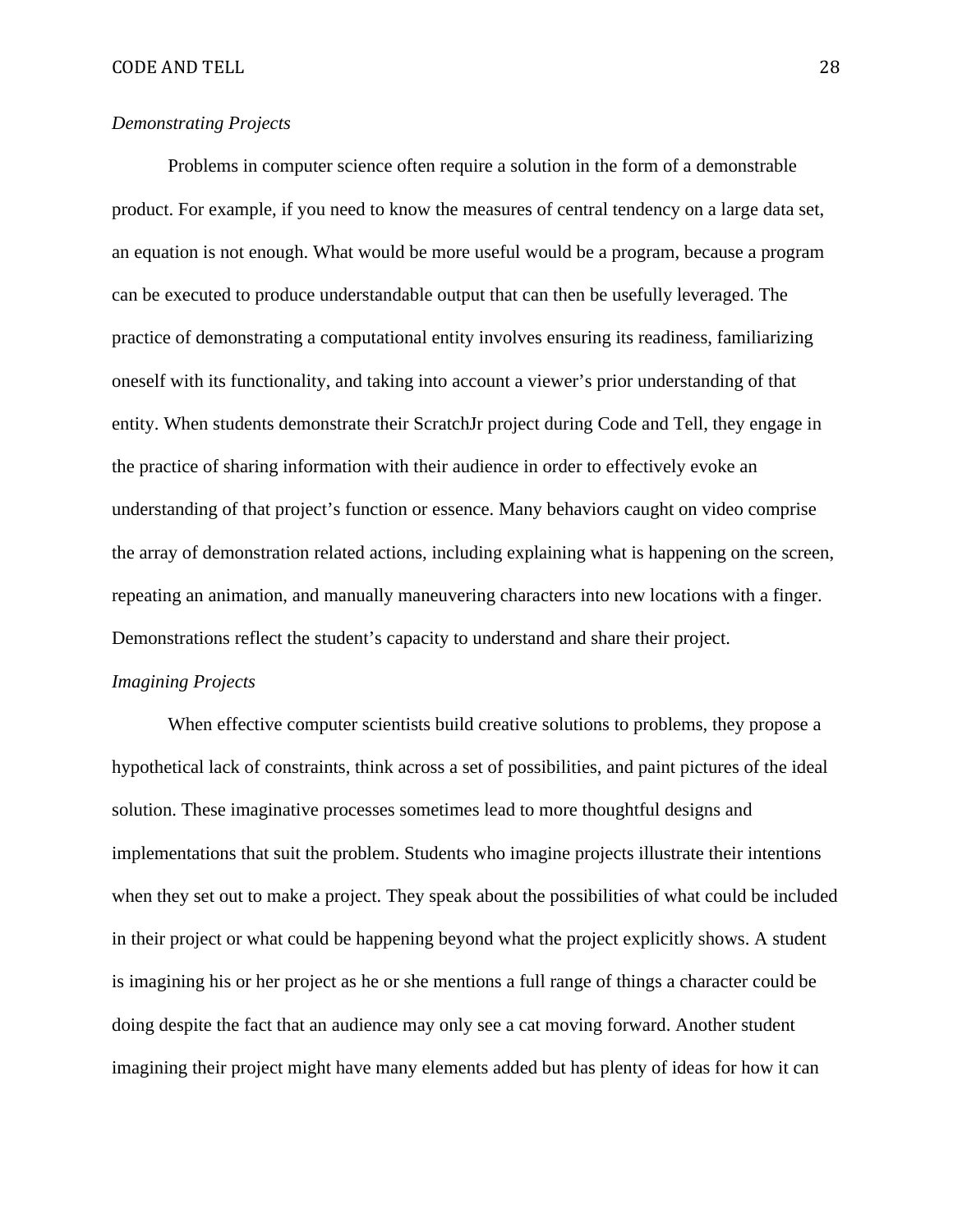be expanded, even if these additions or not necessarily feasible. Students who imagine present their projects at the intersection of what their creative minds see and the projects themselves show.

## **Levels of Describing, Demonstrating, and Imagining Projects**

Although examples of students describing, demonstrating, and imagining projects were common across the selection of interview videos, there were different ways that students went about doing so. Within each of these three categories, three sub-categories emerged that could classify the level of complexity with which students described, demonstrated, or imagined their projects. Table 5 displays an overview of simple, intermediate, and complex ways of describing, demonstrating, and imagining projects.

|                                         | <b>Simple</b>                          | <b>Intermediate</b>                     | <b>Complex</b>                                          |
|-----------------------------------------|----------------------------------------|-----------------------------------------|---------------------------------------------------------|
| <b>Describing</b><br><b>Projects</b>    | Explain project elements<br>are        | Explain things project<br>elements do   | Explain what project<br>elements are for                |
| <b>Demonstrating</b><br><b>Projects</b> | Showing individual<br>project elements | Showing project<br>elements as a system | Showing project<br>elements as an<br>interactive system |
| <b>Imagining</b><br><b>Projects</b>     | Focus on physical project<br>elements  | Focus on conceptual<br>project elements | Focus on<br>audience/user<br>experience                 |

Table 5 – Levels of complexity for describing, demonstrating, and imagining projects

# **Levels of Describing Projects**

### *Simple Describing*

Students describing projects in a simple way talk about what different elements of their projects are. The following excerpt from a Code and Tell interview video provides an example of a student describing a project in a simple way.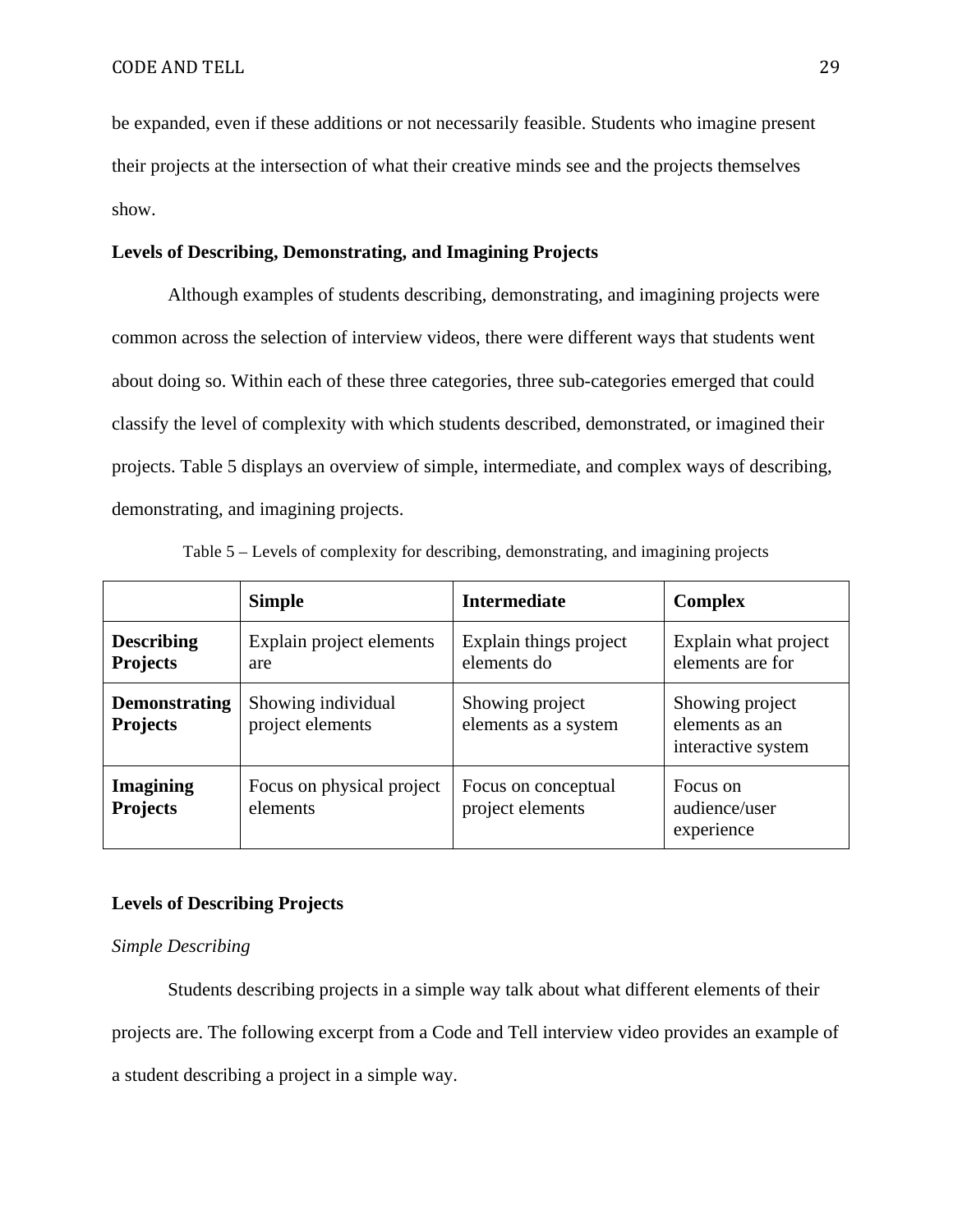Excerpt 1 – Describing a project in a simple way

[0:00] Interviewer: Tell me about your project.

[0:01] Presenter: Well my project is there's a little polar bear and…it's…neon or something…and…um, and it's in Af- I mean Antarctica.

Figure 6 – Scene from interview containing Excerpt 1



In Excerpt 1, the presenter describes her project by listing two elements that she added to it—a polar bear character and an arctic background. She also mentions the new coat of paint she gave her polar bear as well as its size, which she programmed using a "Shrink" programming block. As she describes her project to the interviewer and camera, she homes in on observable characteristics of the elements she added to her project rather than how they act or what they mean.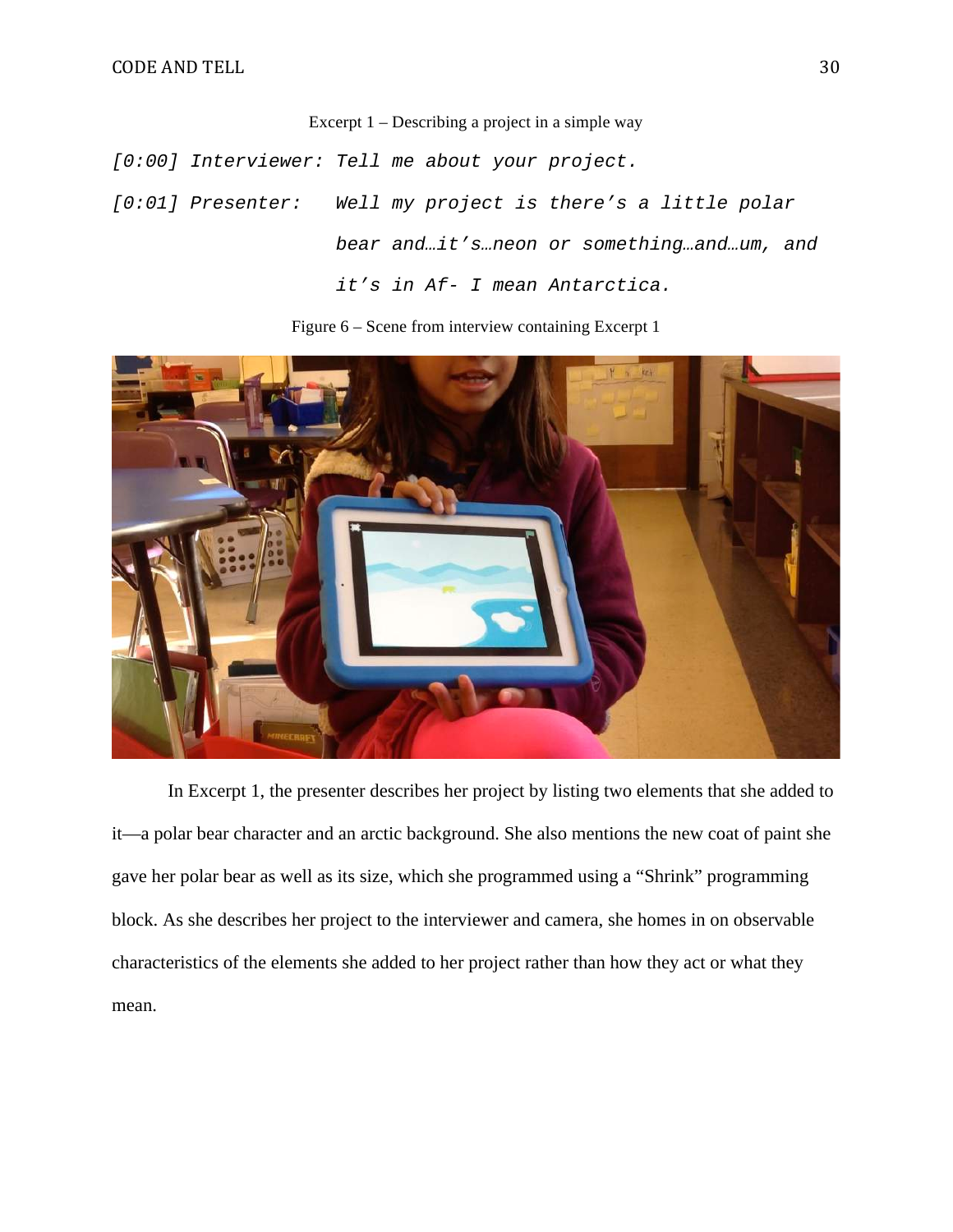## *Intermediate Describing*

Students who describing projects in an intermediate way talk about what different elements of their projects do. The following excerpt from a Code and Tell interview video provides an example of a student doing intermediate describing.

Excerpt 2 – Describing a project in an intermediate way

[0:01] Interviewer: Tell me about your project.

[0:03] Presenter: Uh, my project, is like, this crazy

cowboy, and this teenager, playing soccer…

Figure 7 – Scene from interview containing Excerpt 2



In Excerpt 2, the presenter describes his project by first describing the two characters he chose and customized for his project, and then by describing the activity that he programmed them to take part in. To program this activity he used a series of motion blocks to move the teenage character to look like he is kicking the soccer ball character, another series of motion blocks to move the soccer ball into a goal character, and a "Say" block to program the "crazy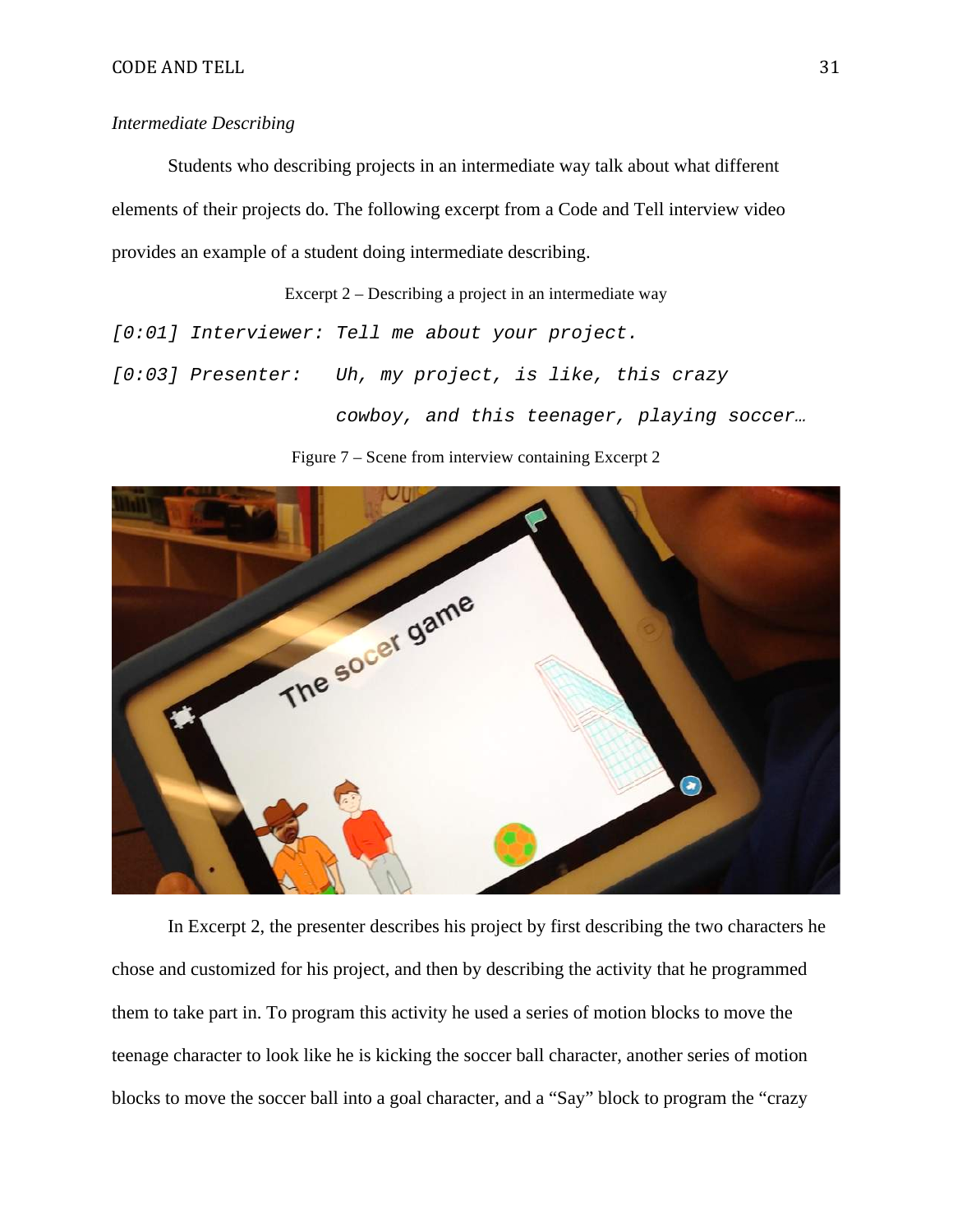cowboy" to yell, "Ggggggggggaaaaaaaa!!!!!" The presenter's description includes what his project elements physically do rather than just what they are, but it does not delve into their individual functions.

## *Complex Describing Projects*

Students describing projects in a complex way talk about the functions of the different elements of their projects. The following excerpt from a Code and Tell interview video provides an example of a student describing a project in a complex way.

Excerpt 3 – Describing a project in a complex way

[0:00] Interviewer: Tell me about your project.

[0:03] Presenter: Um.well, basically what you do in this game, er project, you would press buttons and it would tell you if you won because there would be, it would take you to this background that says you won. Another thing is, if you press the other buttons, it's kind of cool because you press one of these buttons and it will make a new button.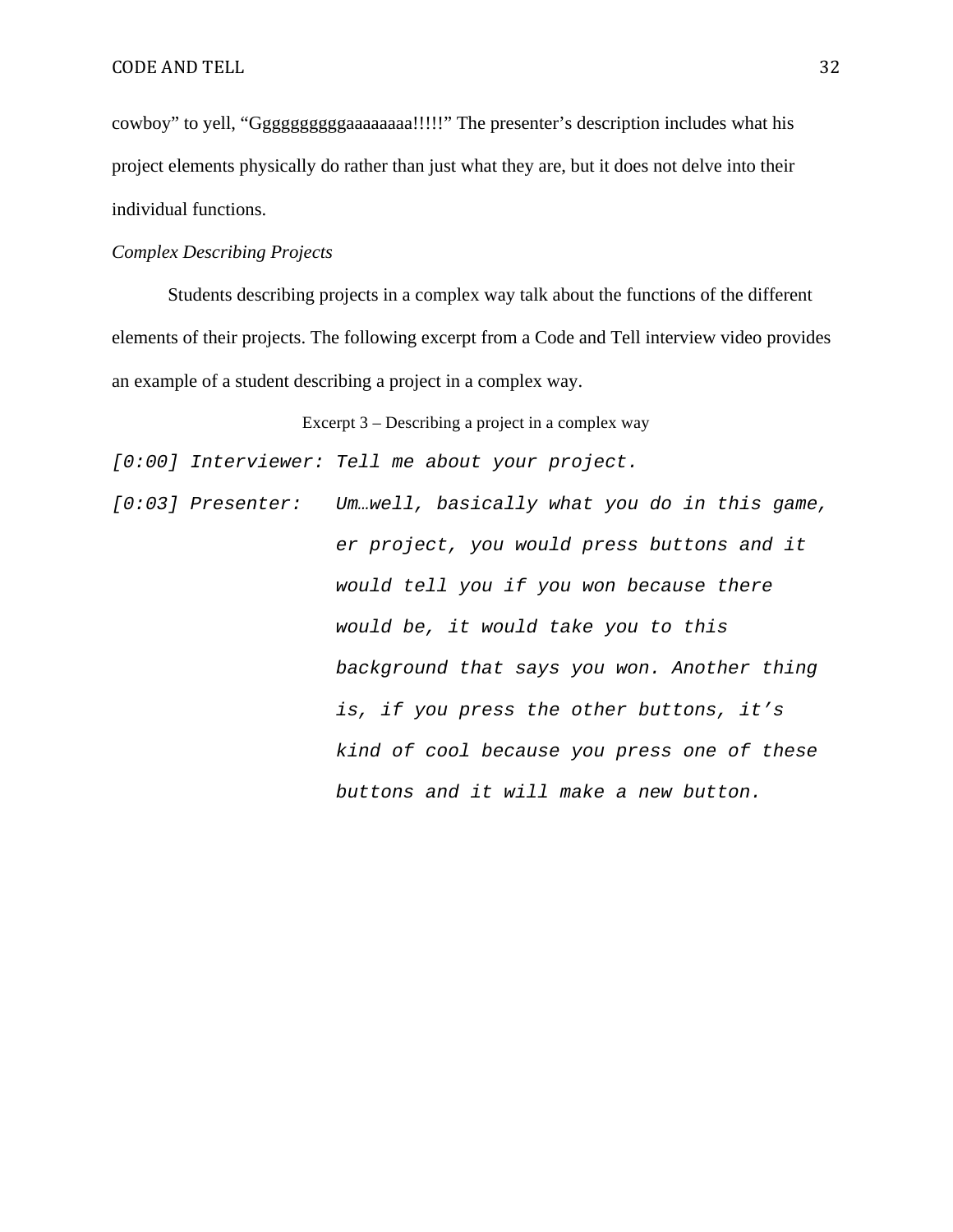

Figure 8 – Scene from interview containing Excerpt 3

In Excerpt 3, the presenter describes a project that comprises several customized "Button" characters. These buttons have been programmed by her to carry out a variety of different functions. At least one button transitions the game player to a new page in the project, yielding a win state in the game. Other buttons ostensibly create new buttons, which lead to more possible options for the game player. In her description, the presenter accounts for the role that her different project elements play in her project rather than just how they act on the screen or what they are.

# **Levels of Demonstrating Projects**

# *Simple Demonstrating Projects*

Students demonstrating projects in a simple way show their peers project elements individually. The following excerpt from a Code and Tell interview video provides an example of a student demonstrating a sequence of steps he took to utilize a feature in ScratchJr towards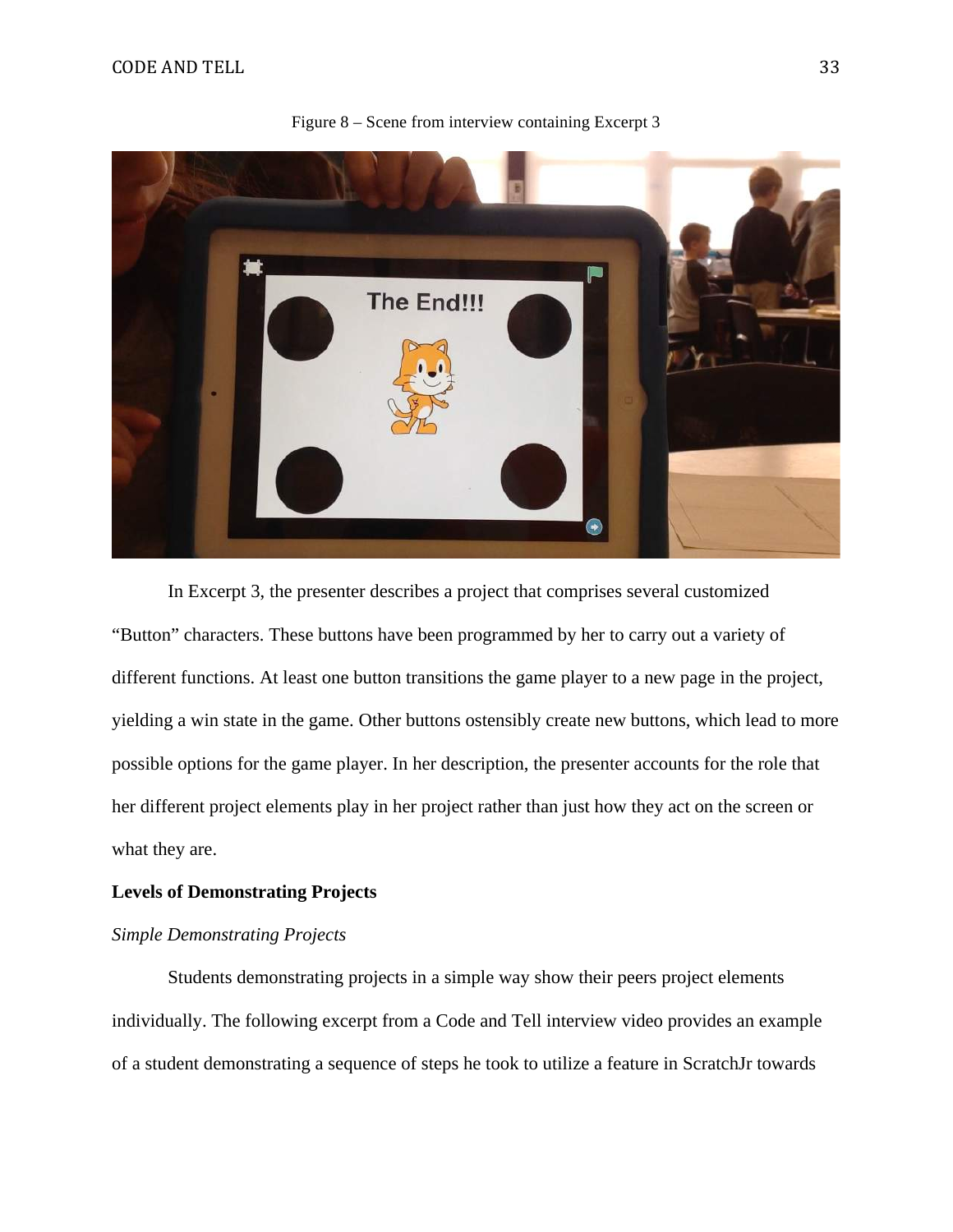the creation of a single element of his project, exemplifying project demonstration in a simple way.

|  |  | Excerpt 4 – Demonstrating a project in a simple way              |
|--|--|------------------------------------------------------------------|
|  |  | [1:52] Interviewer: How about because you're having trouble with |
|  |  | this, [name redacted], why don't you, um,                        |
|  |  | show us something you could make your                            |
|  |  | character say? Why don't you make your                           |
|  |  | character say something?                                         |
|  |  | [2:01] Presenter: Sure! I just did! *turning iPad around to      |
|  |  | face camera* I just made him say, "Hi [name                      |
|  |  | redacted]." Look! *taps programmed script*                       |
|  |  | "Hi [name redacted]."                                            |
|  |  |                                                                  |

- [2:09] Interviewer: That's great.
- [2:10] Presenter: Now, now I'm gonna make my dragon say, "Hi Bob."
- [2:11] Interviewer: I like it.
- [2:17] Interviewer: Okay.
- [2:17] Presenter: Would you like to see how I do it?
- [2:19] Interviewer: Sure!
- [2:21] Presenter: Here, so, I just press the "Hi" button. \*taps Say block on the text to open a keyboard window\* "Hi." And now I click the, click the, \*taps the B\* "B," and now, \*taps the O\* "O," and then, \*taps the B\* "B." B-O-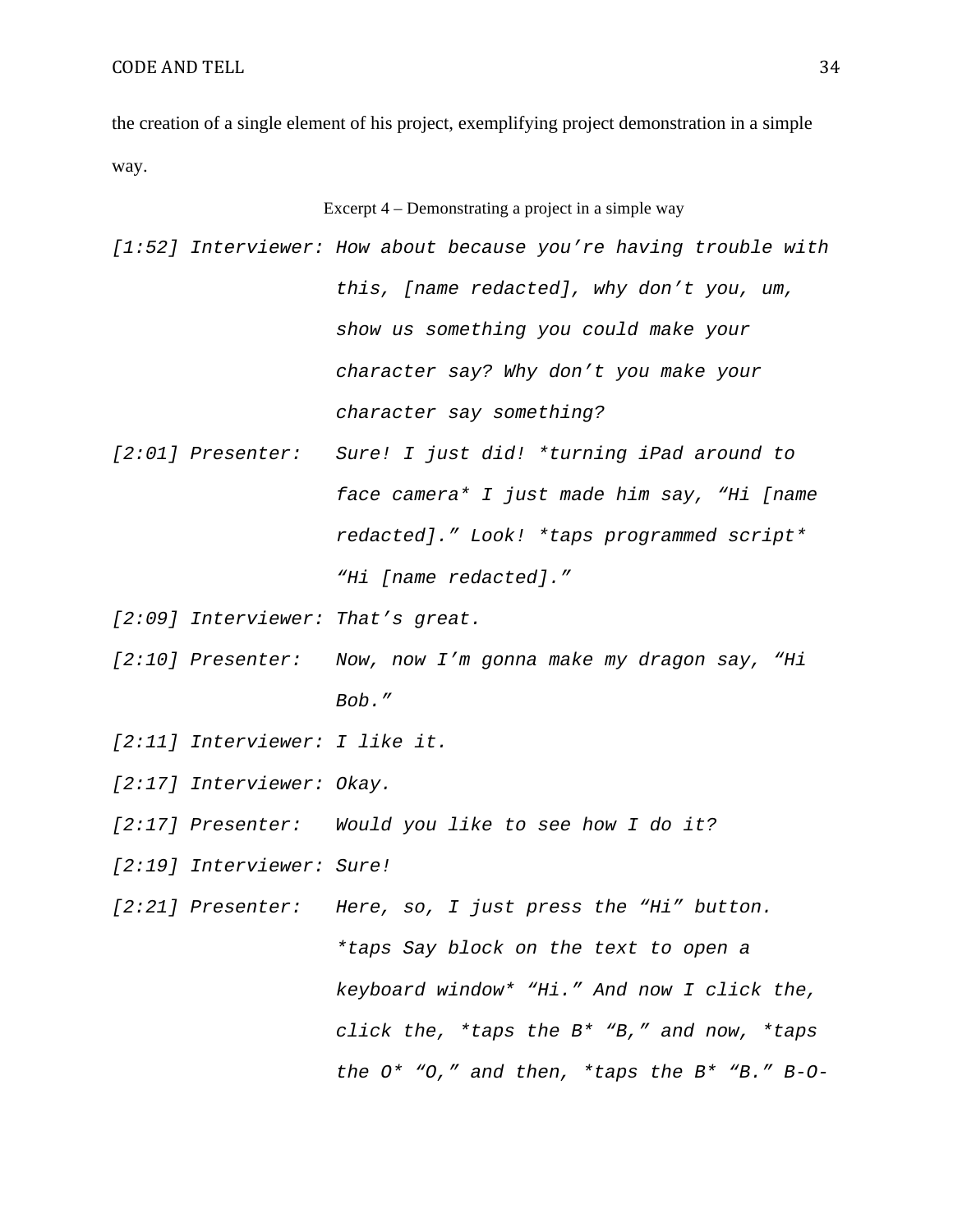B, \*taps the Go button\* do that..., \*taps the Dragon's script\* "Hi Bob."

- [2:39] Interviewer: And then, what do you press now? Do you press, "Go"?
- [2:40] Presenter: \*taps the Dragon's script\* "Hi Bob."
- [2:42] Presenter: Yeah, you just press, "Go." Here, see? Watch, \*taps the Dragon's script\* "Hi Bob!"

Figure 9 – Scene from interview containing Excerpt 4

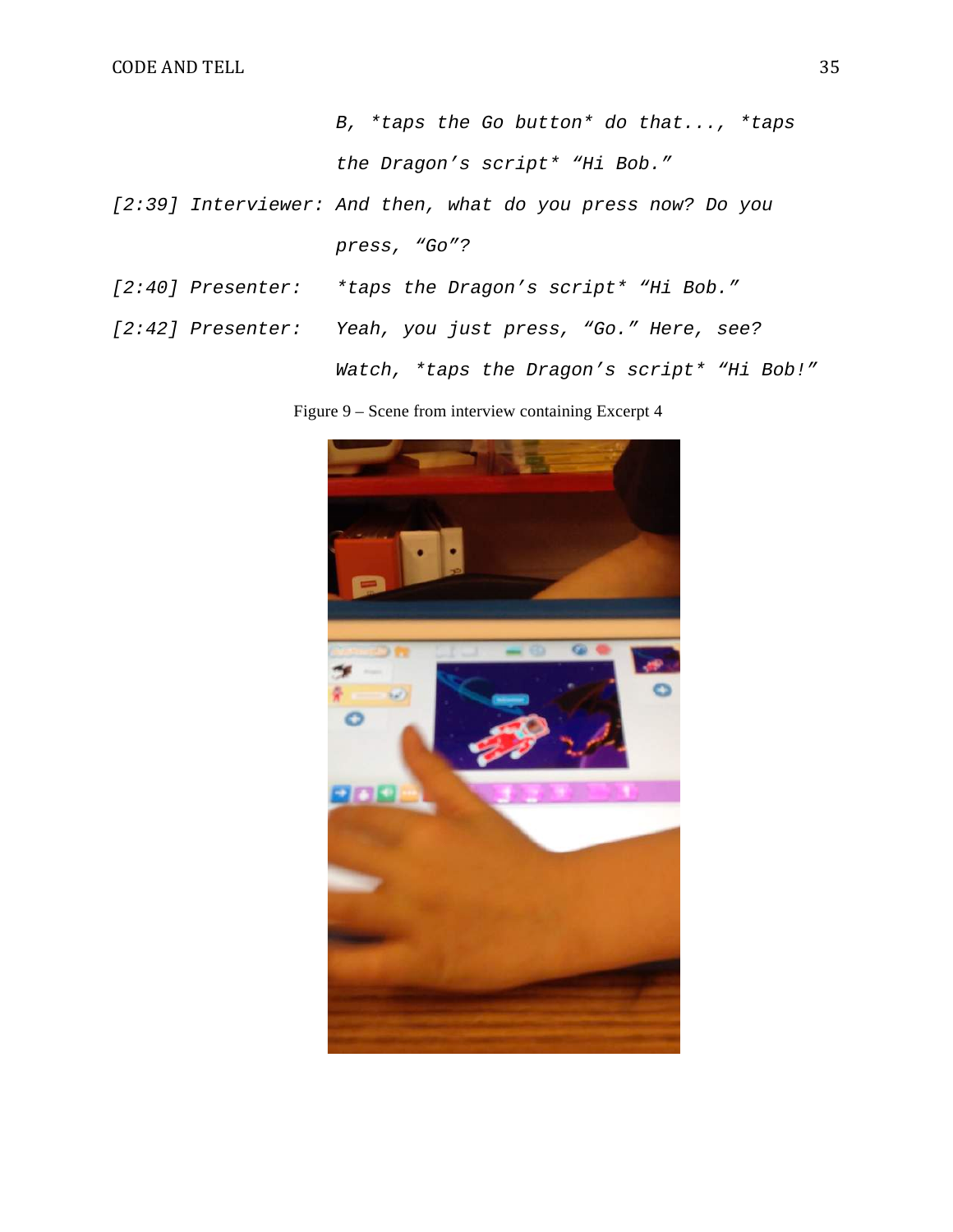In Excerpt 4, the presenter demonstrates knowledge of how to enter his own parameter into the "Say" block in order to program his character to say something in the form of a speech bubble. Although the interviewer clearly prompts the presenter to demonstrate something, the presenter seems to have already been creating something with the iPad facing away from the camera with the intention of showing it to the interviewer and the camera after he finished. After he does so, he elaborates on how to effectively use a "Say" block by showing another example of what can be programmed to appear in a speech bubble. In his demonstration, the presenter shows how the ScratchJr speech bubble feature works by using the "Say" block and does so within the context of his own project creation. During the excerpt, the presenter demonstrates a single project element in a few ways, typifying simple demonstrating.

#### *Intermediate Demonstrating Projects*

Students demonstrating their ScratchJr projects in an intermediate way talk about the different elements of their project as part of an overarching system. The following excerpt from a student's Code and Tell interview video provides an example of a student demonstrating their project in an intermediate way.

Excerpt 5 – Demonstrating a project in an intermediate way

[0:00] Interviewer: Tell me about your project. [0:02] Presenter: Well my stor-, my project's about a wizard defeating a ranger…on this page, \*moves Wizard character around with finger the wizard\* the wizard is fighting the ranger. The wizard says, \*taps Wizard's script\* "Don't you get away," and then \*taps the Fairy character button\* the fairy doesn't say anything, \*taps the Horse character button\* and then the horse doesn't-, \*taps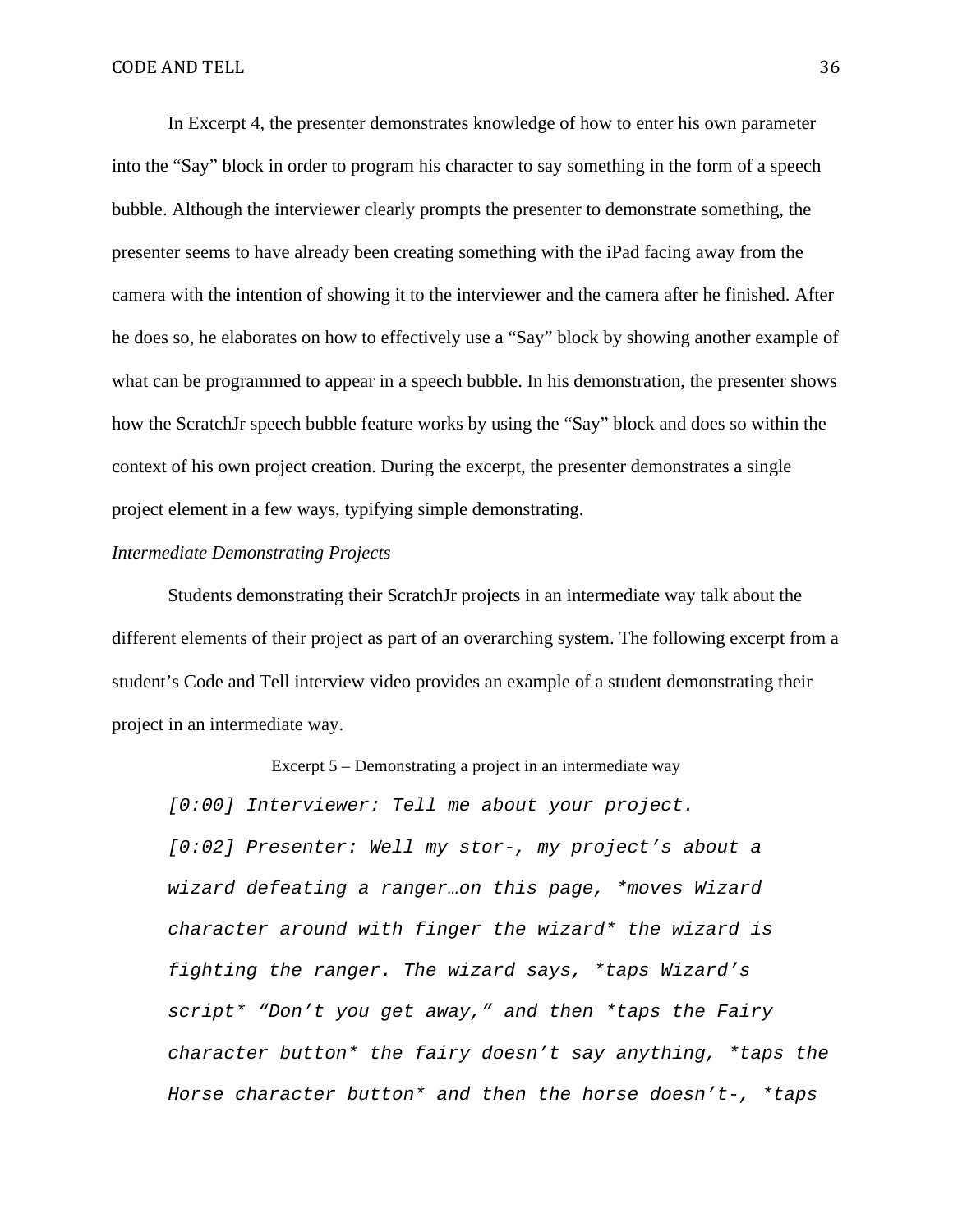the Ranger character button\* and then the, and then, he said, and then he said, "Yes I will." And then, \*taps the second page thumbnail\* on this page…um…on this page…um…on this page the wizard doesn't say anything either, and then, um, and then the ranger said, and then…oops \*laughs\* and then this person says, \*taps Ranger character's script\* "I'm the best in the world!" \*laughs\* And then, \*taps fourth page thumbanil\* at the end, the wizard defeats everybody.

Figure 10 – Scene from interview containing Excerpt 5

In Excerpt 5, the presenter shows her interviewer and the camera what she put on different pages of her ScratchJr project and how she programmed her characters. The contents of her project form a cohesive narrative about a conflict between different characters. The choice of character types (i.e. wizard, horse, ranger), who appear on which pages out of the four total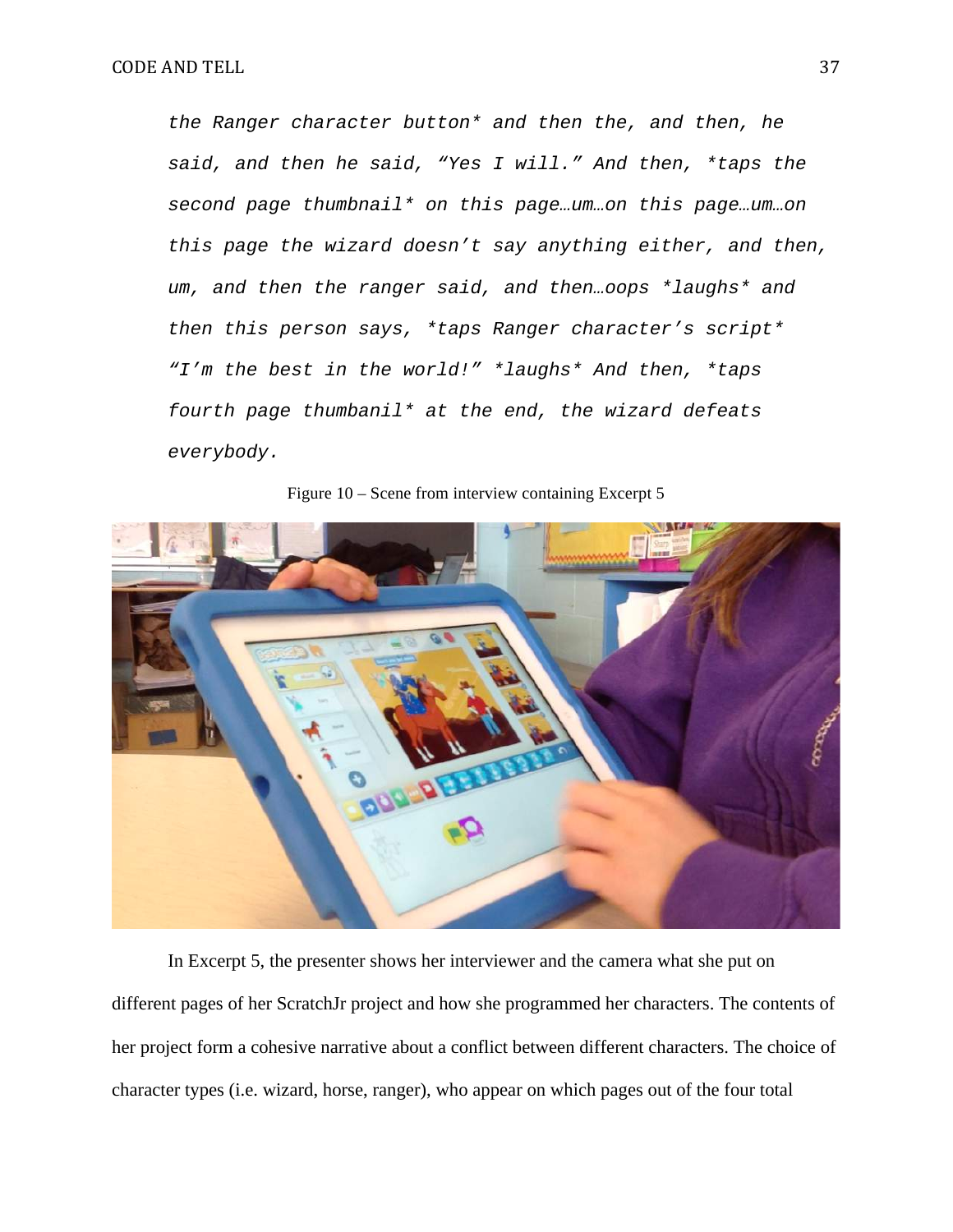pages, their positioning, and their programmed dialogue all combine to tell the story of a wizard "defeating" a ranger. In her demonstration, the presenter begins by talking about the overall theme of the project, the wizard defeating the ranger, and then leaps into what specific components do, each pushing her narrative forward. The presenter demonstrates how project elements that she added, strategically placed, customized, and programmed work together as a system, representing intermediate demonstrating

### *Complex Demonstrating Projects*

Students demonstrating their ScratchJr projects in a complex way talk about the different elements of their project as part of an overarching dynamic system where different things can happen depending on circumstances. The following excerpt from a student's Code and Tell interview video provides an example of a student demonstrating their project in a complex way.

Excerpt 6 – Demonstrating a project in a complex way

[0:00] Interviewer: Tell me about your project.

[0:02] Presenter: So it's...you technically \*taps the "robber cat" character\* touch the robber cat and he disappears and there's also some moves. And then you have to try to put this \*drags the red circle character around\* on him. But then it would be cheating if you just pressed that \*taps Grid button\*, 'cause then you know he's right there. \*drags the red circle character around quickly and randomly\* Hey, where is he? Where is he?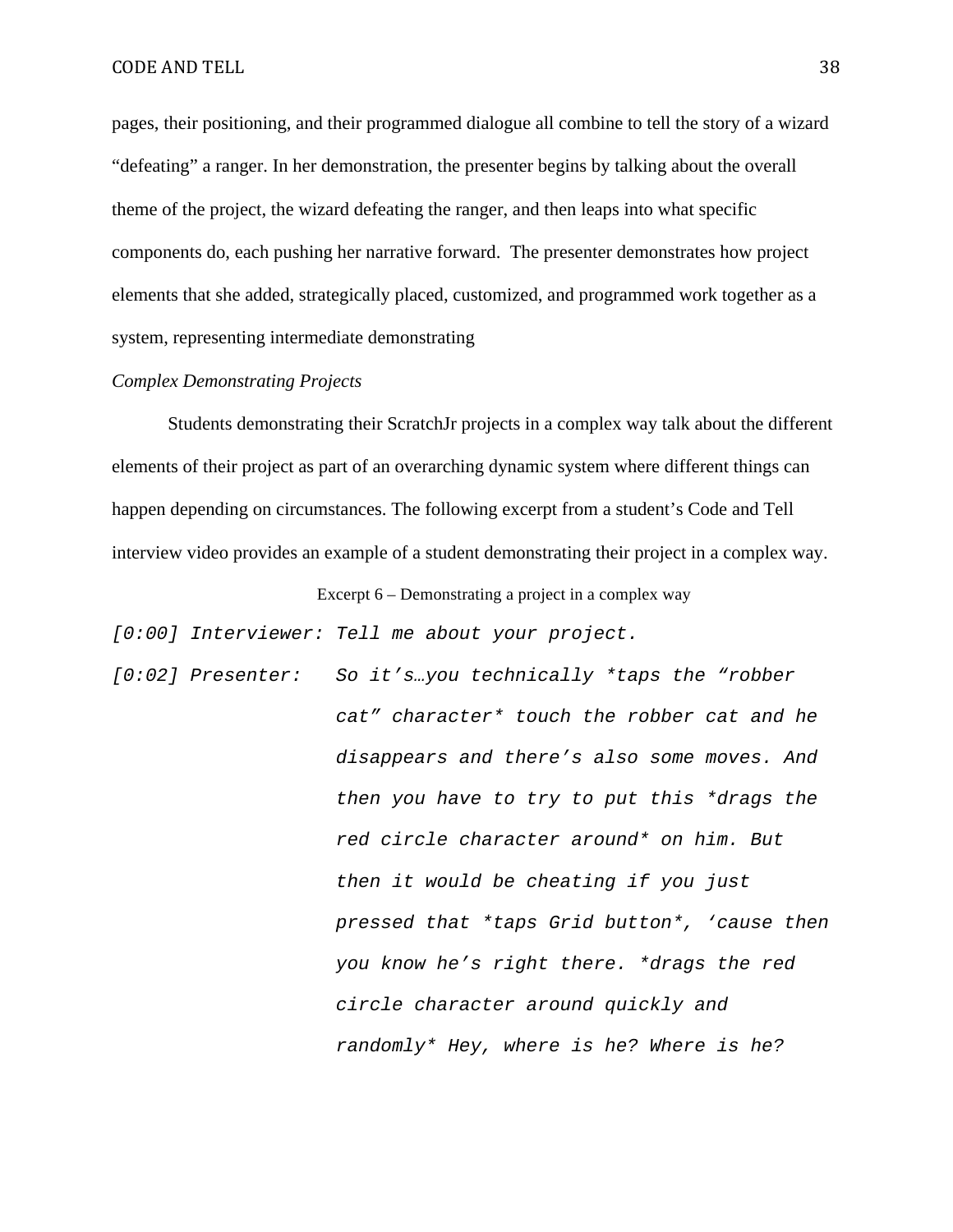\*taps the invisible robber cat's Show block\*

Wake up.

Figure 11 – Scene from interview containing Excerpt 6



In Excerpt 6, the presenter shows the interviewer a game where you need to move a character customized to look like a red circle around an invisible "robber cat." The presenter demonstrates that in order to start the game, you need to touch the robber cat. At this point, it becomes invisible and then moves to some unknown location. He also demonstrates that if you had touched the grid button, you would know where the invisible cat is because a blue square would be highlighted to show its location. According to the presenter, playing his game with the grid mode on would be cheating for this reason. The presenter then goes on to show an example of how one would play the game if he or she did not know where the cat was (even though it is clear to the presenter, interviewer, and camera where the cat is at this time). Through his demonstrations, the presenter shows elements in his project as part of an interactive system with behavior designed to depend on the user.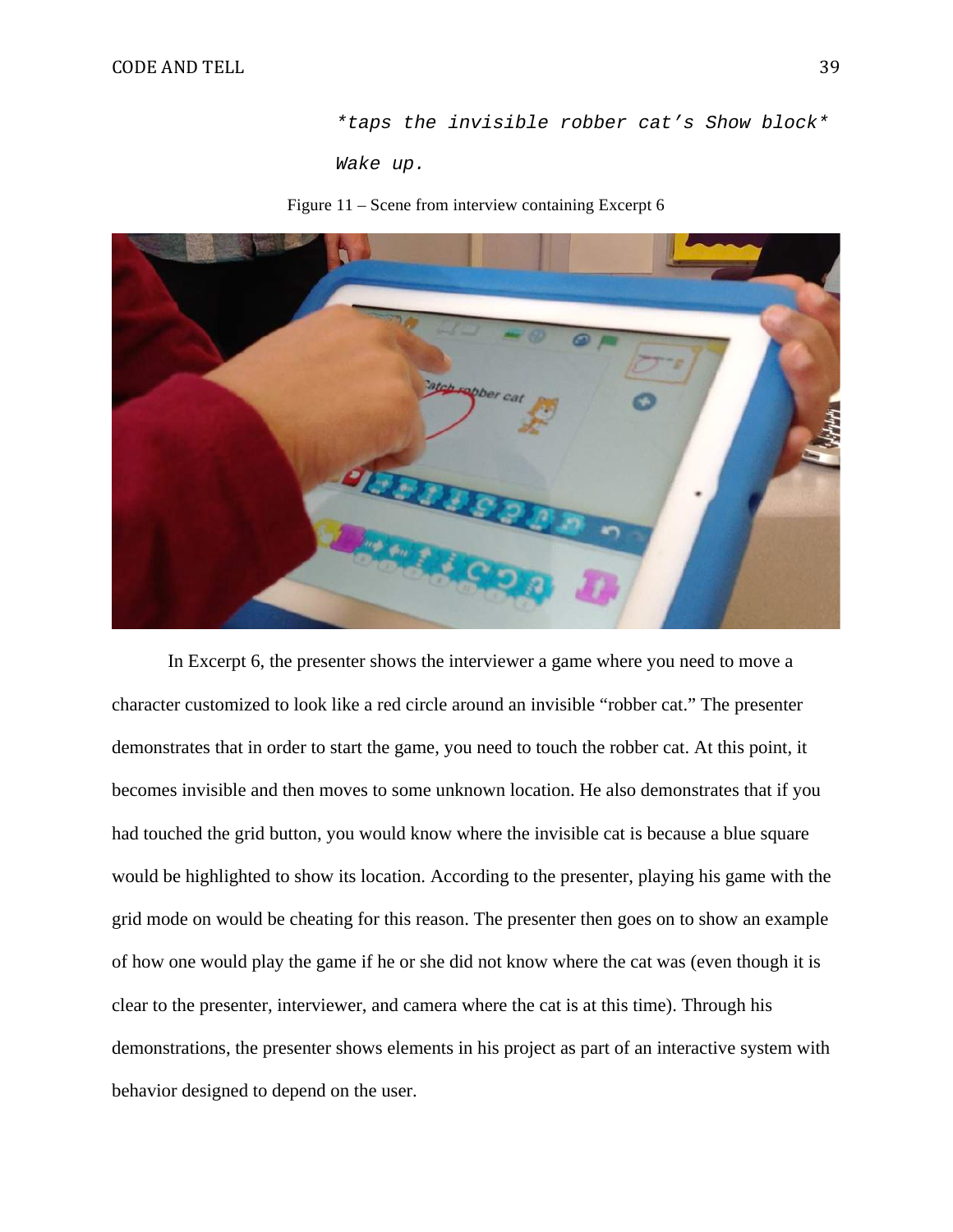## **Levels of Imagining Projects**

## *Simple Imagining Projects*

Students imagining projects in a simple way talk about designing the physical elements of their projects as opposed to the conceptual ones. They also do not focus on the audience or user of their project as they talk about their design. The following excerpt illustrates a student presenting a ScratchJr project and imagining possibilities in a simple way.

Excerpt 7 – Designing a project in a simple way

[0:00] Interviewer: How did you make your project?

[0:04] Presenter: Um, well, it's, it's like the ice scene, and there's, like, a polar bear and a cat, and the cat's supposed to be riding the polar bear.

[0:25] Interviewer: How did you make your project?

[0:27] Presenter: Well, first I started with the cat and I colored him…and then I thought that a penguin would be good for matching, and I colored him black, blue, and yellow. Then I thought maybe the crab would match so then I made my crab dark blue. And then I made my cat—I thought there should be a polar bear…riding the cat, the cat riding the polar bear, so that's how I did it. [1:08] Interviewer: Um, what do you do if you had more time? [1:13] Presenter: I would probably add lots of things that fly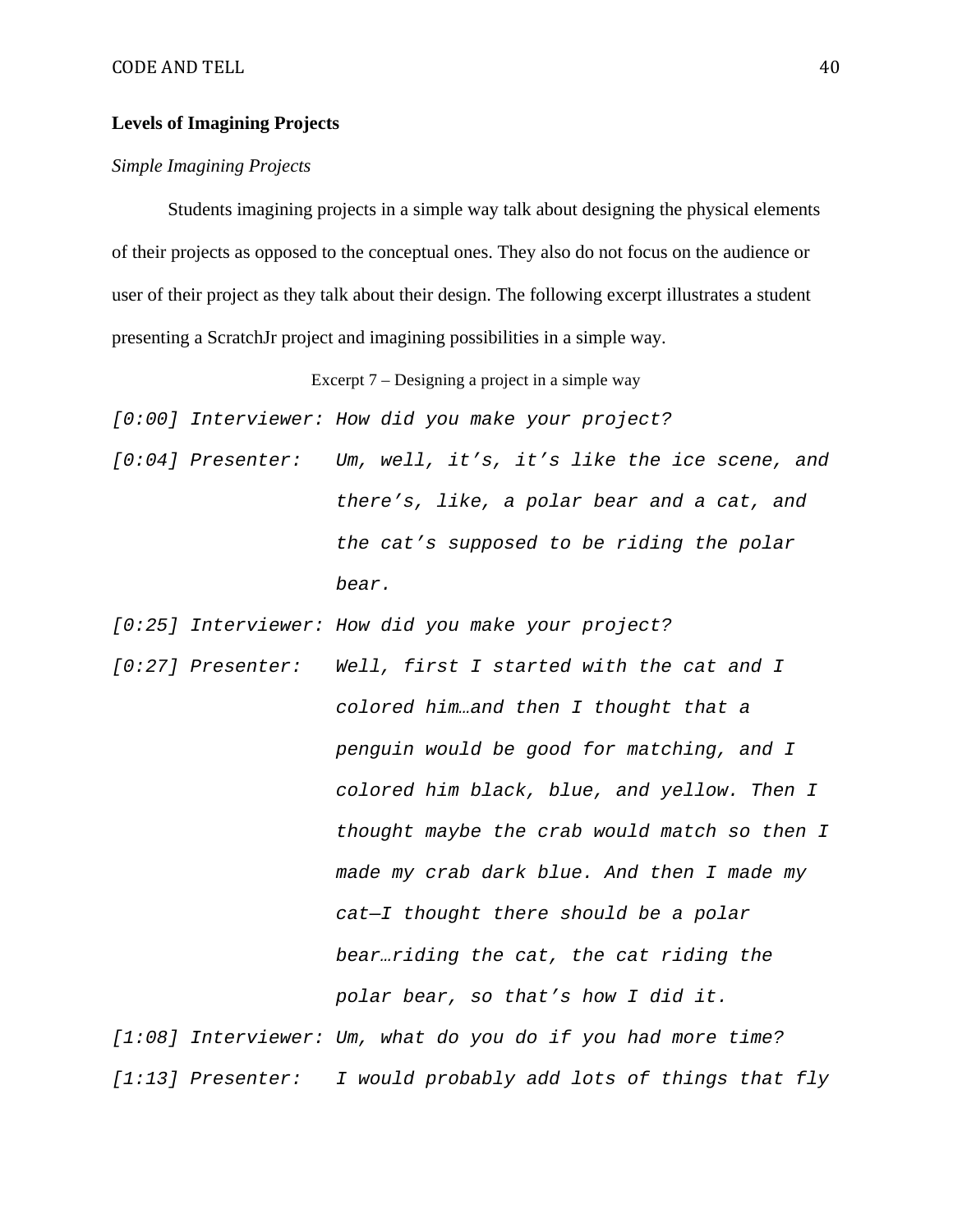over here \*drags finger along top of screen\* and add a fish popping his head \*points to the water portion of the arctic background\*





In Excerpt 7, the presenter touches on a few design decisions she has already made and some that she might make in the future. These design decisions depend on what the project physically looks like. When the interviewer prompts her to talk about her project and asks her how she made it, she focuses primarily on the visible elements she added. She mentions that she has made an ice scene, explaining the arctic background she chose, and then lists the characters that she added, occasionally mentioning details like color. When asked about what she would do with more time to work on her project, she keeps with her theme of animals, saying she would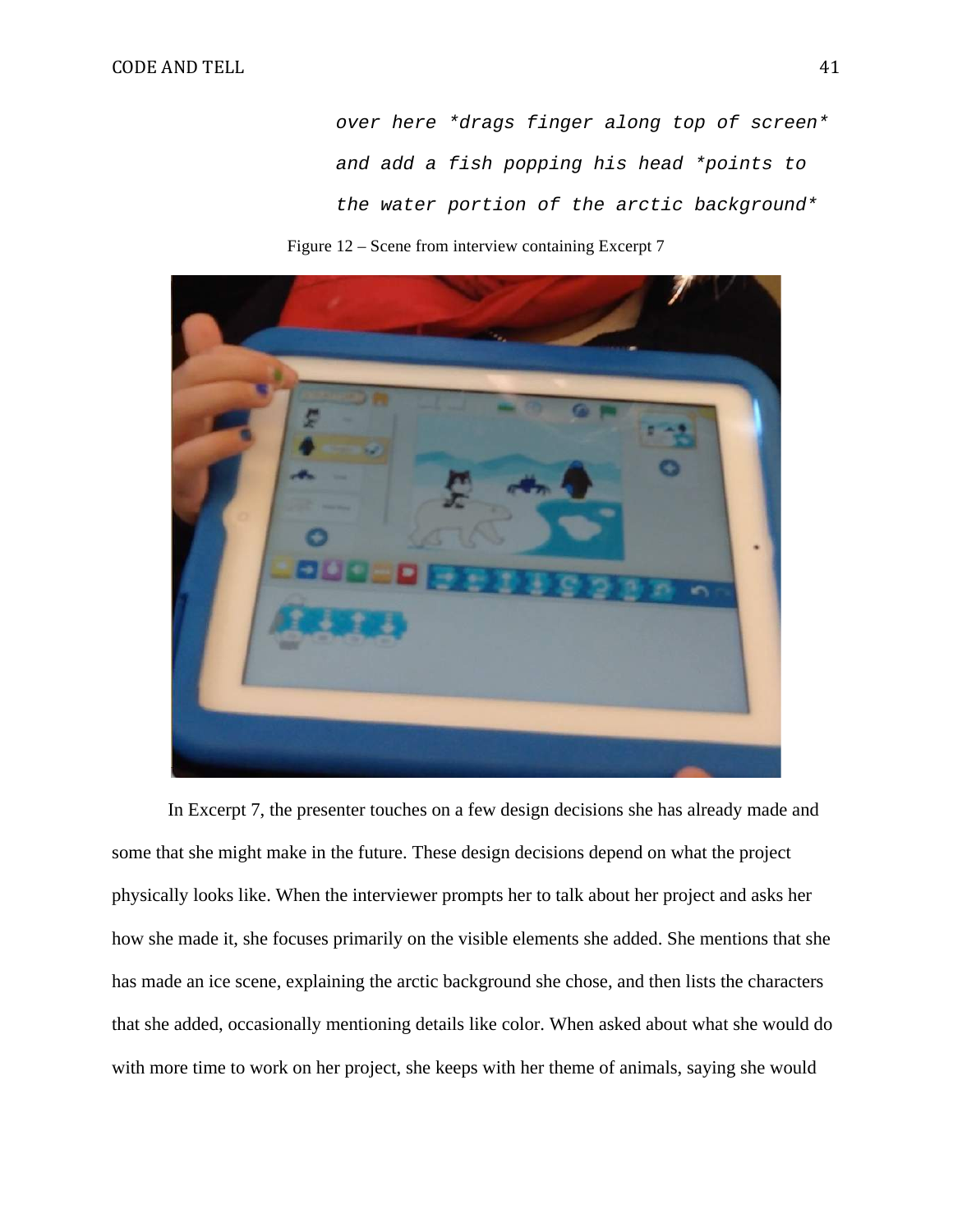### CODE AND TELL 42

add things that fly in the background and a fish to the foreground. The presenter exemplifies the simple imagining because of a fixation with physical elements in her project. She asks what other characters could be present that would fit the theme and imagines them alongside to the characters she has already placed on the screen.

### *Intermediate Imagining Projects*

Students imagining projects in an intermediate way focus on conceptual project elements in addition to the physical ones. They may talk about characters, backgrounds, and actions but their focus is on the concept represented by these elements. The following excerpt showcases a student talking about the design of her project in an intermediate way.

Excerpt 8 – Designing a project in an intermediate way

[0:00] Interviewer: Tell me about your story.

- [0:01] Presenter: Well, about my project is that they're doing magic tricks on each other and they're performing but no one's there because it's just like practice.
- [0:11] Interviewer: Yeah yeah yeah, I get it. \*accidentally covers camera lens with hand\* whoa.
- [0:14] Presenter: So he \*points to Cat character on the left side of the screen\* says, "Whokey pokey," then he goes small and he disappears, then he \*points to Cat character on the right side of the screen\* says, "Hilly silly," and he does the same thing. \*the script ends and the page is changed automatically, two cats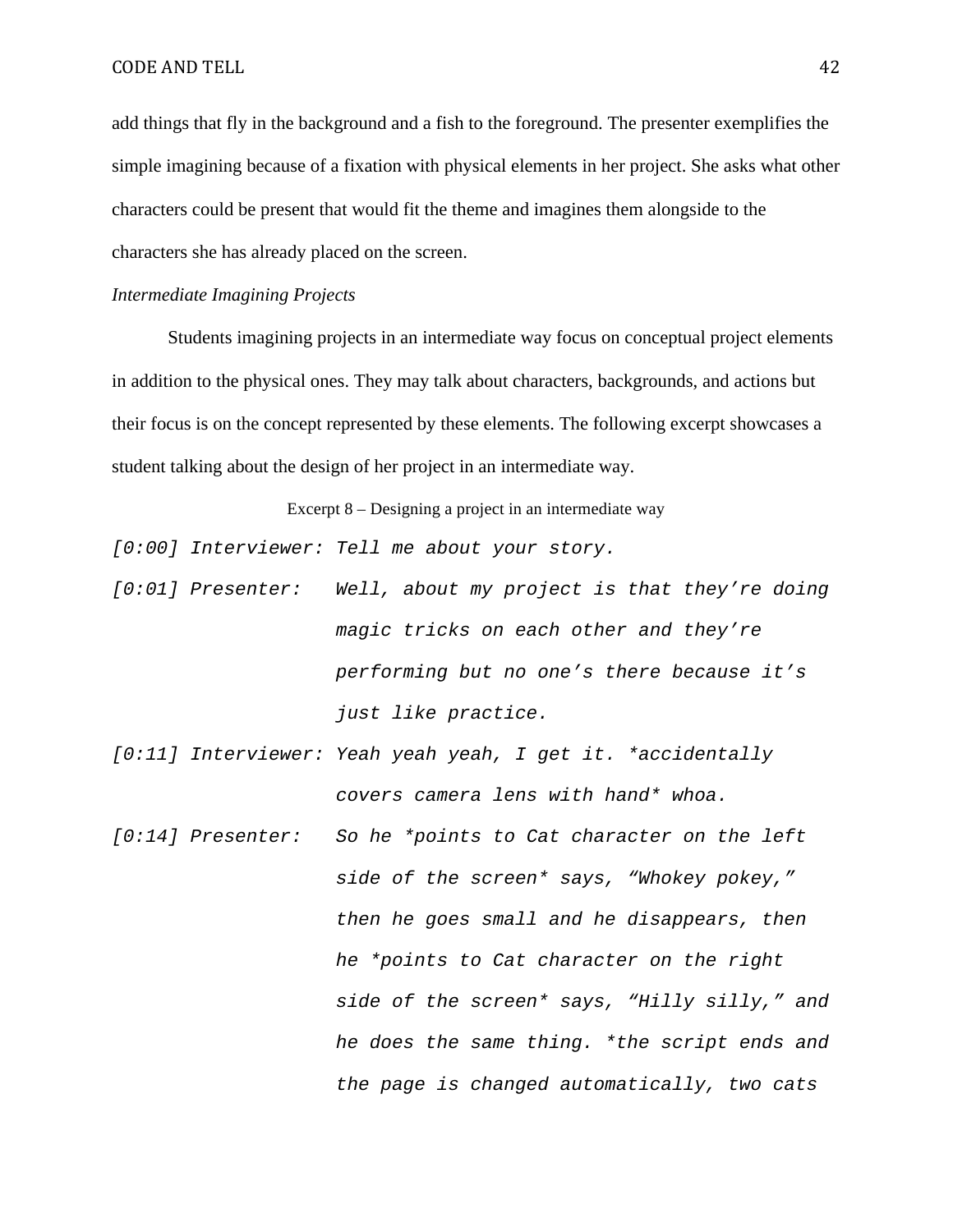appear to be moving from left to right across the screen at different speeds\* And then, on my next one…

- [0:25] Interviewer: Tell me about, how did you make your project, from that page, the one with the race? How did you use, how did you use the blocks?
- [0:34] Presenter: Well, I wanted them to race in different, like, moves, so I used this one \*points to Set Speed block\* tell which one I wanted to go fast or slow or medium.

Figure 13 – Scene from interview containing Excerpt 8

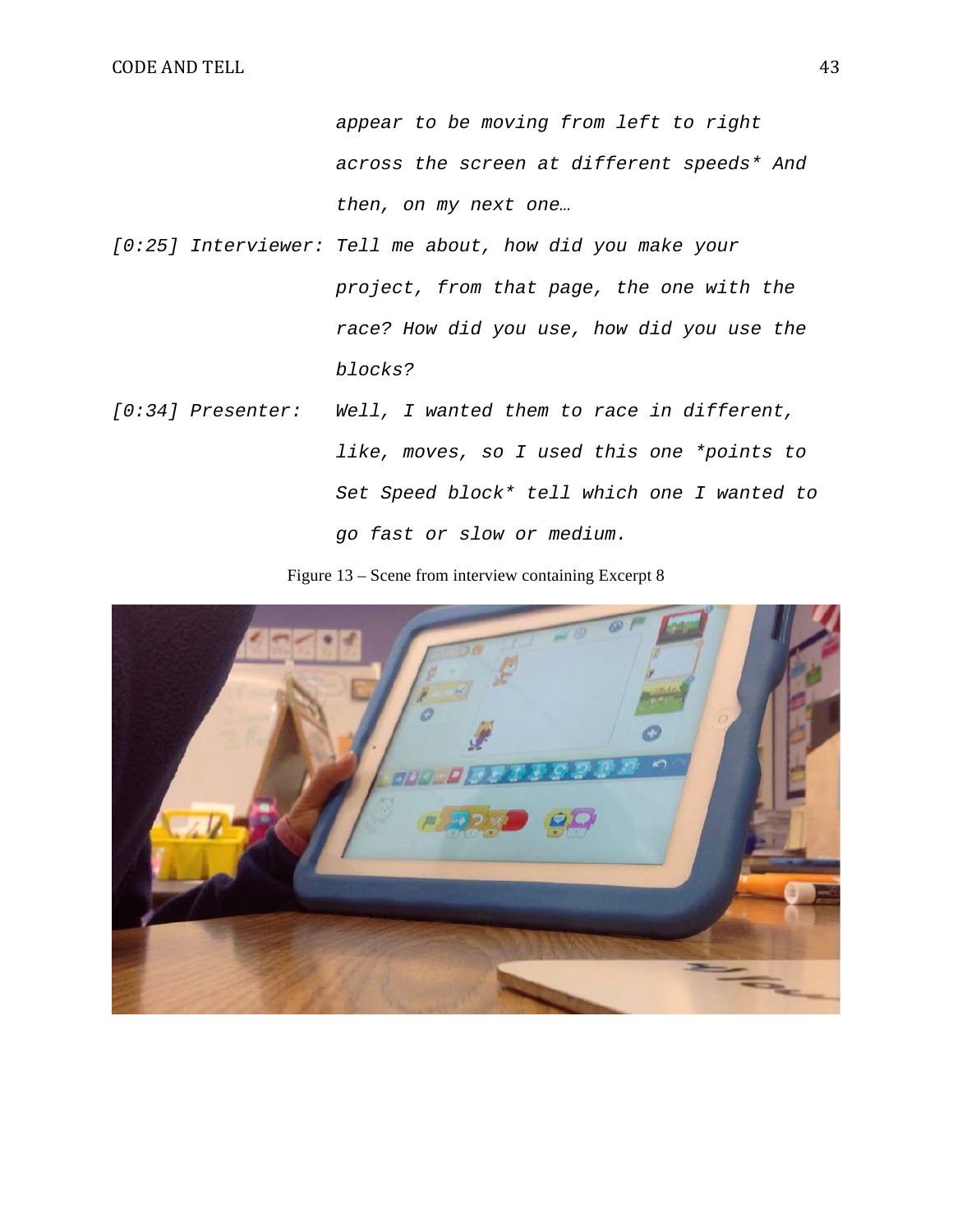In Excerpt 8, the presenter offers two different scene concepts that she used ScratchJr to realize. The first scene she talks about is a magic show rehearsal. Her description begins with a conceptual idea of what is happening—the characters are performing magic tricks on each other but since there is no audience present, it is only a practice run. She shows how the different elements of her project that she created fit under this theme. The two cat characters say silly things that resemble magic words and they display the after effects of magic tricks like disappearance. Later, she provides another example of a concept in her ScratchJr project—a race between two cats. She communicates to her partner that in order to design characters' motion to fit this concept, she used the "Set Speed" block and set the two cats to different speeds to make the race more meaningful. The presenter exemplifies imagining in an intermediate way because of her ability to support intangible concepts like a magic show and race to what she physically adds to the screen.

# *Complex Imagining Projects*

Students imagining projects in a complex way focus on the experience of the user, player, or audience of their project. They do not just talk about what is happening on the screen or what concepts those physical components of their project fall under. They talk about reaction, mood, and difficulty. They imagine their project under the gaze of a peer, taking into consideration how a viewer might observe, respond to, or use the project. The following excerpt presents a student imagining their project in a complex way.

Excerpt 9 – Designing a project in a complex way

[1:45] Interviewer: Tell me about your project. [1:48] Presenter: Okay, so, like, for example, um, before I let somebody play it I shuffle it and I did a lot of pigs because that would make the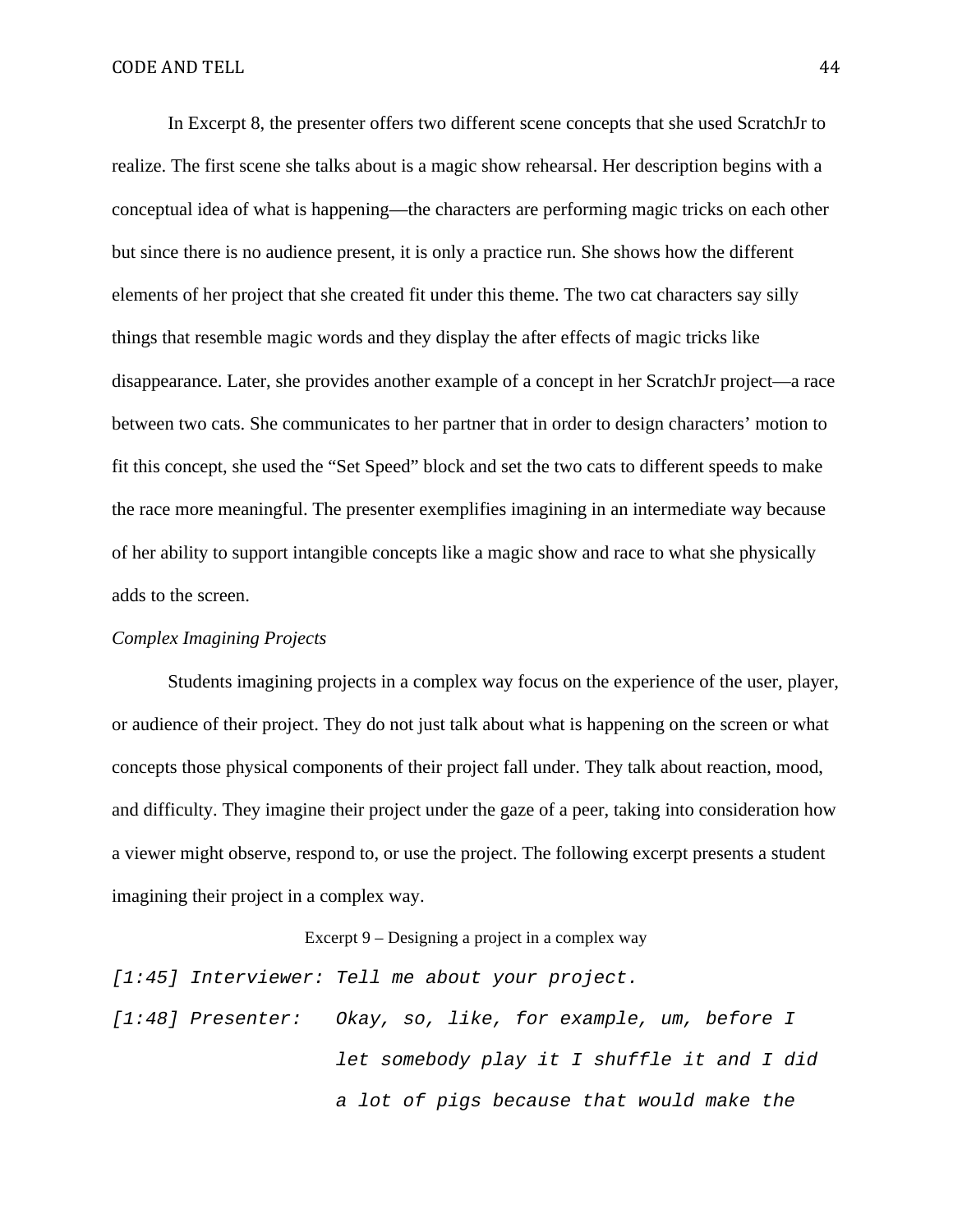person confused because they're all the same and there's so much pigs.

Figure 14 – Scene from interview containing Excerpt 9



In Excerpt 9, the presenter shows a game project she has made where the player must tap one of the characters on the screen. If the player taps the character that spells her teacher's name correctly in their speech bubble, that player wins the game. When prompted by the interviewer to talk about the project, she talks about how she designed her game based on how she thinks a player would perceive it. She proposes that they would be confused because of the manual shuffling she does each time a player plays and because of the sheer number of characters on the screen. This presenter exemplifies imagining projects in a complex way because she thinks about the potential perspective of the game player she is designing to outsmart with her game's complexity.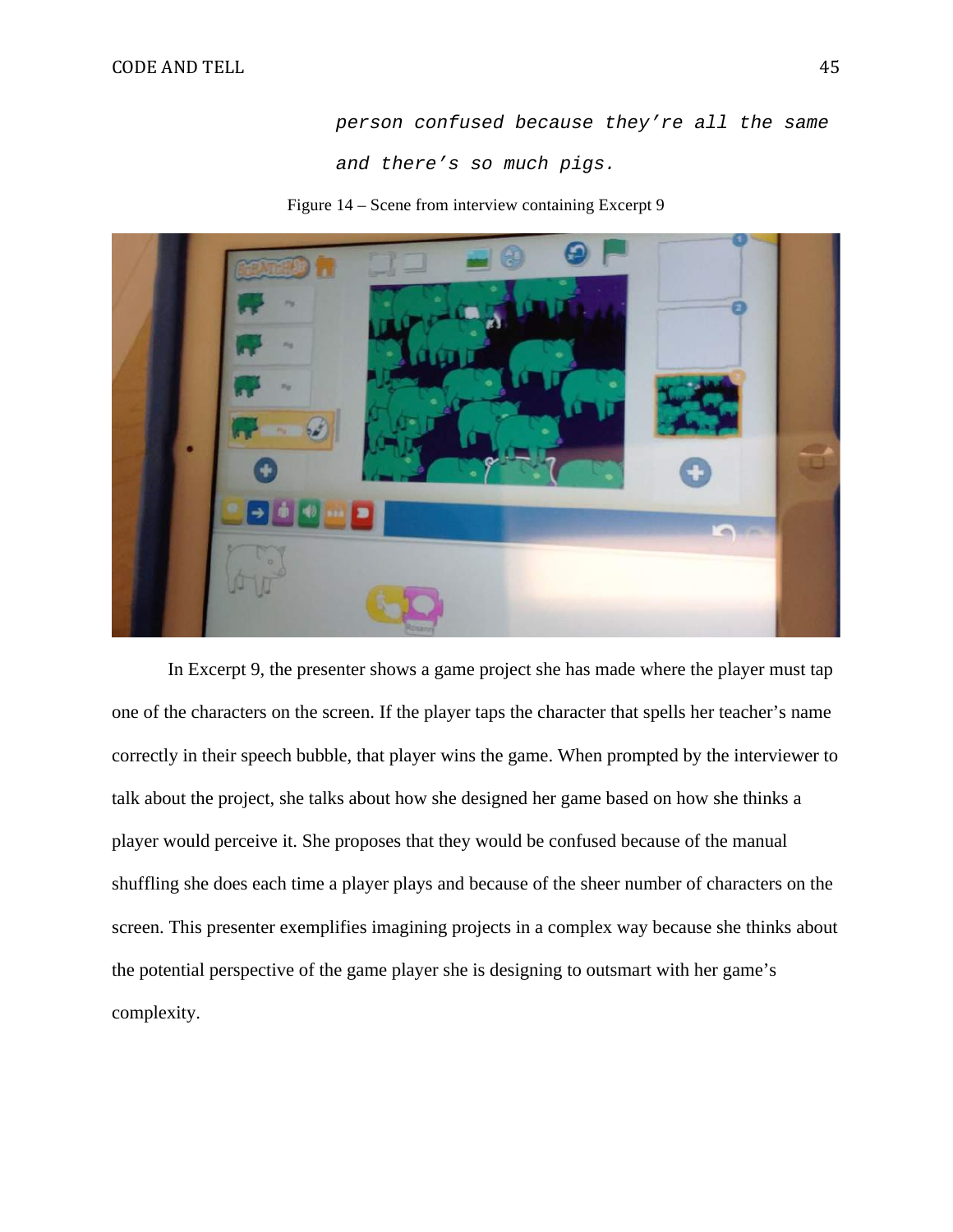### **Patterns in Whole Group of Students**

After categories and sub-categories were discovered during the initial holistic analysis of the collection of Code and Tell interview videos, the videos were coded for these categories and sub-categories. The purpose of this phase of coding was to see if there were any patterns in the ways that the selection of students as a whole moved through these levels of complexity as they participated in the Code and Tell activity at different times during the curriculum enactment. Results from this phase of coding are presented along with a discussion.

#### **Patterns in Levels of Describing Projects**



Figure 15 – Frequencies of Levels of Describing Projects Depicted in Videos

Each of the Code and Tell interview videos was placed in a category based on what level of describing projects it exemplified during that video. Figure 15 shows the overall patterns of frequencies of each level of describing projects as they relate to the interview videos depicting student presenters talking about specific animated genre projects. A look at the chart reveals that students describe projects in a simple manner the most during collage project interviews and this decreases over time. Students describe projects in an intermediate manner the most during the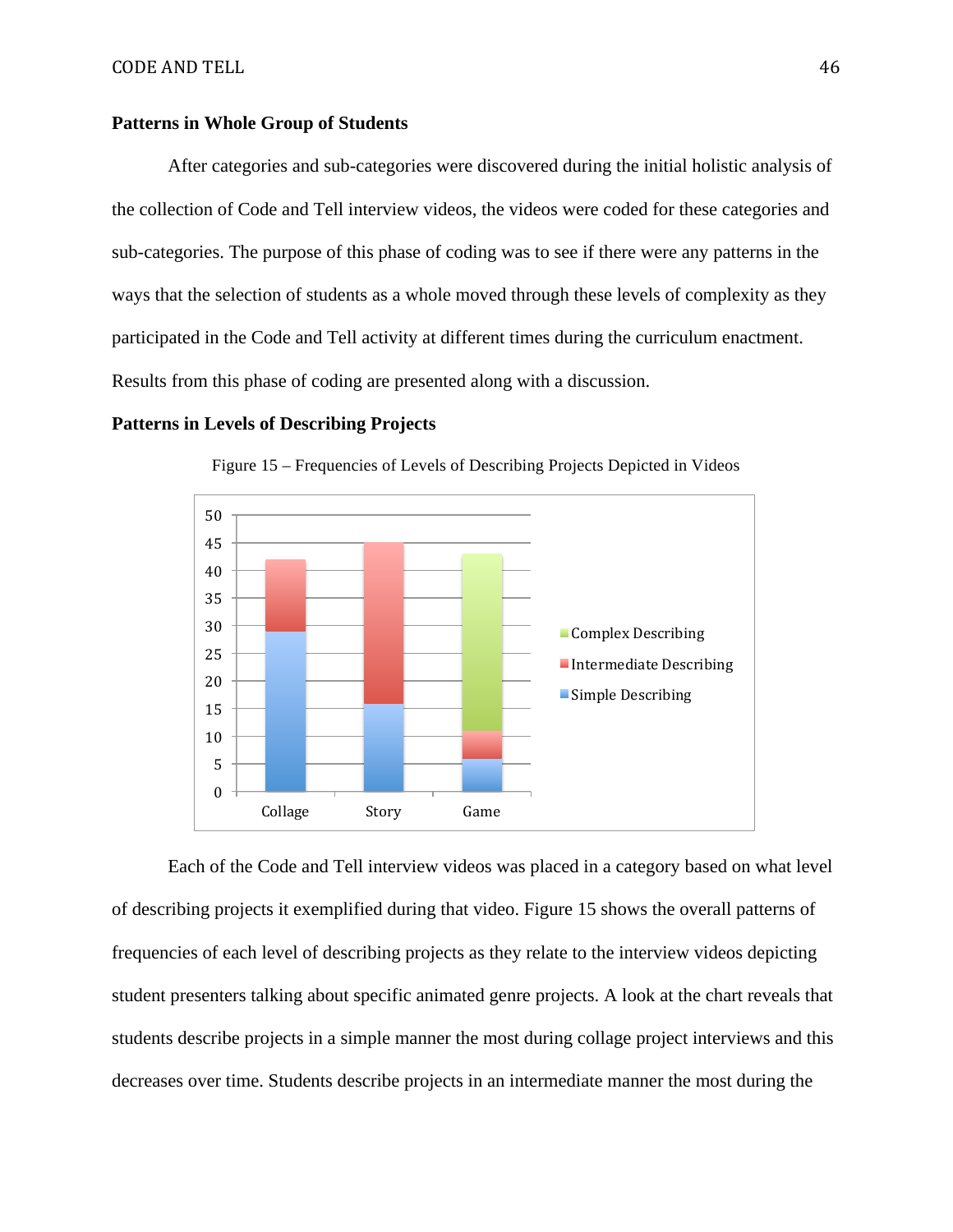### CODE AND TELL 47

story project interviews and students describe projects in a complex manner the most during game interviews.



### **Patterns in Levels of Demonstrating Projects**

Figure 16 – Frequencies of Levels of Demonstrating Projects Depicted in Videos

Each of the Code and Tell interview videos was placed in a category based on what level of demonstrating projects it exemplified during that video. Figure 16 shows the overall patterns of frequencies of each level of demonstrating projects as they relate to the interview videos depicting student presenters talking about specific animated genre projects. A look at the chart shows that students demonstrated projects in a simple manner the most during collage project interviews and this decreased throughout the rest of the curriculum. The chart also shows that intermediate demonstrating occurred most frequently during the story project interviews. Finally, complex demonstrating occurred the most during game project interviews.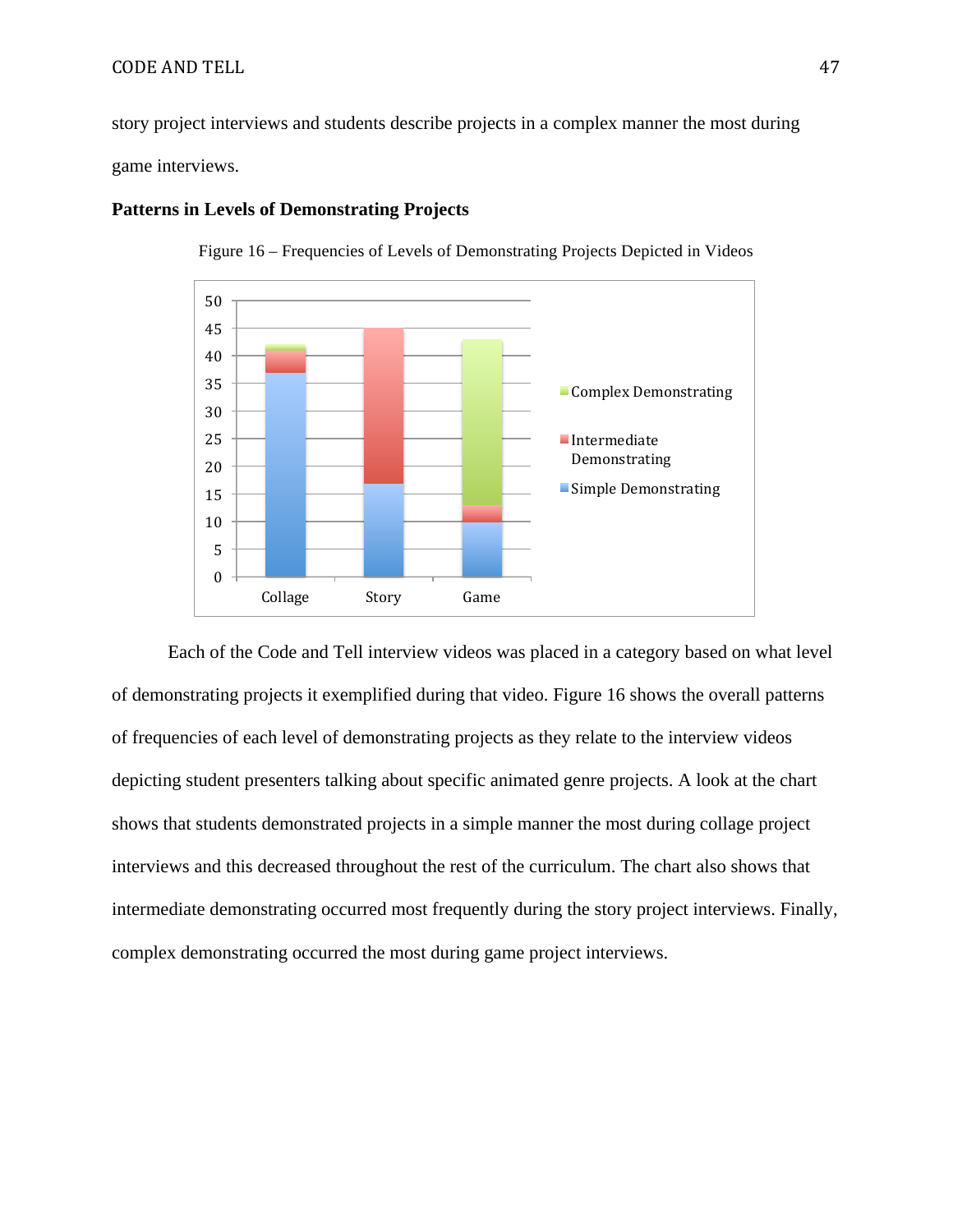# **Patterns in Levels of Imagining Projects**



Figure 17 – Frequencies of Levels of Imagining Projects Depicted in Videos

Each of the Code and Tell interview videos was placed in a category based on what level of imagining projects it exemplified during that video. Figure 17 shows the overall patterns of frequencies of each level of imagining projects as they relate to the interview videos depicting student presenters talking about specific animated genre projects. As depicted in the chart, roughly half of the participants imagined projects in a simple manner throughout the curriculum. Imagining in an intermediate manner was most frequent during the collage project interviews and then declined. Imagining in a complex manner increased from barely seen to between half and a third of the participants after the collage project interviews.

# **Discussion of Patterns in Whole Group of Students**

Videos from the Code and Tell interview were categorized based on level of describing, demonstrating, and imagining projects in order to better understand the mediating process of using computational thinking. This mediating process could potentially lead to the desired outcome of the learning design, development of students' computational thinking abilities, which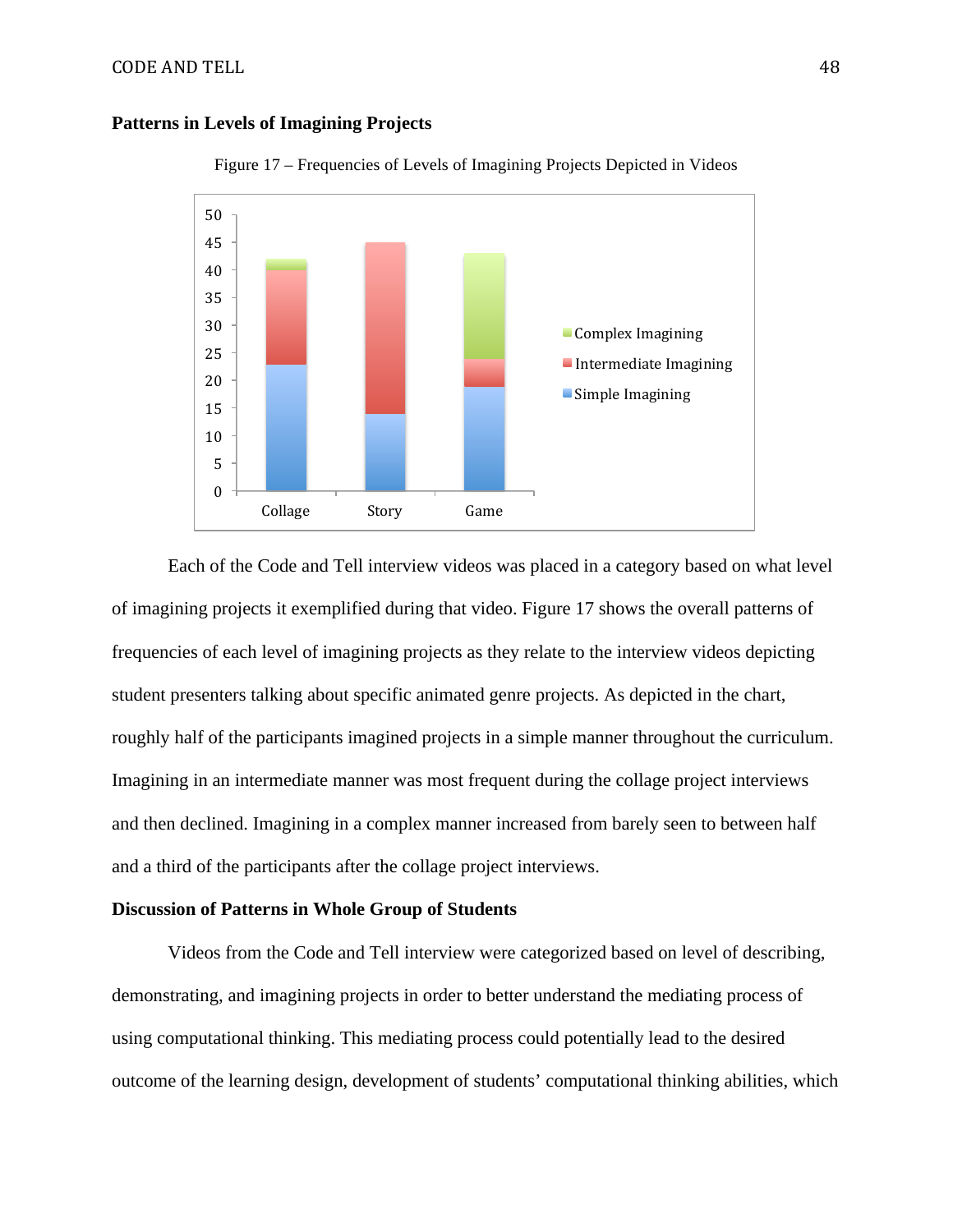would address this thesis's overarching research question, how does the Code and Tell activity provide opportunities to learn computational thinking in the early childhood classroom?

The patterns in levels of describing projects are unsurprising. Collage projects only require putting characters on a screen, story projects require characters to carry out plot points of some kind, and game projects require characters to have some sort of function. For this reason one would expect simple describing, which is exemplified by students explaining what project elements are, as being most commonly displayed during collage project interviews. The characteristics of the story project could explain why intermediate describing, pointed to by students explaining what their project elements do, is the most commonly displayed during the story project interviews. Finally, the traits of the game project may explain why complex describing, defined by students explaining the purpose or use of project elements, is most commonly seen in the game projects.

The patterns in levels of demonstrating projects are unsurprising as well. Students showing individual project elements separately defines simple demonstrating. Since the collage project is introduced as an activity where students combine different things on a page, without necessarily drawing from a theme, this level of demonstrating would make sense as the most commonly seen during collage project interviews. Once students reach the story project, they must tie events together to create a cohesive narrative. Demonstrating their project elements in a way that shows they are related in a system would make sense for demonstrations of story projects. Finally, making a ScratchJr game requires building in some sort of user interaction so it makes sense that more students displayed complex demonstrating during game project interviews, which was defined earlier as showing project elements as an interactive system.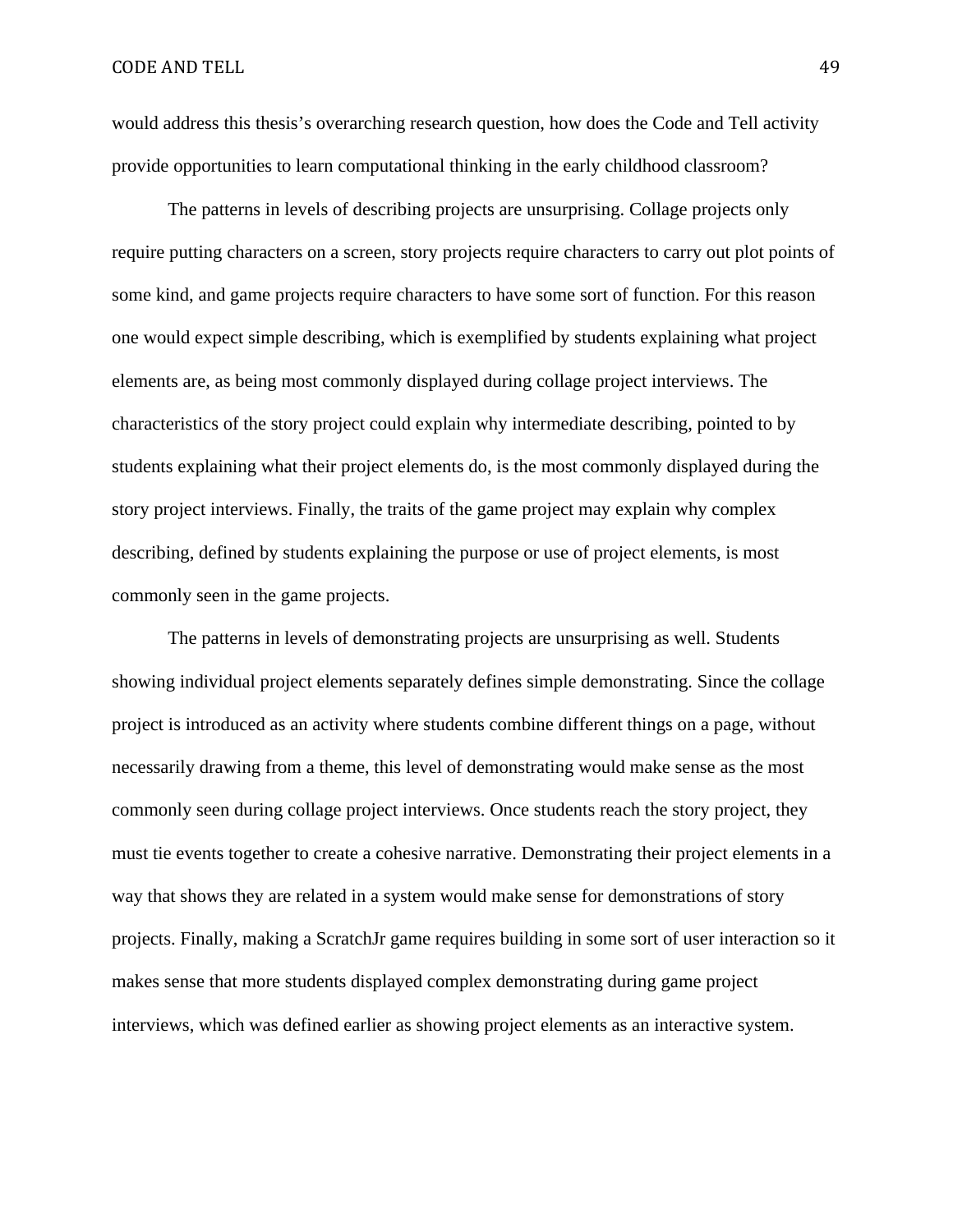The patterns in levels of imagining projects are more interesting. Throughout the whole curriculum, about half of the participants exhibited imagining during their interviews in a way that reflects the simple level. This means that as they talked about possibilities and next steps, they focused on physical project elements rather than conceptual ones or how the audience or user perceived the project. About half of the collage project interviews showed students imagined in an intermediate way, meaning they focused on conceptual elements of their projects. For the story projects and game project, both interview sets saw students imagining in a complex manner, focusing on audience or users.

#### **Categories of Students**

In addition to looking at the distribution of different levels of describing, demonstrating, and imagining in the samples of collage, story, and game project interview videos for the selection of students as a whole, individual student categorizations by level over the course of their three interviews were explored. A holistic qualitative analysis combined with field notes taken during the curriculum enactment by ScratchJr tutors brought to bear that the categories used earlier to describe behavior in interviews could also be used to describe the way some students tend to most naturally communicate about their projects. The following case studies present illustrations of the child who describes, the child who demonstrates, and the child who imagines. The quotations and scenes draw from the interview videos as well as field notes. These three categories do not necessarily apply to all of the students who participated in the Code and Tell study but each of these categories represents a plurality of students within the sample. Following the case studies, this conceptual framework as a whole is discussed.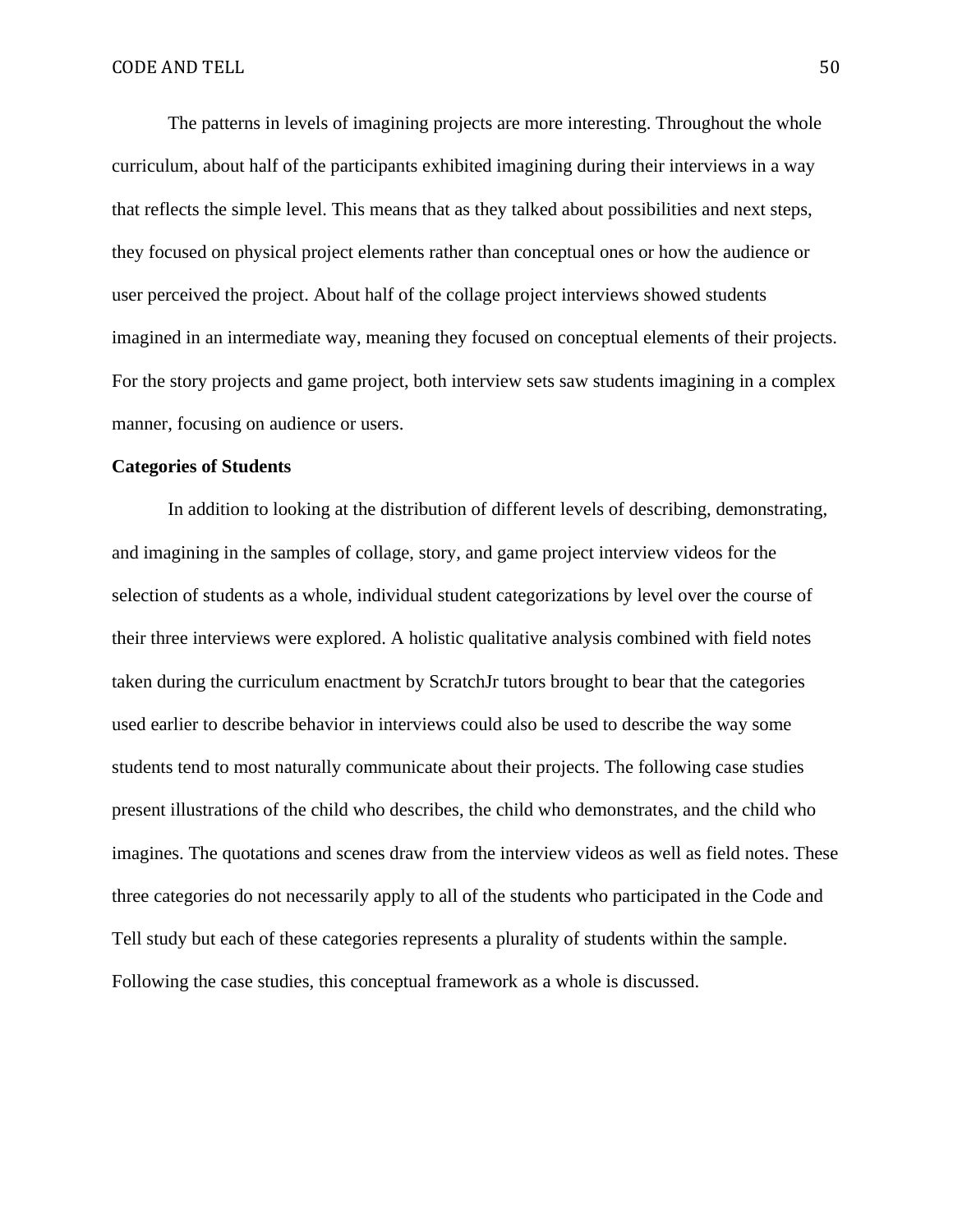### **The Child Who Describes**

### Vignette – Denise

*When Denise's collage project interviewer hits record, she is ready to talk about anything and everything involving a collage project with a big family of characters and their home. She begins by talking about how she acquired all of her characters. "I went to, like, the plus sign, which was in the box. I got all the people I wanted. For example, mother, baby…" She trails off, seemingly losing her train of thought, but then after poking a couple of her characters on the screen, starts back up again talking about the process of coloring characters with the ScratchJr paint editor. "For example, if you go here, you can choose different colors. So I chose all these colors and pressed check." Transitioning to the next phase of her design process, positioning her different characters, she continues, "Then I wanted to put my baby, I think I should put it here." She moves the baby about half an inch upwards. "Then I got this house." For a few minutes, Denise explains all the intricate details, and eventually the interviewer cuts her off.*

*Some time later, Denise is back to interviewing. This time, she presents a story project. "This is a project about a cat. So, in the beginning, he was telling all about his owner." She taps the green flag to show a cat and owner speaking to each other next to a house in a field. The cat says, "Hi. I am Mr. Cat. I like to jump around and I have an owner," and the owner says, "Hi. I'm [name redacted]." Denise beams and adds, "I didn't name it yet but I know what I'm going to name it. I'm going to name it, 'The Adventures of [name redacted] and Mr. Cat.'" Her interviewer asks her how she made her project and Denise launches into the details, "I just, like, used all these arrows and all these movements, and also a lot of type of things..." She pauses and turns her attention to her main character. "The cat was supposed to say mostly everything*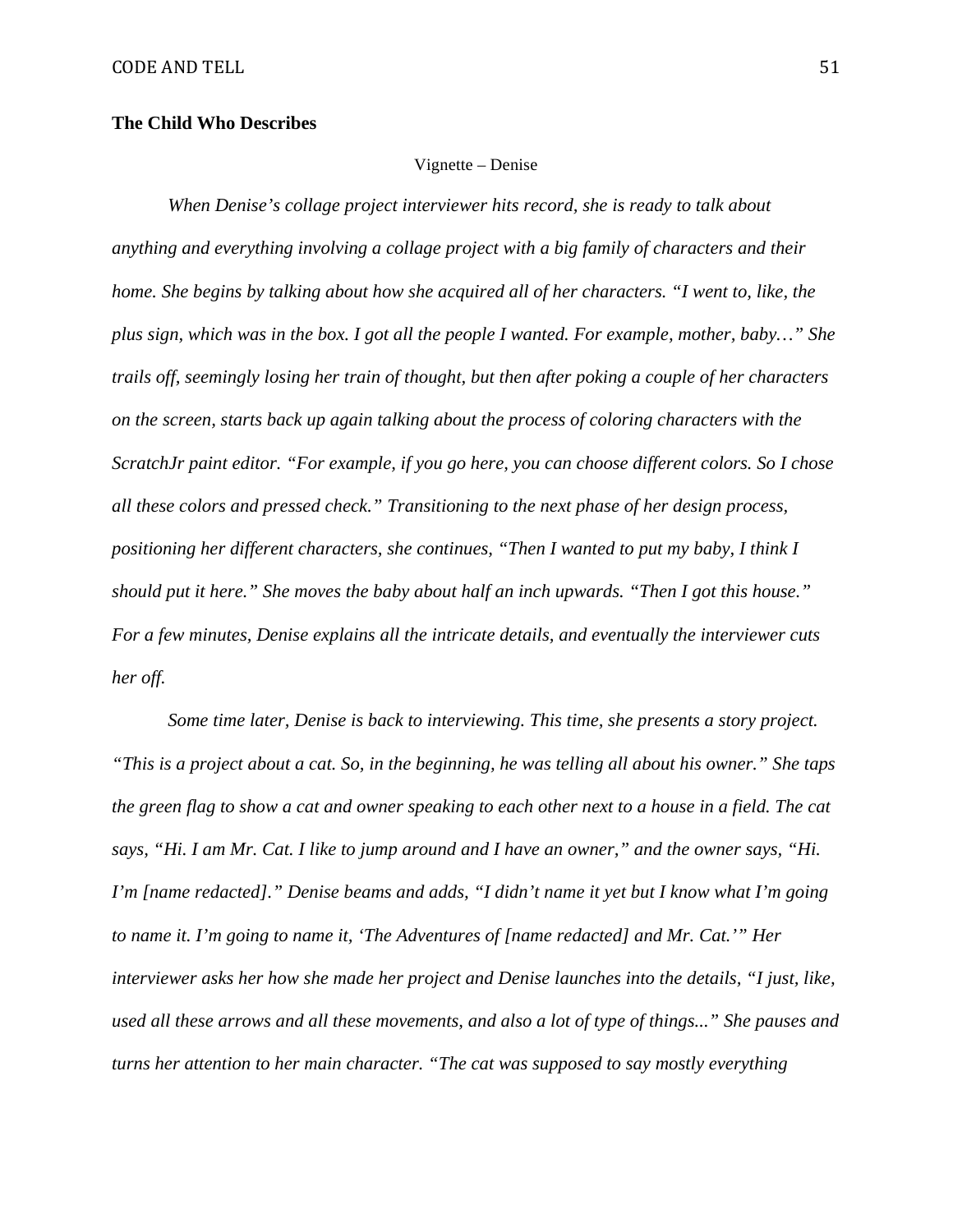*because he wanted to tell about his owner." At this point, nearly five minutes have gone by and the interviewer decides to wrap up.*

*Denise returns once more to the interviewing activity with a game project. She shows the camera her guessing game, where the player has to tap characters on the screen decorated like fairies until he or she discovers the one that dances. She explains, "So the way you play this is you gotta find the dancing teen. You need to press one, so let's say I press this one." After quickly demonstrating the gist of the game, she shuffles the characters around. "Try to guess which one it is. I don't know which one it is. And I got it so this one is the winner." She points out, "Only this one can fly," noting that she is trying to trick the player into tapping the character with wings because it stands out, when in reality a different character is the one that dances.*

The child who describes is ready to talk about anything and everything when it comes to their ScratchJr project. Although he or she realizes the importance of showing how a project works, he or she relies on words to set up an audience's perception of the project in a more personally meaningful way. Early on during the Code and Tell interviews, the child who describes may be seen holding up his or her iPad and talking all about how he or she made different elements of their project look a certain way or how ideas led to each other. After the polar bear came the fish, and after the fish came the bird, for example. As this student becomes more accustomed to presenting ScratchJr projects in interviews and develops his or her computational thinking abilities, he or she spends more time explaining how things work or how to use the project effectively. The demonstrations may occur more often but communication about a project's essence tends to lead with verbal illustrations.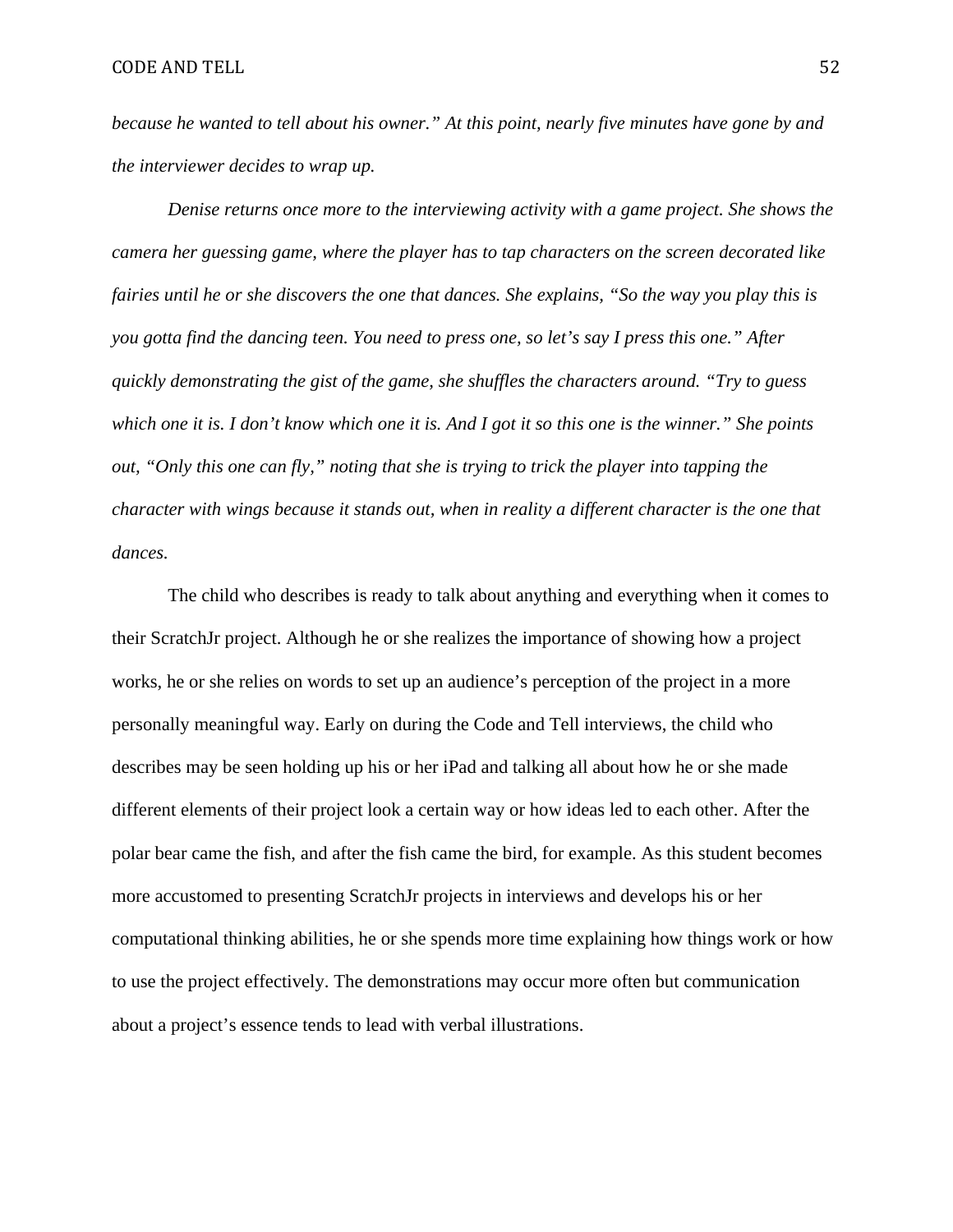### **The Child Who Demonstrates**

#### Vignette – Jason

*During Jason's collage interview, his partner asks him to start telling him about his project. He hastily responds, "Well, it's really crazy…" clearly fixated on making a few last changes to his project rather than engaging with the interview right away. His partner responds, "Please can you look at me so I can see you?" Jason stares at his iPad and his fingers fly. He gives another cursory preview with his words, claiming, "I made two bars of weird settings," referring to two very long scripts he wrote for one of his characters. Finally, after much deliberation, he reveals the project to the camera. In it, we see one of the busiest projects out of the entire class. A car flies across a space background while rotating, and resizing. Behind it, an astronaut, a rocket ship, a rainbow cat, and some other miscellaneous additions populate the screen. Jason does not have much to say but three seconds viewing the action on the screen says it all.* 

*Later on, during Jason's story interview, he engages the interviewer much sooner than he did during his collage interview. But in the typical fashion of the child who demonstrates, he gets distracted halfway through his descriptions by the action on the screen and ensuring that what he has programmed is shown adequately. The interviewer says, "Tell me about your project," and Jason responds, "Well, some parts that are kind of weird, like the part where the tuna fish bowl grows so big…" He pauses his speech to show the entirety of an animation where a customized tuna fish bowl, indeed, grows to its maximum size. In the background the text reads, "Pat eats his food," referring to the cat character in the middle of the screen. About a dozen personally colored black and white cats on the left side of the screen ask if they can eat some as Pat comments on the delicious tuna fish. As these things happen Jason homes in on the exciting*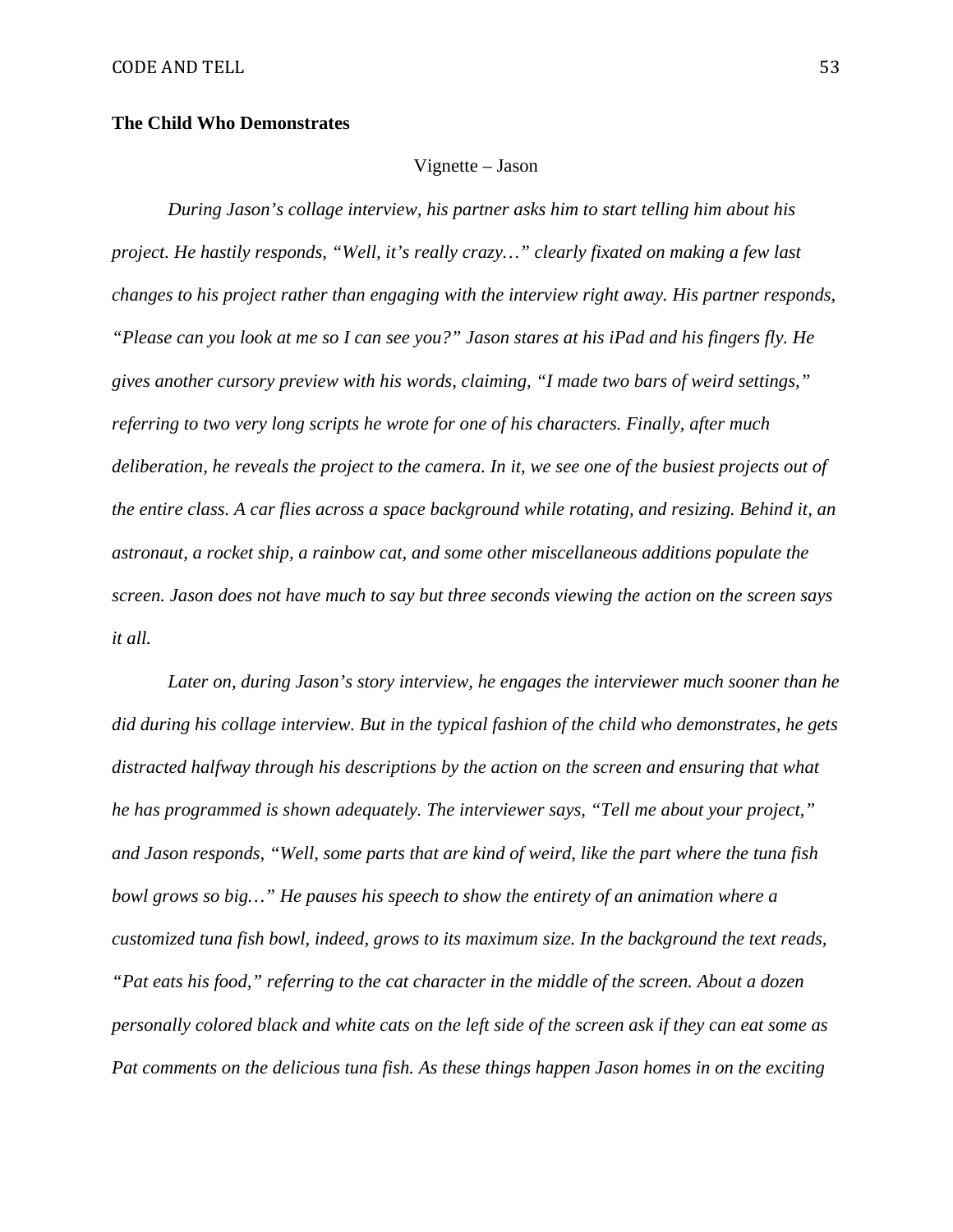*focal point of the massive growth. He then skips over a page of his story without action and exclaims, "My favorite part is when the cat really does sword fighting with the doggy." He pauses, turning the screen to face the camera perfectly to show a new page where a cat and dog with swords battle all over the stage to a symphony of cartoon pop sounds. During each of the following questions, Jason takes more opportunities to reshow his demonstrations.*

*For the game project, Jason created a game where a cat character can, in a series of pages that represent levels, be controlled to battle a custom made human character, avoid bombs, and take part in two other somewhat unclear adventures. His answer to the first interview question is more specific this time, "You're trying to not get hit," referring to the challenge of the first level. He demonstrates each section of his game for several seconds and the interviewer transitions into the last two questions. "What would you do if you had more time?" the interviewer asks. He quickly shares his answer, to put more bombs on the page and make the game more difficult, and then gets back to the demonstrations. As he taps through his last demonstration, he mutters about things that do not work and need to be fixed. "It's laggy. It's pretty slow." For the third time, it is clear that Jason could iterate on his design and create wowing demonstrations for a long time but the interviewer calls it a day.*

The child who demonstrates works meticulously on projects to completion and prefers to show things happening on the screen rather than talking about them. He or she may be comfortable talking about how a project works or what concepts drove its creation but the project itself, in all its animistic glory, usually takes precedent if it can be physically presented. Rather than talking about twenty pigs falling from the sky, he or she will show you what it looks like and giggle alongside you. As the child who demonstrates begins participating in the Code and Tell activity, he or she describes projects as an afterthought or answers questions to keep his or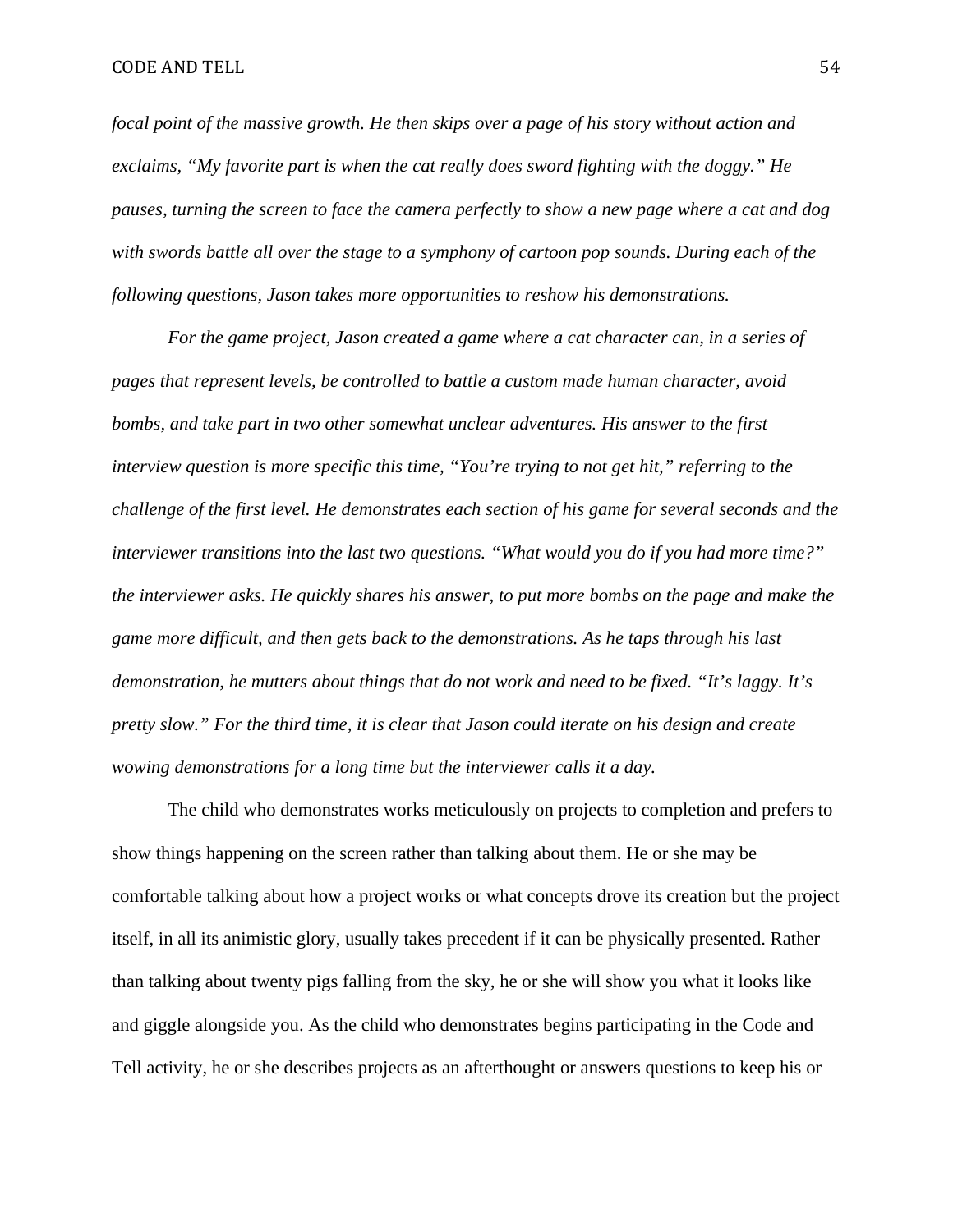her interviewer at bay while making sure the demonstrations can operate smoothly. Later, as the child grows more adept at computational thinking, he or she develops a way to speak in tandem with the demonstrations, offering little bits of insight as the screen captures the interviewer's attention and taking on the role of the user or audience to present an authentic experience of the project. When the child who demonstrates needs to communicate the essence of their project, they focus on action and execution.

#### **The Child Who Imagines**

### Vignette – Lisa

*Lisa opens her collage interview excitedly talking about the scene she programmed with a few custom colored cat characters and a soccer ball in a forest. She reports, words spilling out of her mouth rapidly "So, my project takes place in the woods. There are four cats—a mom, a dad, a baby and a kid. They're playing soccer and they're trying to get the kid into the soccer game." In response to the interviewer asking her what she would do with more time, she replies before he even finishes asking, "I would add more cats to make them into soccer teams." Although there appear to be few programming blocks, Lisa asserts what is happening with her words.*

*Back for more interviewing with her story project, Lisa explains, "My project is about a cat saying, 'Snow,' and on the next page on my picture there's, like, a cat and he's, like, predicting the future, and then the next scene he's asking if somebody will play with him, and then it's basically the end." She gusts through her demonstration, allowing the audience to see that by "predicting the future" she means the background has changed from autumn to winter between two pages. Two cats appear on the screen in scarves of different colors and they engage in dialogue that suggests they are about to play together in the snow. The interviewer pauses for*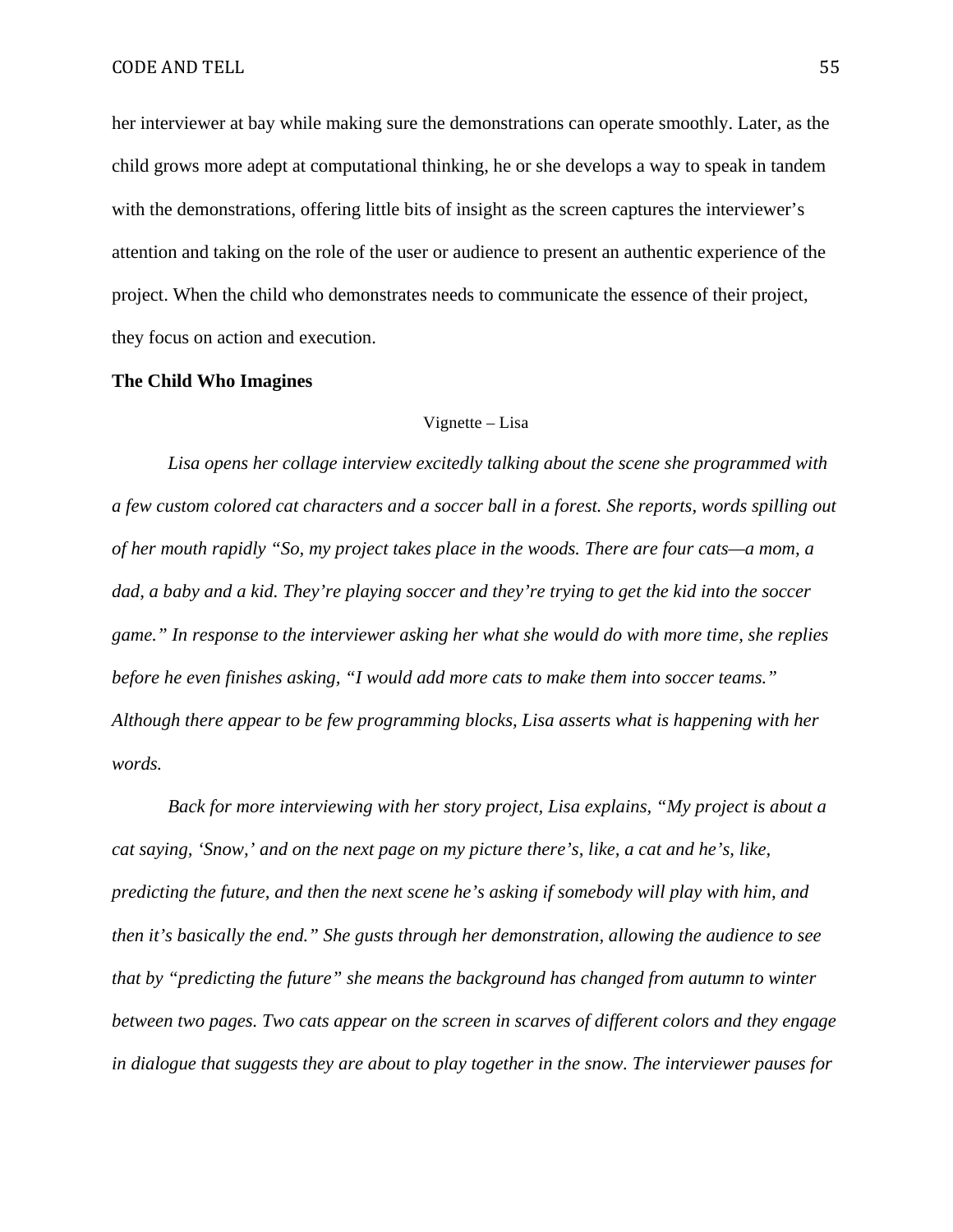*a moment and inquires about future design decisions. Lisa adds, "Um, I think I would have added a lot more stuff to the page where he's asking if somebody would play with him."* 

*In her game project, Lisa presents three different games, each on their own page. "So, um, I had different levels in my project. In this level, you have to find six animals and put them inside this thing." She points to a blue spiral at the corner of her screen and drags several miniature animals into it, watching them disappear one by one. She turns the page and continues, "And then this project, um, there are things that keep on going up and down. You try to get your cat to the end and every time he hits the fire he'll have to go back to the beginning where he started from." She moves the cat to its goal destination and the page turns again. "In this level, there are these cats that keep on getting bigger and smaller. Your job is to get your cat to get to one of these things. If you bump anything, you start from the beginning." Each individual game appears to be incomplete but the ideas are all perfectly intact as Lisa describes them.*

The child who imagines bubbles over with ideas and concepts, not necessarily caring whether they are executed on the screen or not. The important thing is that the ideas are conveyed to the audience and some semblances of them are portrayed in ScratchJr. In early ScratchJr interviews, this kind of student fills in blank programs with possibilities for action, dialogue, and relationships between characters. He or she offers future directions or imposes concepts to guide the physical happenings on the screen. Later, as his or her computational thinking abilities grow, interviews portray the child who imagines dreaming up possibilities and programming just enough to make them believable. The child who imagines conveys the essence of their ScratchJr project by combining what is seen with what *could* be seen.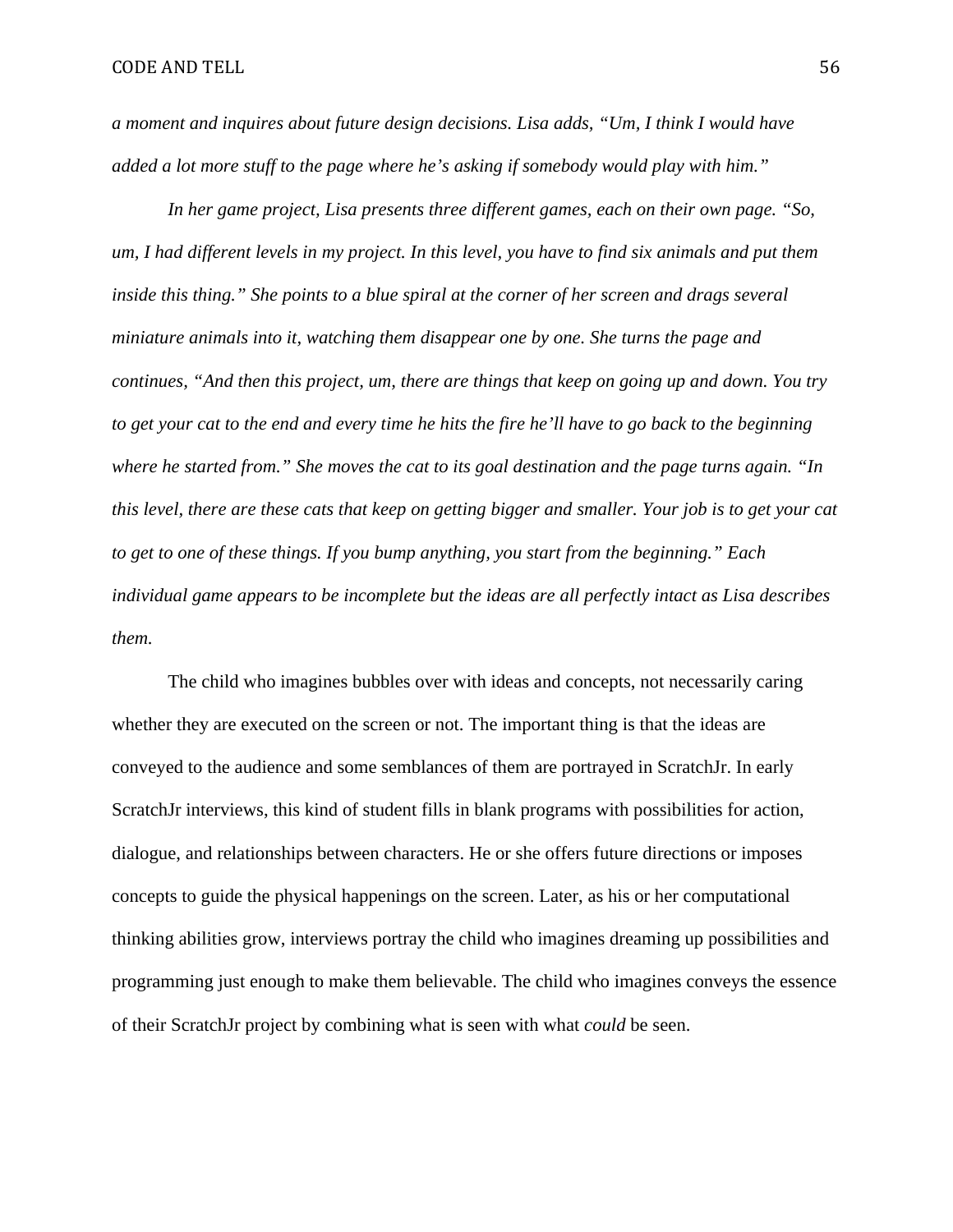### **Discussion of Categories of Students**

The child who describes, the child who demonstrates, and the child who imagines represent three pluralities of students in the early childhood classroom using ScratchJr and presenting projects in Code and Tell interviews. While each student can grow to be adept in many different styles of conveying their ScratchJr projects to an audience, the child who describes tends to favor verbalizing, the child who demonstrates tends to favor executing, and the child who imagines tends to favor theorizing. These illustrations, drawn from a handful of interviews and field notes, do not account for all students nor do they necessarily represent the absolute image of a child in each category. What they do show, however, is a distinct pluralism in the trajectories of young children learning about computational thinking and how signs of development of computational thinking abilities can manifest themselves in a myriad of ways. Perhaps more importantly, these manifestations are all somewhat identifiable from artifact-based peer video interviews, as exemplified by the vignettes provided above. A high-level takeaway from this finding is that early childhood educators can watch for a variety of different learning paths in their classrooms that all have ties to the development of computational thinking. They can support and encourage growth along these different lines as well as help students understand that these differences stem from personal styles rather than deviations from proper learning of computational thinking.

The purpose of this thesis was to explore how the Code and Tell activity could support opportunities for students to learn computational thinking in the early childhood classroom. Specifically, in terms of Sandoval's (2014) conjecture map, using computational thinking during the Code and Tell activity was hypothesized as a mediating process for the development of computational thinking and this study was meant to elicit the nature of this potential process. The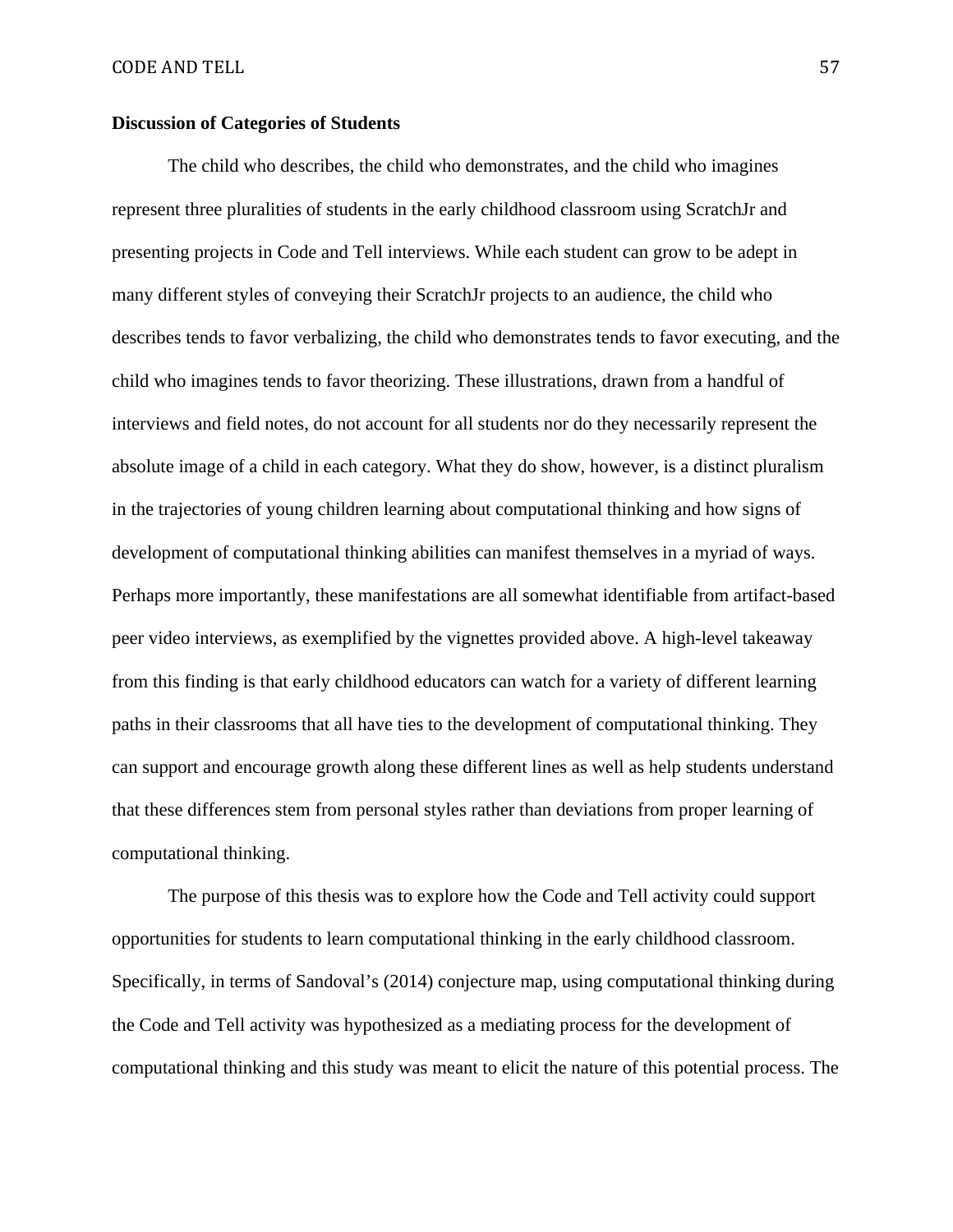Code and Tell activity helps make the pluralism of learning computational thinking visible and may provide educators with a way to begin seeing and understanding the nature of children who describe, demonstrate, and imagine during interviews (and perhaps beyond them). In doing so, it may mediate the development of computational thinking with ScratchJr in the early childhood classroom.

# **6. Limitations**

#### **School Setting**

There were several limitations to this study due to the nature of conducting research in a school setting. First of all, the participants did not all receive the same treatment during the study. Several students were absent on at least one of the days during which the curriculum was taught. While the ScratchJr tutors did their best to make sure these students received enough individual attention in order to catch them up when they returned to class, this personalized teaching cannot be equivalent to experiencing the curriculum alongside peers as originally planned. Second, the study was conducted in three different classrooms and the behavior of the regular classroom teachers varied between these settings. Since regular classroom teachers were encouraged to help facilitate classroom management and take part in teaching ScratchJr at their individual comfort levels, students in different classrooms experienced the curriculum enactment differently with regards to what extent their individual teachers were involved. Finally, due to scheduling limitations and a limited number of ScratchJr tutors, different classes would participate in the same lessons at different times and usually on different days. Intervals between lessons were not always consistent across the three classes and circumstances specific to certain days sometimes affected one class but not another (e.g. one class participated in a lesson on the same day that most of the students were in costume for a Halloween celebration).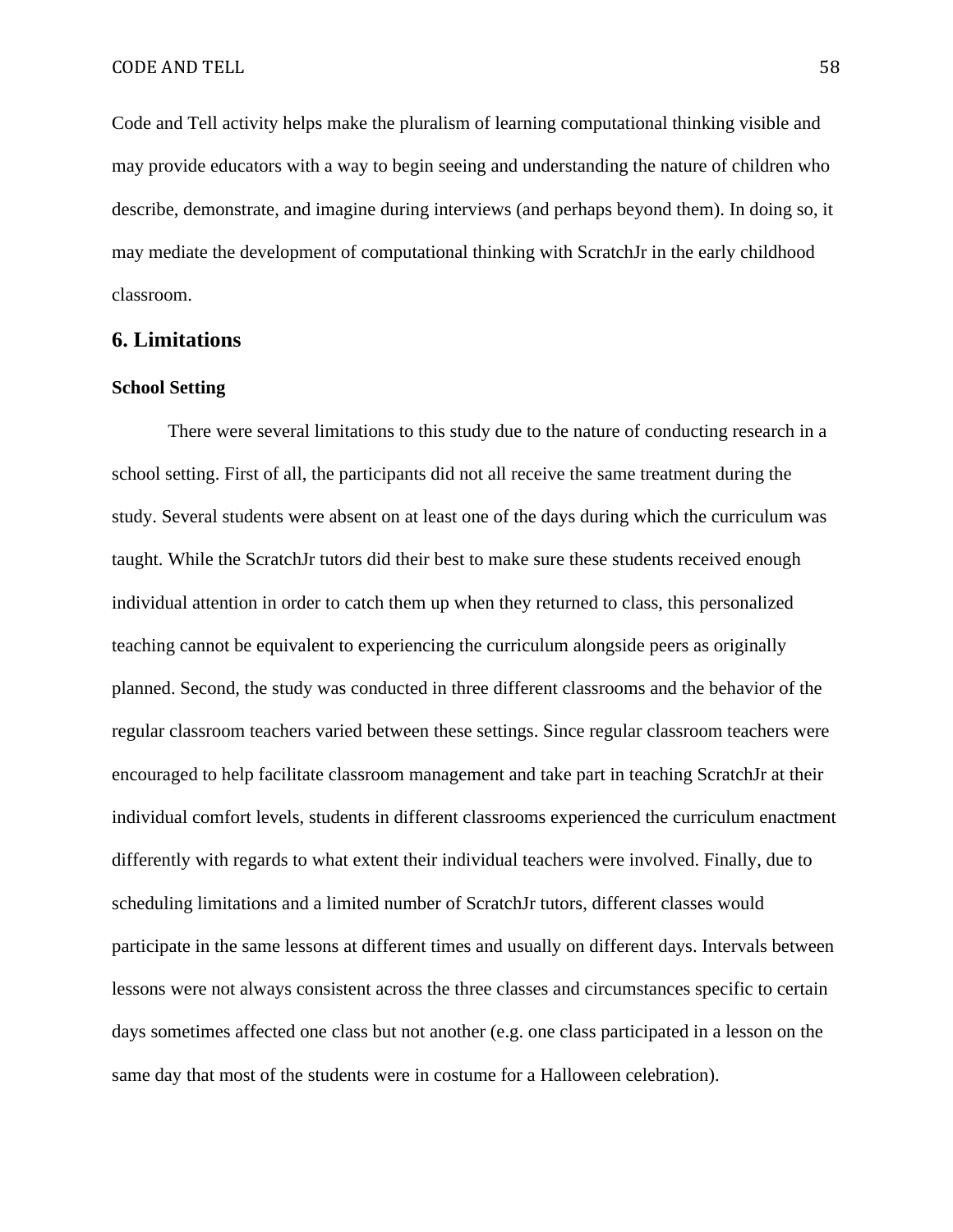## **First Code and Tell Study**

This study marks the first time that the Code and Tell activity was used in an early childhood classroom and there are many ways that students could have been better prepared for the activity to make it as effective as possible. First, there were many videos from the interviews where the camera did not effectively capture what was happening on the presenter's screen. Doing a practice interview activity where students learn about how to film their partners in a way that allows them to successfully record their presenter's projects, descriptions, and demonstrations could drastically improve the quality of the videos. Second, while some students provided rich descriptions and demonstrations for their interview videos, others provided very little. Besides the possibilities that these students were less articulate or interested in the activity, these students may have been confused about what the activity was for. Weaving the videos into a meaningful and repeated classroom activity throughout the curriculum, such as a "viewing day," could help some of the more unforthcoming students find a reason to participate at a higher level of engagement in the Code and Tell activity.

#### **Lost Projects**

Occasionally, due to unknown circumstances, students' ScratchJr projects would be lost from their iPads between the day that they created them and the day that they needed to present them in Code and Tell interviews. This was an uncommon occurrence but did happen a few times to students unbeknownst to them until they opened their iPad to the ScratchJr app at the beginning of an interview lesson. When this mishap occurred, in order to keep the method as consistent as possible, these students were instructed to create a new project and to do their interview toward the end of the lesson period so they would have as much time as possible to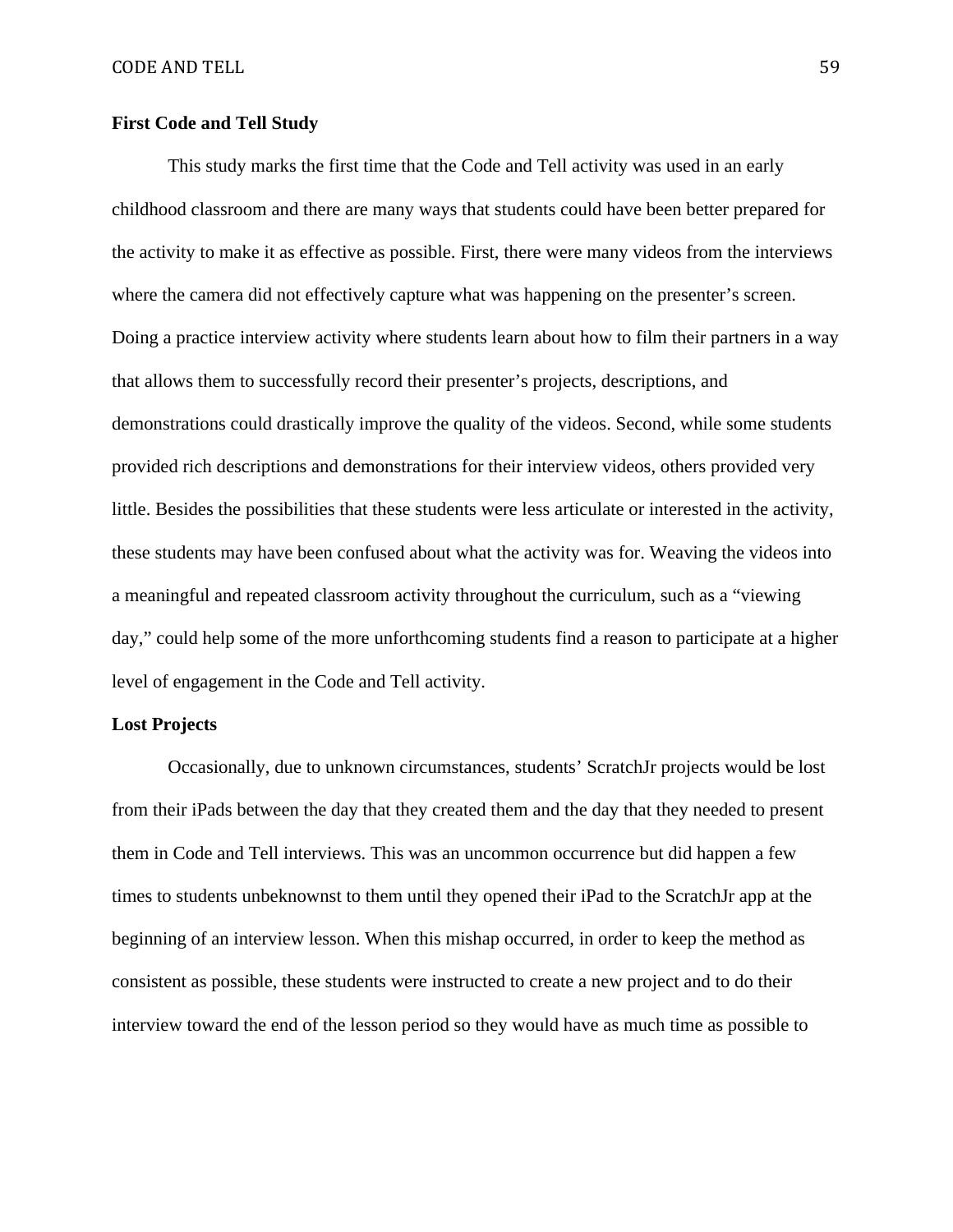create a meaningful ScratchJr project. Despite best efforts, these lost projects may have affected the results.

# **7. Future Directions**

This study was only an exploratory one and there are plentiful directions for further research on the learning opportunities that the Code and Tell activity in the early childhood classroom using ScratchJr.

# **Dyads**

This study did not investigate the effect of partnerships on how students behaved during their interviews or how they learned computational thinking. Certainly, there are many ways that dyads could be explored in order to reach a more comprehensive understanding of the nature of the Code and Tell activity and its potential for learning. The following questions can serve as jumping off points for these types of studies:

- How does the presenter's relationship with the interviewer affect his or her behavior during the Code and Tell activity?
- How would changing partners during each interview affect the outcomes of the activity?
- What if students pick their partners instead of their regular classroom teachers assigning them?
- Do the two partners within a dyad have similar trajectories of learning throughout a curriculum?
- How does an interviewer's behavior of interrupting the presenter affect the presenter's behavior and learning?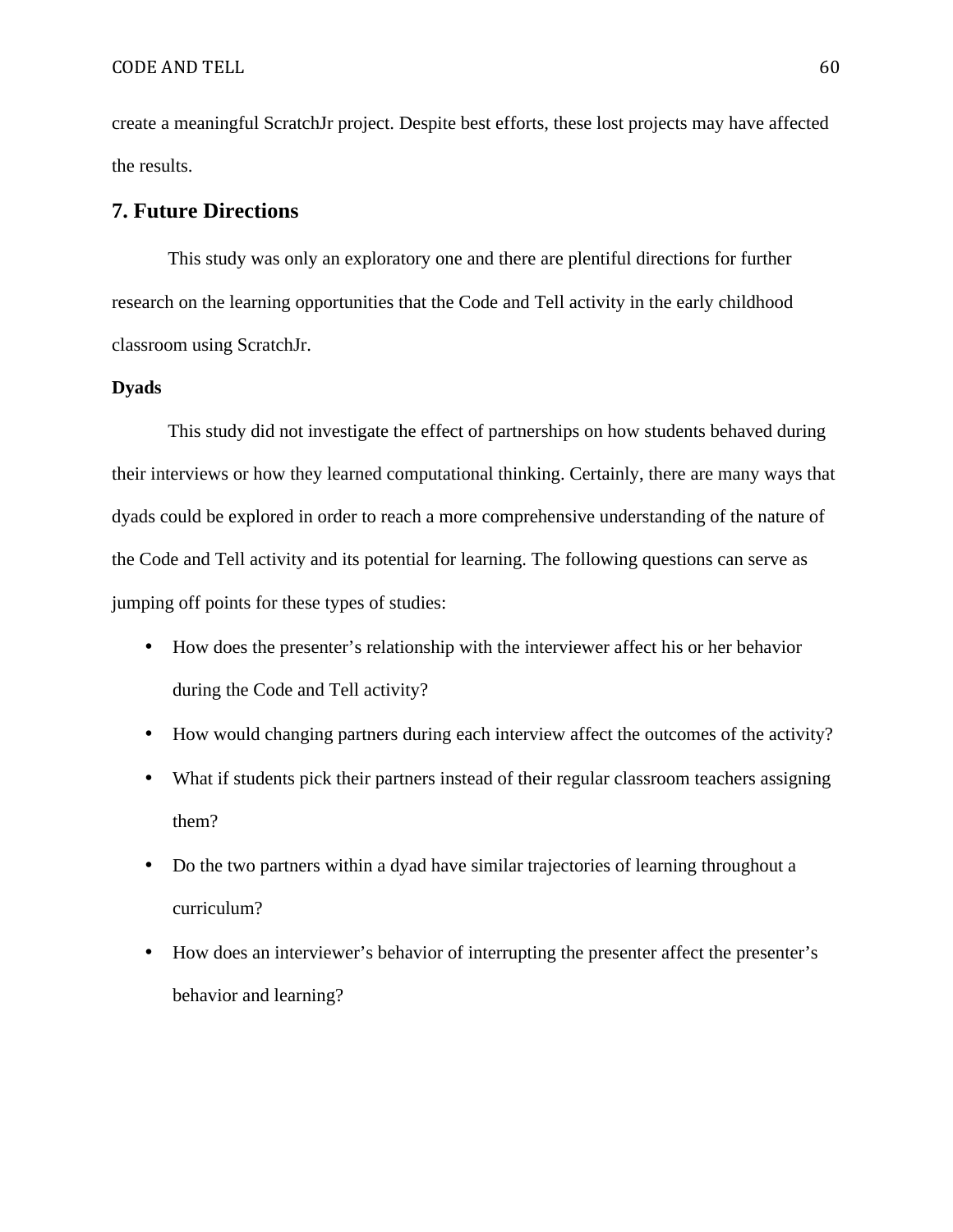## **Reviewing Videos**

Although students had the opportunity to participate in the Code and Tell activity three different times throughout the curriculum enactment, they never had a formal opportunity to review their videos and learn from them nor the opportunity to see their classmates' videos. Understanding the affordances of different ways students could engage with interview videos after the interviews themselves could be useful for classroom practice. The following activities could give students more opportunities to learn from the Code and Tell activity:

- The regular classroom teacher could select a few videos each week to show the class and lead a discussion about how to effectively describe and demonstrate projects for the video audience.
- Students could be given multiple "takes" to film their interview, compare them together, and then select the ones they want to keep.

# **Interview Questions**

There are several ways that the interviews could be changed in order to evoke student learning most effectively in the Code and Tell interviews. In particular, one surprising finding from the study was that students rarely talked about ScratchJr programming blocks during their Code and Tell interviews. If researchers are interested in capturing students understanding of computational thinking in a way that is more situated in the programming language itself, new questions may need to be added to the interview process. The following questions could be tested to see how students talk about the ScratchJr programming language during their Code and Tell interviews:

- What blocks did you use to program your characters?
- Why did you choose those programming blocks?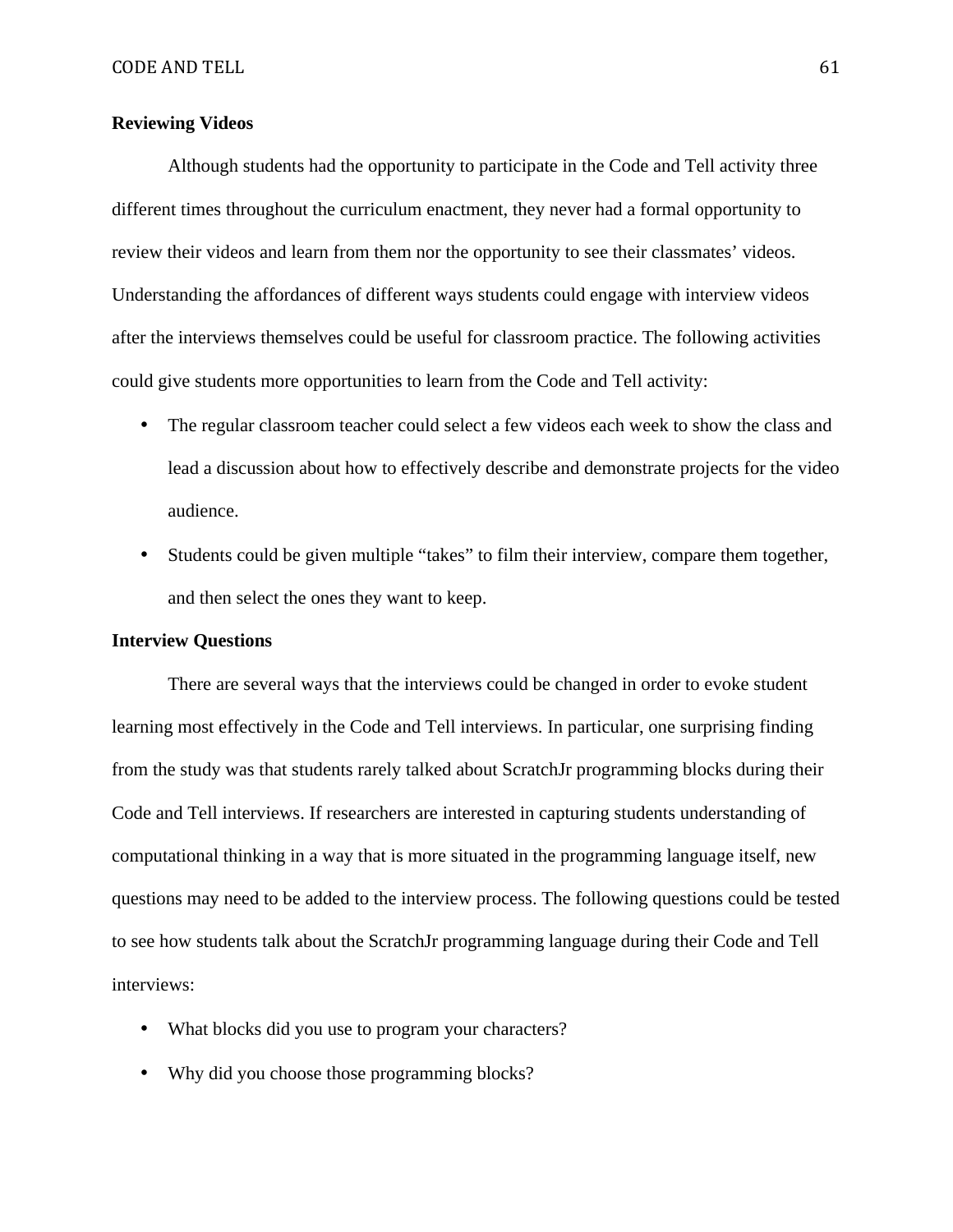- Are there other ways to program your characters?
- Did your programs change as you worked on your project?
- How difficult was it for you to program your characters?

# **Comparing Code and Tell to Other Assessments**

Previous ScratchJr research has investigated the use of project portfolios and Solve It programming challenges as artifacts for assessing students' learning of computational thinking. Evaluating the Code and Tell activity as a computational thinking assessment was beyond the scope of this study but there is some promise that it could be used as a way to supplement these other two forms of assessment. Further research could compare the affordances of assessing student learning with these three different modes.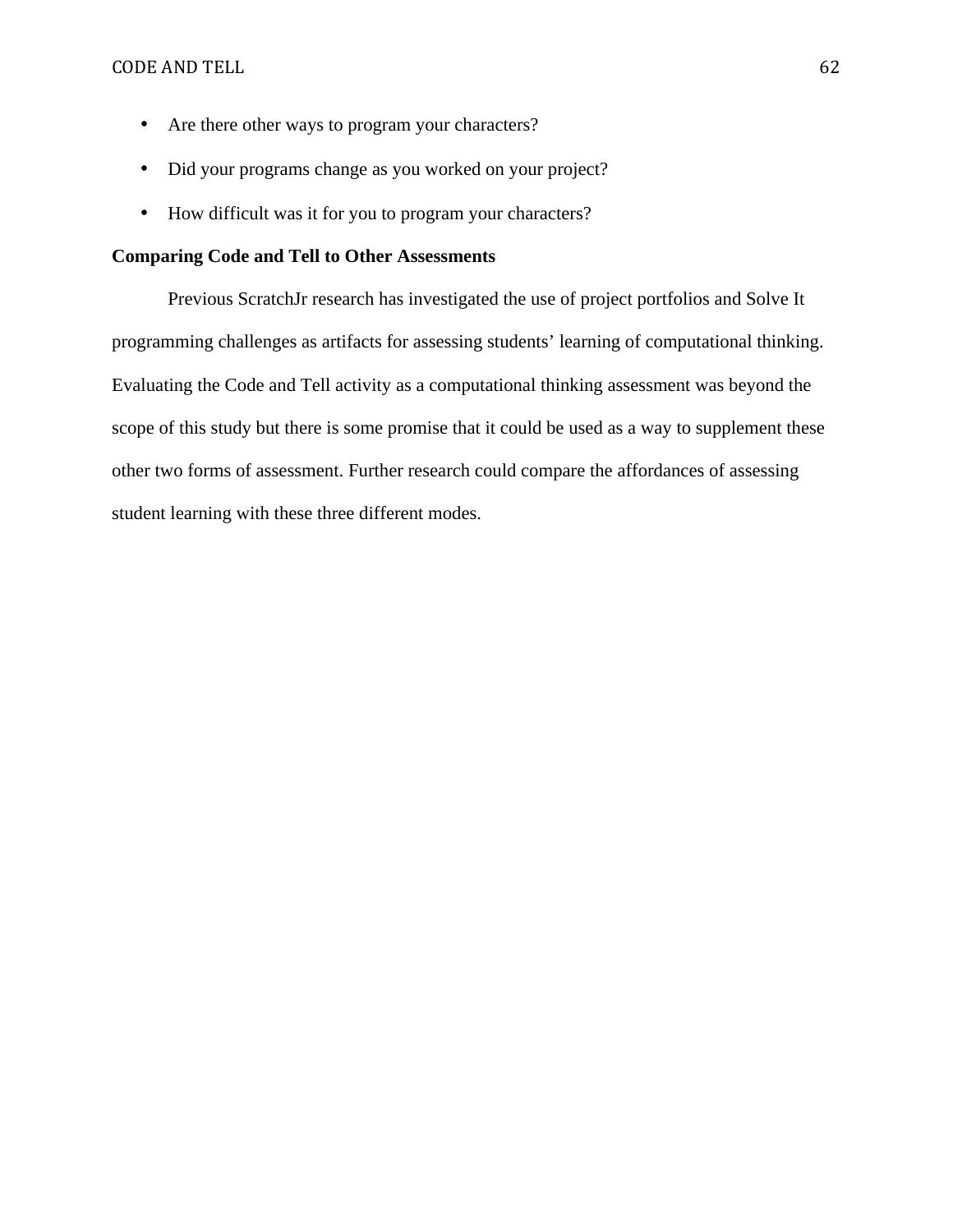# **References**

- Barr, V. & Stephenson, C. (2011). Bringing Computational Thinking to K-12: What is Involved and What is the Role of the Computer Science Education Community? *ACM Inroads, 2*(1), 48-54.
- Basawapatna, A., Koh, K. H., Repenning, A., Webb, D. C., & Marshall, K. S. (2011). Recognizing Computational Thinking Patterns. Paper presented at the Special Interest Group on Computer Science Education (SIGCSE) Conference, Dallas, TX.
- Bers, M. (2006). The role of new technologies to foster positive youth development. *Applied Developmental Science, 10*(4), 200-219.
- Bers, M. (2008). *Blocks to Robots: Learning with technology in the early childhood classroom.*  New York: Teachers College Press.
- Bers, M. (2010) Beyond computer literacy: Supporting youth's positive development through technology. *New Directions for Youth Development, 128*, 13-23.
- Bers, M. (2012). *Designing Digital Experiences for Positive Youth Development: From playpen to playground.* New York, NY: Oxford University Press.
- Bers, M., Ponte, I., Juelich, K., Viera, A., & Schenker, J. (2002) Teachers as Designers: Integrating Robotics into Early Childhood Education. *Information Technology in Childhood Education*, 123-145.
- Bers, M.U., Flannery, L.P., Kazakoff, E.R., & Sullivan, A. (2014). Computational thinking and tinkering: Exploration of an early childhood robotics curriculum. *Computers and Education, 72*, 145-157.
- Brennan, K., & Resnick, M. (2012). New Frameworks for Studying and Assessing the Development of Computational Thinking. Proceedings of the 2012 annual meeting of the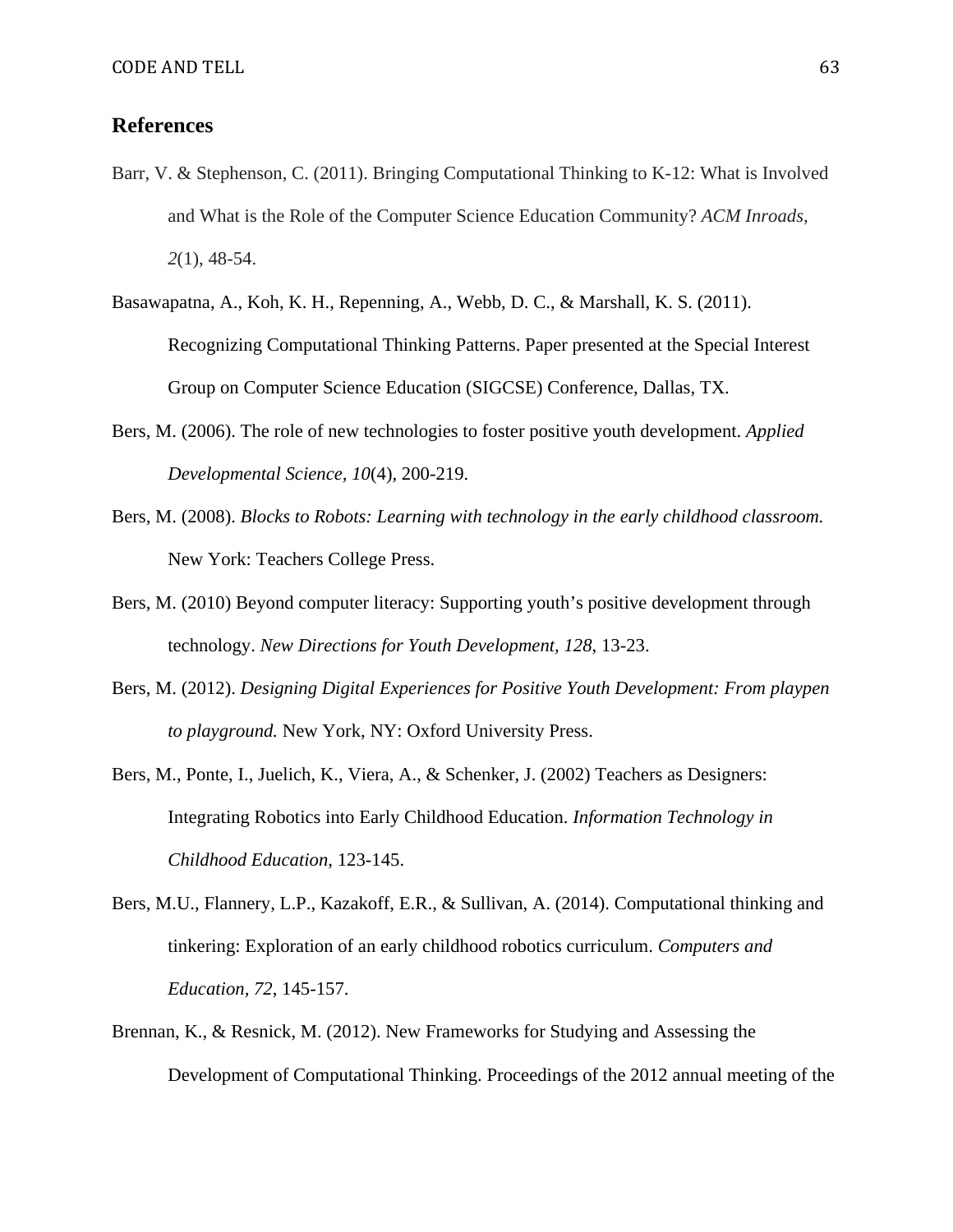American Educational Research Association, Vancouver, Canada.

- Brown, A.L. (1992). Design experiments: Theoretical and methodological challenges in creating complex interventions in classroom settings. *The Journal of the Learning Sciences*, *2*(2), 141-178.
- Cejka, E., Rogers, C., & Portsmore, M. (2006). Kindergarten robotics: using robotics to motivate math, science, and engineering literacy in elementary school. *International Journal of Engineering Education, 22*(4), 711-722.
- Cobb, P., diSessa, A., Lehrer, R., Schauble, L. (2003). Design experiments in educational research. *Educational Researcher, 32*(1), 9-13.
- Collins, A. (1992). Towards a design science of education. In E. Scanlon & T. O'Shea (Eds.), New directions in educational technology (pp. 15-22). Berlin: Springer.
- Denner, J., Wener, L., & Ortiz, E. (2012). Computer games created by middle school girls: Can they be used to measure understanding of computer science concepts? *Computers and Education, 58*(1), 240-249.
- Dey, I. (1993). *Qualitative Data Analysis : A User-Friendly Guide for Social Scientists*. London: Routledge.
- Dierbach, C., Hochheiser, H., Collins, S., Jerome, G., Ariza, C., Kelleher, T., Kleinsasser, W., Dehlinger, J. & Kaza, S. (2011). A model for piloting pathways for computational thinking in a general education curriculum. In the Proceedings of the  $42<sup>nd</sup>$  ACM technical symposium on Computer Science education, Dallas, TX, 257-262.
- Dwyer, H., Hill, C., Carpenter, S., Harlow, D., Franklin, D. (2014). Identifying elementary students' pre-instructional ability to develop algorithms and step-by-step instructions. In the Proceedings of the  $25<sup>th</sup>$  ACM technical symposium on Computer Science education,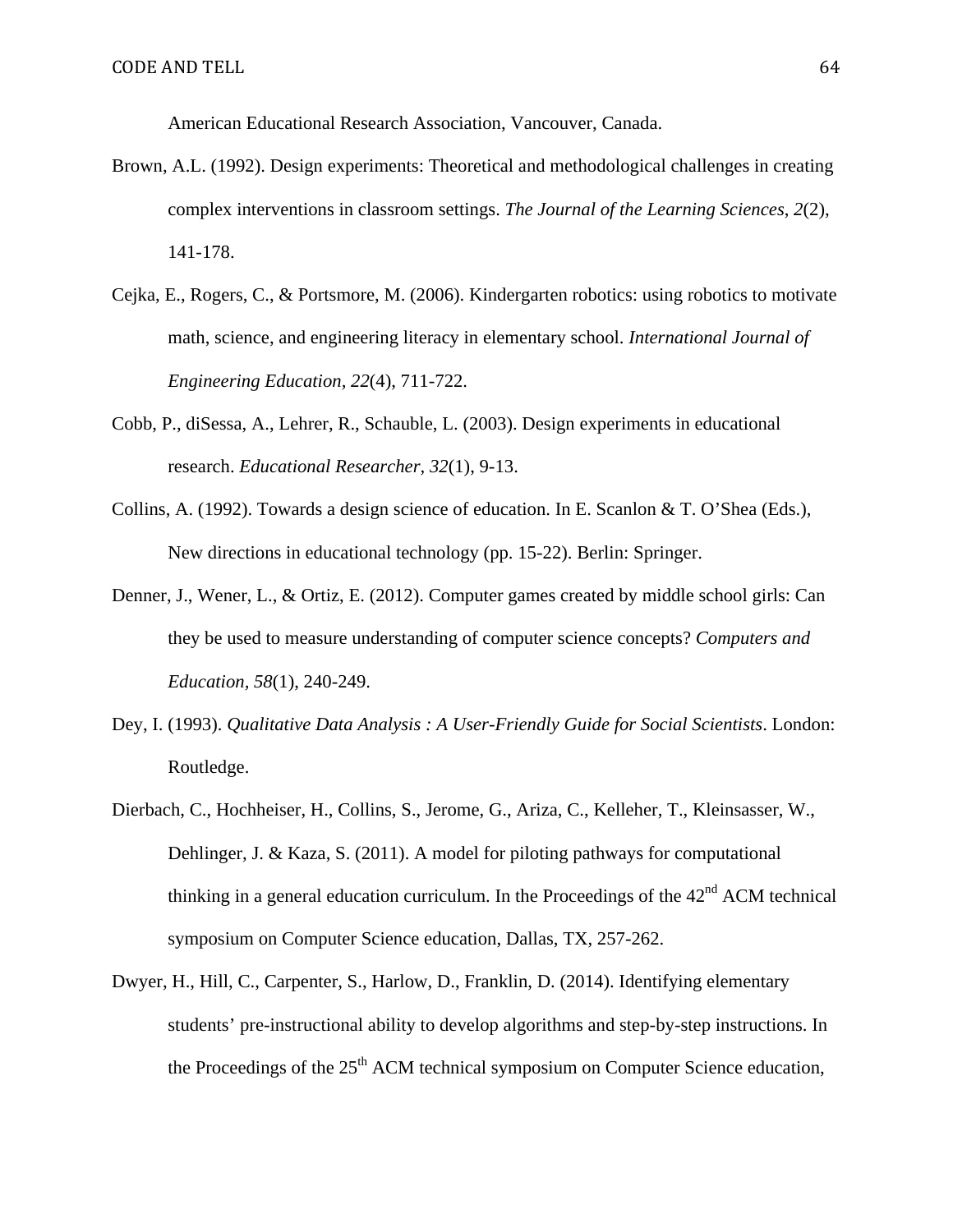Atlanta, GA, 511-516.

- Fields, D.A., Searle, K.A., Kafai, Y.B., & Min, H.S. (2012). Debuggems to assess student learning in e-textiles. In Proceedings of the 43<sup>rd</sup> SIGCSE Technical Symposium on Computer Science Education, Raleigh, NC.
- Flannery, L.P., Kazakoff, E.R., Bontá, P., Silverman, B., Bers, M.U., & Resnick, M. (2013). Designing ScratchJr: Support for early childhood learning through computer programming. In *Proceedings of the 12th International Conference on Interaction Design and Children* (IDC '13). ACM, New York, NY, USA, 1-10.
- Franklin, D., Conrad, P., Boe, B., Nilsen, K., Hill, C., Len, M., Dreschler, G., Aldana, G., Almeida-Tanaka, P., Kiefer, B., Laird, C., Lopez, F., Pham, C., Suarez, J., Waite, R. Assessment of computer science learning in a scratch-based outreach program. In Proceedings of the 44<sup>th</sup> SIGCSE Technical Symposium on Computer Science Education, Denver, CO, 371-376.
- Han Koh, K., Basawapatna, A., Bennett, V., & Repenning, A. (2010). Toward the automatic recognition of computational thinking for adaptive visual language learning. In *Proceedings of the 2010 Conference on Visual Languages and Human Centric Computing (VL/HCC 2010).* (pp. 59-66). Madrid, Spain: IEEE Computer.
- ISTE & Computer Science Teachers Association (2011). Operational definition of computational thinking for K–12 education.
- Jones, S. (1985). The Analysis of Depth Interviews. *Applied Qualitative Research*, London: Gower.
- Kazakoff, E., & Bers, M. (2012). Programming in a robotics context in the kindergarten classroom: The impact on sequencing skills. *Journal of Educational Multimedia and*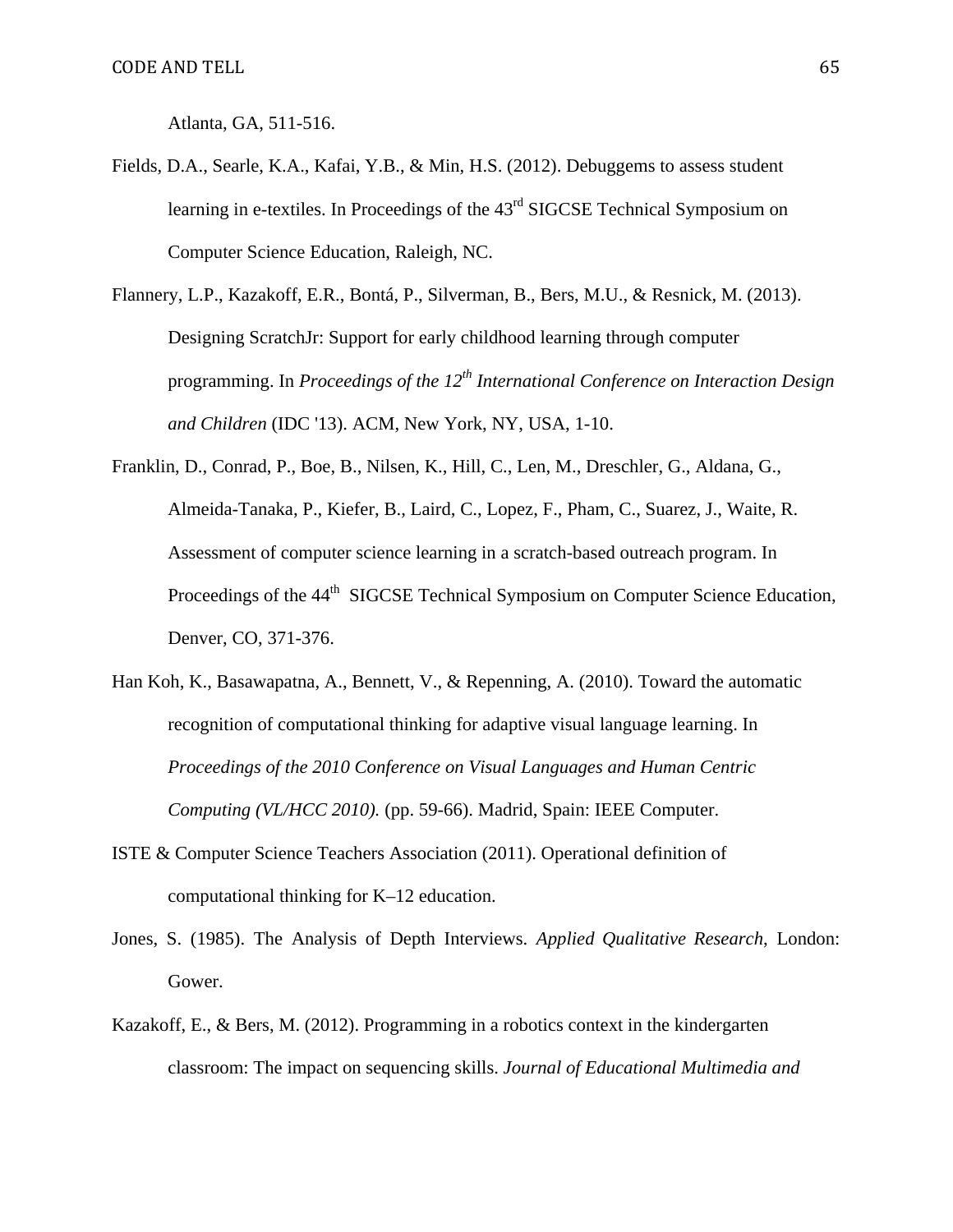*Hypermedia, 21*(4), 371-391.

Landivar, L. C. (2013). *Disparities in STEM Employment by Sex, Race, and Hispanic Origin*.

- Lee, I., Martin, F., Denner, J., Coulter, B., Allan, W., Erickson, J., et al. (2011). Computational thinking for youth in practice. ACM Inroads, 2(1), 32–37.
- Lerner, R.M., Dowling, E.M., & Anderson, P.M. (2005). Positive youth development, a developmental systems view. In C.B. Fisher & R.M. Lerner (Eds.). *Encyclopedia of applied developmental science* (pp. 859-862). Thousand Oaks, CA: Sage Publications.
- Miles, M.B., Huberman, A.M., & Saldaña, J. (2013). *Qualitative Data Analysis: A Methods Sourcebook*. Thousand Oaks, CA: Sage Publications*.*
- Papert, S. (1980). *Mindstorms: Children, computers and powerful ideas.* New York, Basic Books.
- Papert, S. An Exploration in the Space of Mathematics Educations. *International Journal of Computers for Mathematical Learning, 1*(1), 95-123.
- Perlis, A. (1962). The computer in the university. In M. Greenberger (Ed.), *Computers and the World of the Future,* (180–219). Cambridge, MA: MIT Press.
- Repenning, A., Webb, D., & Ioannidou, A. (2010). Scalable game design and the development of a checklist for getting computational thinking into public schools. In *Proceedings of the 41st ACM Technical Symposium on Computer Science Education (SIGCSE '10)*, 265-269. New York, NY: ACM Press.
- Rushkoff, Douglas. (2010). *Program or be Programmed: Ten Commands for a Digital Age.* Cambridge, MA: MIT Press.
- "About ScratchJr." Retrieved September 18, 2014, from http://www.scratchjr.org/about.html.
- Seiter, L., & Foreman, B. Modeling the learning progressions of computational thinking of primary grade students. In *Proceedings of the 9th annual international ACM conference*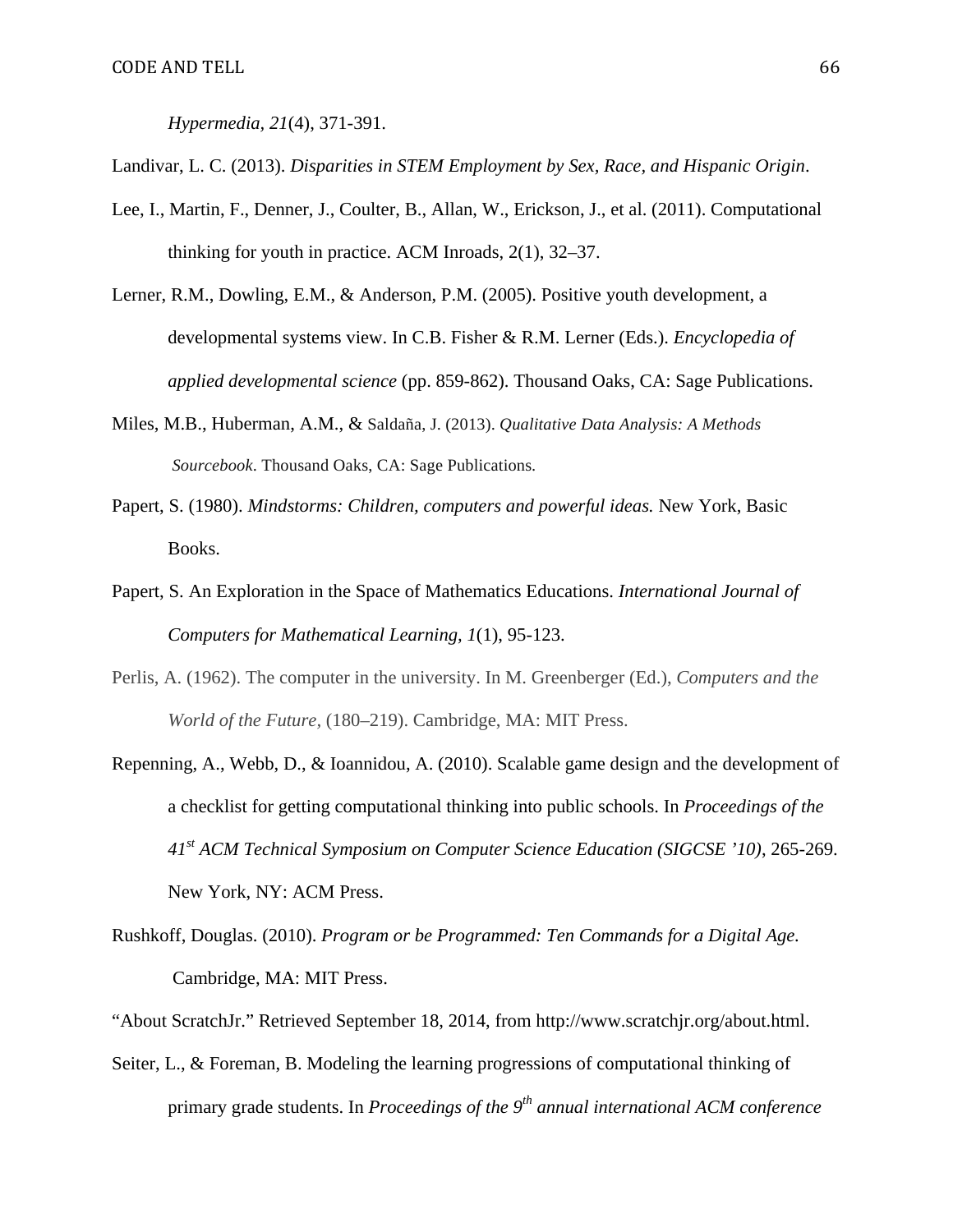*on International computing education research (ICER)*. ACM, New York, NY, USA, 59- 66.

- Stolee, K. T., & Fristoe, T. (2011). Expressing computer science concepts through Kodu game lab. In *Proceedings of the 42nd ACM Technical Symposium on Computer Science Education (SIGCSE)*. ACM, New York, NY, USA, 99-104.
- Strawhacker, A. L., & Bers, M. U. (2014). ScratchJr: Computer Programming in Early Childhood Education as a Pathway to Academic Readiness and Success. *Poster presented at DR K-12 PI Meeting*, 5 August 2014, Washington D.C.

Piaget, J. (1929). *The child's conception of the world*. London, Routledge & Kegan Paul.

- Portelance, D. J., Strawhacker, A. L., Bers, M. U. (2014) Constructing the ScratchJr programming language in the early childhood classroom. Manuscript in preparation.
- Tudge, Jonathan. (1992). Vygotsky, the zone of proximal development and peer collaboration: Implications for classroom practice. In L. C. Moll (Ed.), *Vygotsky and Education: Instructional Implications and Applications of Sociohistorical Psychology.* Cambridge, UK: Cambridge University Press.
- Turkle, S. & Papert, S. (1990). Epistemological Pluralism and the Revaluation of the Concrete. *SIGNS: Journal of Women in Culture and Society, 16*(1), 128-157.
- Vygotsky, L. (1978). *Mind in society: The development of higher psychological processes*. Cambridge, MA: Harvard University Press.
- Werner, L., Denner, J., Campe, S., & Kawamoto, D. C. (2012). The Fairy performance assessment: Measuring computational thinking in middle school. In *Proceedings of the 43rd ACM Technical Symposium on Computer Science Education (SIGCSE '12)*, 215-220. New York, NY: ACM.